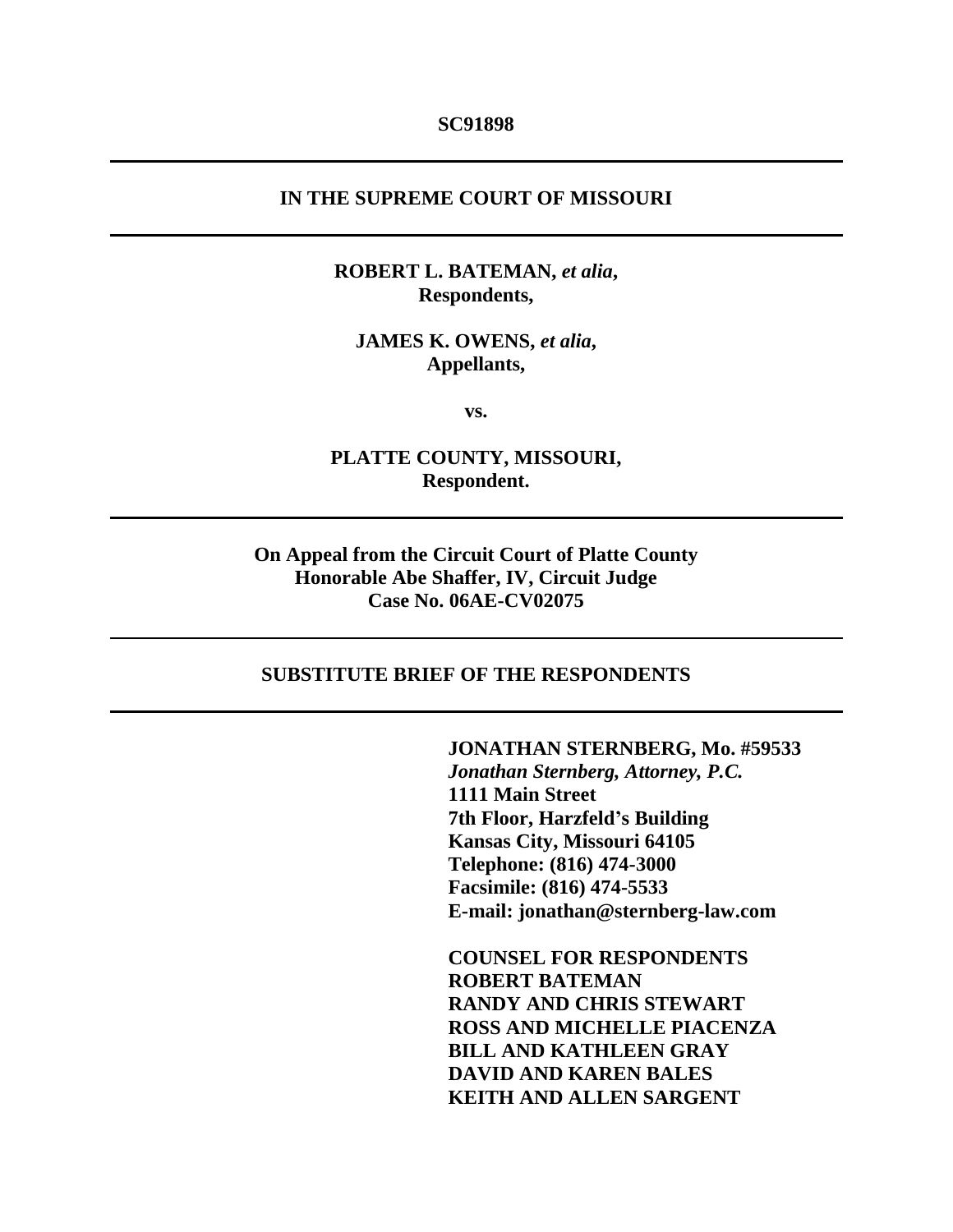#### **Preliminary Statement**

Bridle Parc Lane ("BP Lane") is a road in Platte County running from Mace Road through the Bridle Parc Estates ("BP I") subdivision and into the Bridle Parc Estates II ("BP II") subdivision, where it dead-ends. It originates in three continuous easements the pre-plat owners of BP I granted in 1980 to Yiddy Bloom, the pre-plat owner of BP II, who had no access to his land. The easements give Mr. Bloom and his successors, the BP II owners, the exclusive right to construct and maintain an access road to Mace Road.

Neither Mr. Bloom nor his successors ever relinquished the easements. The easements always have been attached to and/or referenced in all deeds to all relevant properties in BP I and BP II. The County's records always have referred to BP Lane as a "private street." The BP I owners over whose land it runs pay property tax on that land. The public never has used BP Lane, nor has any public authority ever maintained it.

In 2006, a developer who was attempting to plat a new subdivision out of some BP II tracts sought Platte County's approval to use BP Lane as a public thoroughfare. When BP II resident Robert Bateman objected and informed the County of the easements, the County told him it had determined BP Lane was a public road. Mr. Bateman then filed a declaratory action against the County to enforce the easements. The trial court agreed. It found the public never used BP Lane and held the easements are in effect. It declared BP Lane a private road. The developer and his allies, who had intervened, appeal.

Appellants argue Mr. Bateman's action violated the ten-year statute of limitations for "recovery of lands" in  $\S$  516.010. But this affirmative defense was not sufficiently raised below. In their answers, the defendants alleged Mr. Bateman's petition was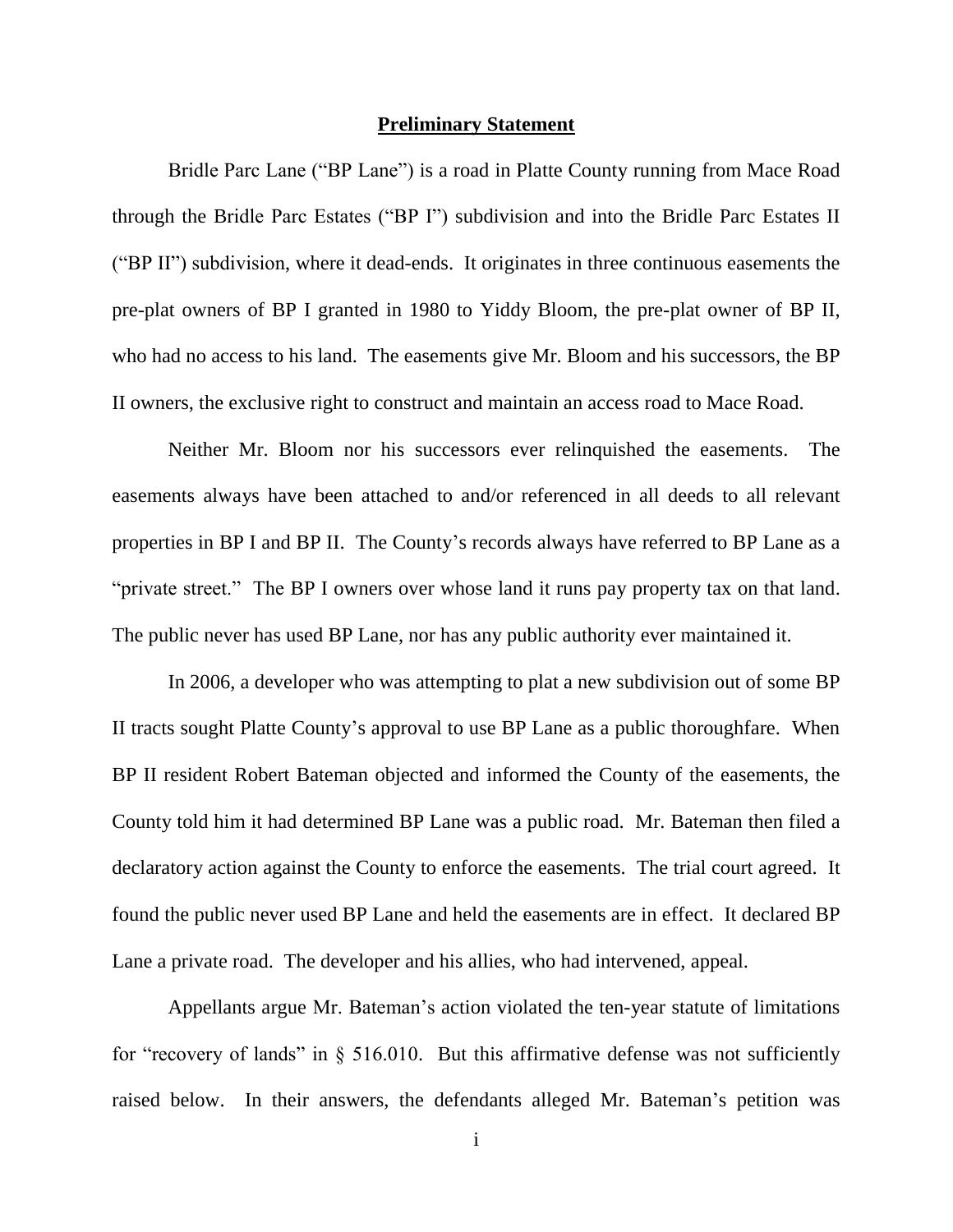"barred by the statute of limitations," but did not invoke any specific statute. The first time they invoked § 516.010 was after trial. Moreover, § 516.010 cannot apply to this case because this is not an action for recovery of lands. And, even if it applied, it could not bar Mr. Bateman's petition. His action against Platte County was not ripe until the County determined in 2006 that BP Lane was a public road. He filed two months later.

Appellants also argue the trial court should have declared BP Lane a public road. They argue it was dedicated to the public by statute or at common law, or that the public acquired a prescriptive easement over it. But they never raised their statutory dedication argument before the trial court. As well, all these arguments must fail because the BP Lane easements never were lawfully relinquished and the public never used BP Lane.

The trial court did not err in declaring BP Lane a private road. This Court should affirm its judgment.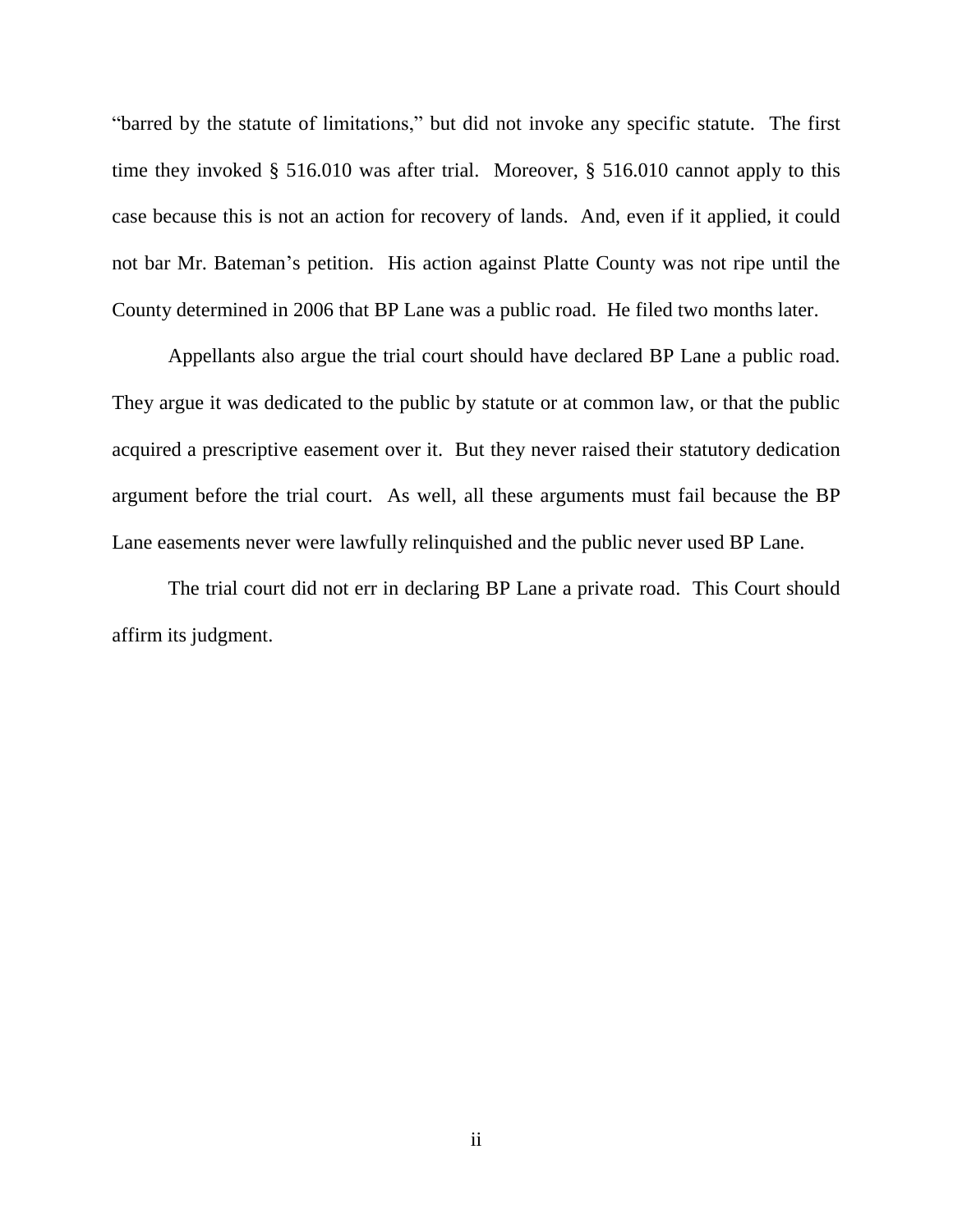|  | <b>Table of Contents</b> |
|--|--------------------------|
|  |                          |

| B. The road along Mr. Bloom's easements after BP I and BP II were platted 3 |
|-----------------------------------------------------------------------------|
|                                                                             |
|                                                                             |
|                                                                             |
|                                                                             |
|                                                                             |
|                                                                             |
|                                                                             |
|                                                                             |
|                                                                             |
|                                                                             |
|                                                                             |
|                                                                             |
|                                                                             |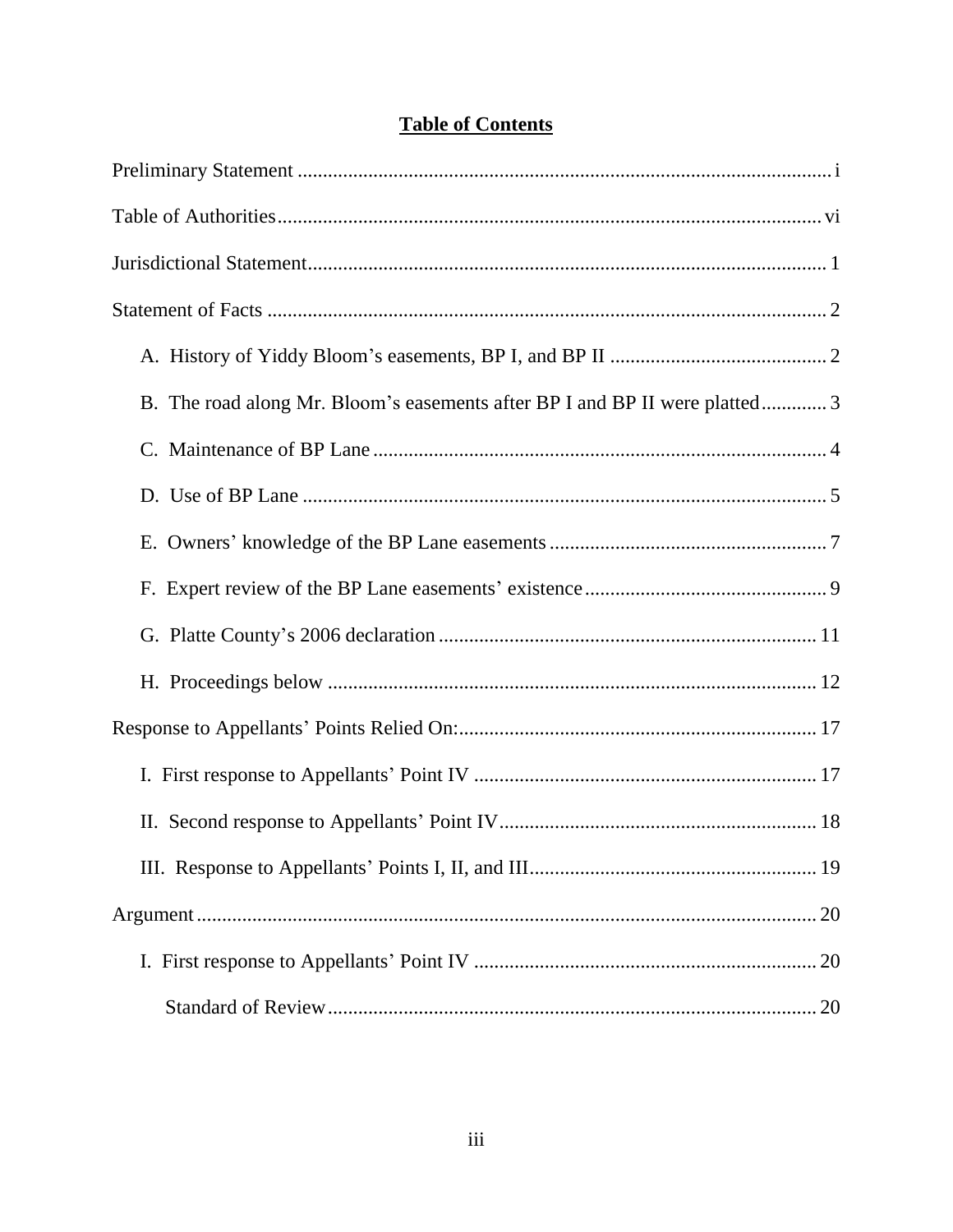|  | A. To raise a statute of limitations defense sufficiently enough for its       |  |
|--|--------------------------------------------------------------------------------|--|
|  | merits to be considered, a defendant must state in its answer the specific     |  |
|  |                                                                                |  |
|  | B. Because no statute of limitations defense sufficiently was raised below,    |  |
|  |                                                                                |  |
|  |                                                                                |  |
|  |                                                                                |  |
|  |                                                                                |  |
|  | B. Even if § 516.010 applied to this case, Respondents did not violate it.  32 |  |
|  | i. A declaratory action cannot accrue to start a statute of limitations        |  |
|  | running until there is a real, substantial, presently-existing controversy     |  |
|  | admitting of specific relief that is ripe for judicial determination32         |  |
|  | This action was filed within two months after a real, substantial,<br>ii.      |  |
|  | presently-existing controversy between Mr. Bateman and Platte County           |  |
|  |                                                                                |  |
|  |                                                                                |  |
|  |                                                                                |  |
|  | A. When a road is private by virtue of easements, the easement holder or       |  |
|  | his successors affirmatively must have relinquished them in order for the      |  |
|  | servient estate lawfully to have power to dedicate the road to public use.  43 |  |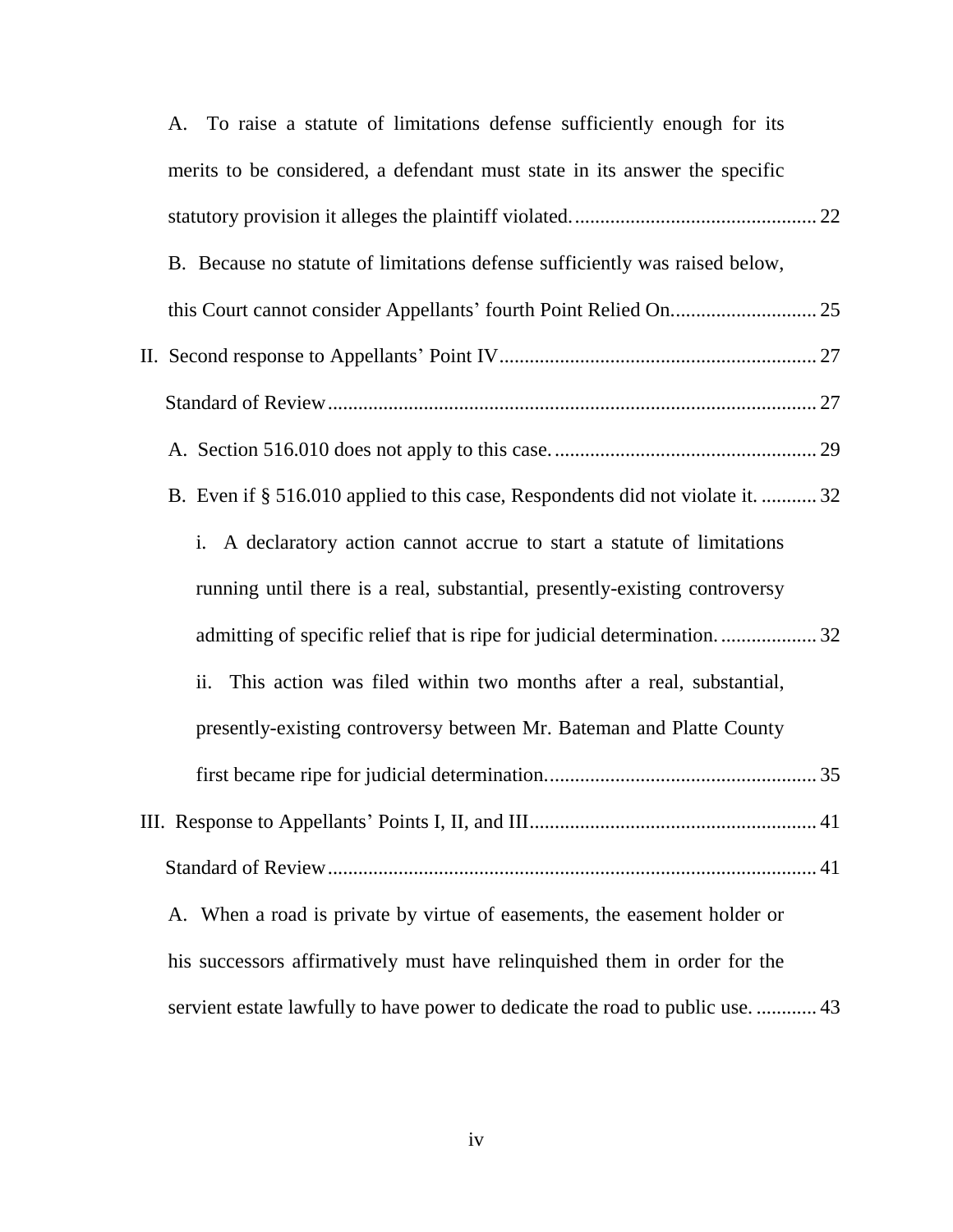| B. Neither Mr. Bloom nor any of his successors ever relinquished their        |
|-------------------------------------------------------------------------------|
| easements over BP Lane, and neither the platting of BP I nor the platting of  |
|                                                                               |
| C. The trial court's finding that there never was any public use of BP Lane   |
|                                                                               |
| D. Appellants' arguments as to how BP Lane is a public road are without       |
|                                                                               |
| i. Appellants' statutory dedication argument is not preserved for appeal.  55 |
| ii. Even if Appellants' statutory dedication argument were preserved, it      |
|                                                                               |
| iii. As Mr. Bloom's easements never were relinquished and the public          |
| never used BP Lane, the road cannot have been dedicated to public use         |
|                                                                               |
| iv. As there never was any public use of BP Lane, the public cannot           |
|                                                                               |
|                                                                               |
|                                                                               |
|                                                                               |
|                                                                               |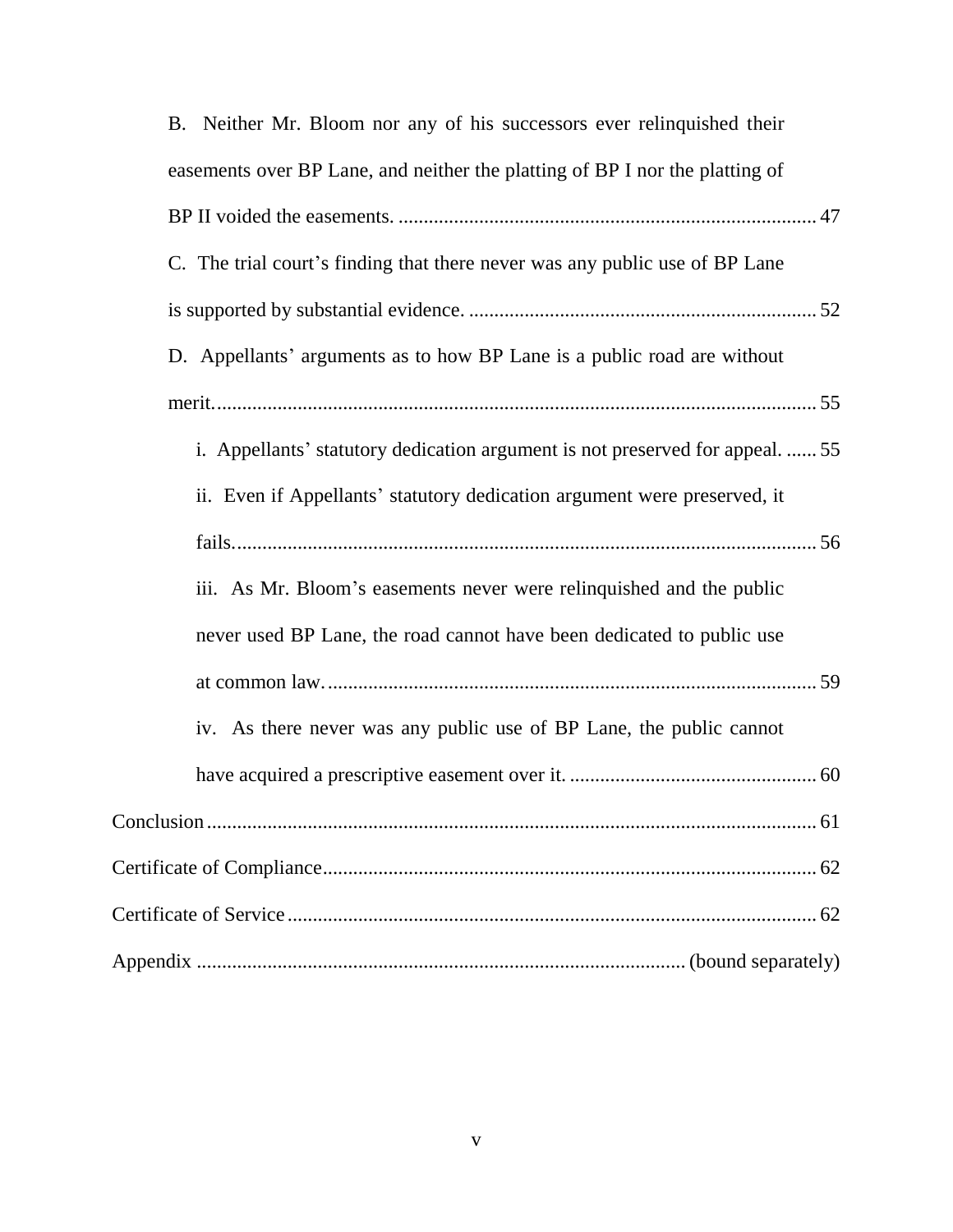# **Table of Authorities**

| <b>Cases</b>                                                              |
|---------------------------------------------------------------------------|
|                                                                           |
|                                                                           |
| Aronstein v. Mo. State Highway Comm'n, 586 S.W.2d 328 (Mo. banc 1979)  43 |
| Beatty v. Metro. St. Louis Sewer Dist., 700 S.W.2d 831 (Mo. banc 1985) 30 |
| Beavers v. Recreation Ass'n of Lake Shore Estates, 130 S.W.3d 702         |
|                                                                           |
|                                                                           |
|                                                                           |
| Chicago, B. & Q. R.R. Co. v. City of Chicago, 166 U.S. 226 (1897) 43      |
|                                                                           |
|                                                                           |
|                                                                           |
|                                                                           |
|                                                                           |
|                                                                           |
|                                                                           |
| Indep. Gravel Co. v. Arne, 695 S.W.2d 914 (Mo. App. 1985) 17, 23-24, 26   |
| ITT Commercial Fin. Corp. v. Mid-Am. Marine Supply Corp., 854 S.W.2d 371  |
|                                                                           |
|                                                                           |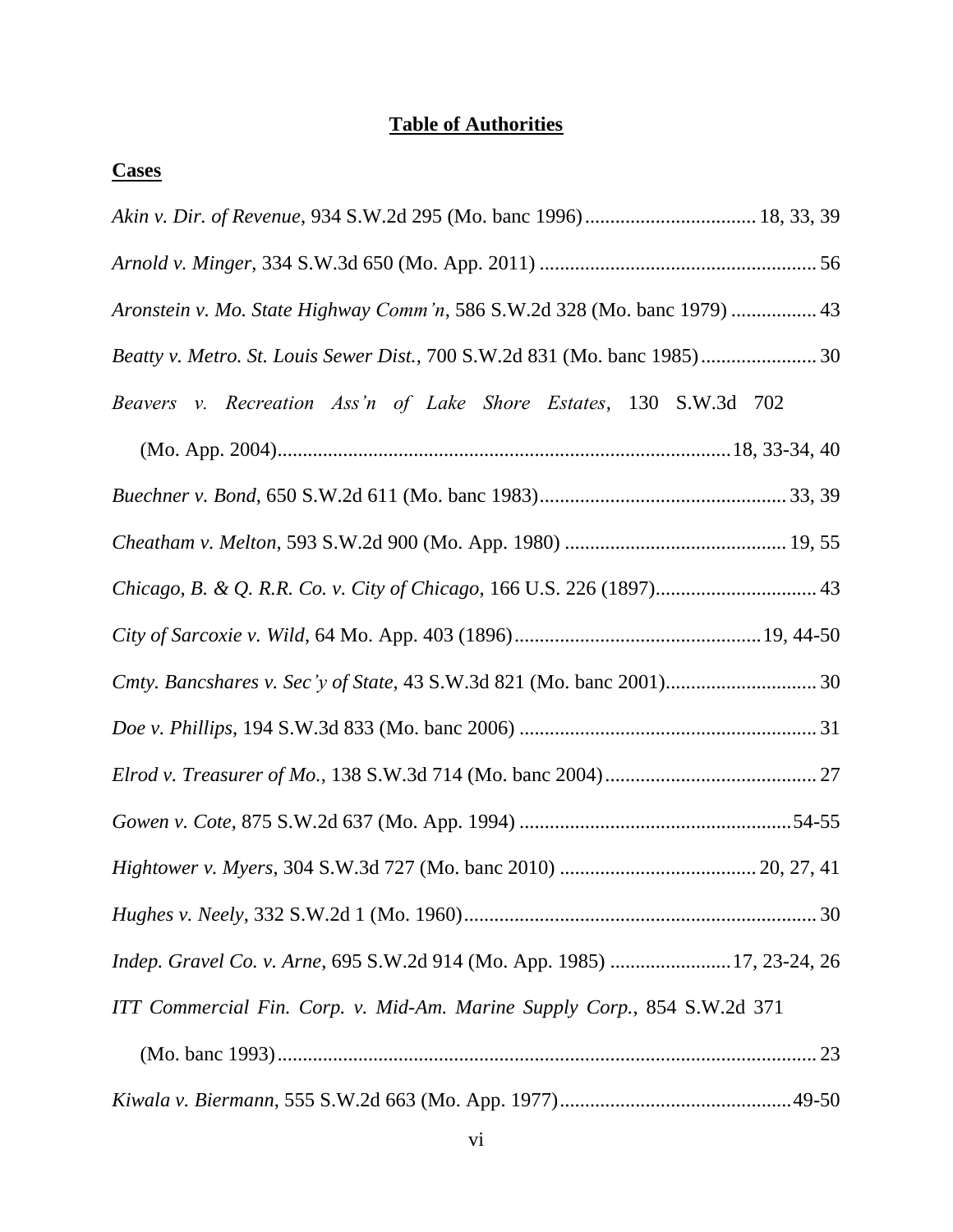| Livingston v. Webster Cnty. Bank, 868 S.W.2d 154 (Mo. App. 1994) 22-23, 26            |  |
|---------------------------------------------------------------------------------------|--|
| Mo. Ass'n of Nurse Anesthetists, Inc. v. State Bd. of Registration for the Healing    |  |
| Arts, S.W.3d Same 2011 WL 2552549 (Mo. banc 2011) 18, 32-33, 39-40                    |  |
| Mo. Soybean Ass'n v. Mo. Clean Water Comm'n, 102 S.W.3d 10 (Mo. banc 2003)32-33       |  |
|                                                                                       |  |
|                                                                                       |  |
| Neidert v. Neidert, 637 S.W.2d 296 (Mo. App. 1982) 17, 23-24, 26                      |  |
| Northridge Ass'n of St. Joseph, Inc. v. Welsh, 924 S.W.2d 305 (Mo. App. 1996)  29, 39 |  |
|                                                                                       |  |
| Orla Holman Cemetery v. Plaster Trust, 304 S.W.3d 112 (Mo. banc 2010) 60              |  |
|                                                                                       |  |
| Ports Petrol. Co., Inc. of Ohio v. Nixon, 37 S.W.3d 237 (Mo. banc 2001)  33           |  |
|                                                                                       |  |
| Reorg. Sch. Dist. R-I of Crawford Cnty. v. Reorg. Sch. Dist. R-III of Wash. Cnty.,    |  |
|                                                                                       |  |
|                                                                                       |  |
| Robert Jackson Real Estate Co., Inc. v. James, 755 S.W.2d 343 (Mo. App. 1988)  49-50  |  |
|                                                                                       |  |
| S.W. Bell Tel. Co. v. Buie, 758 S.W.2d 157 (Mo. App. 1988) 17, 22-24, 26              |  |
|                                                                                       |  |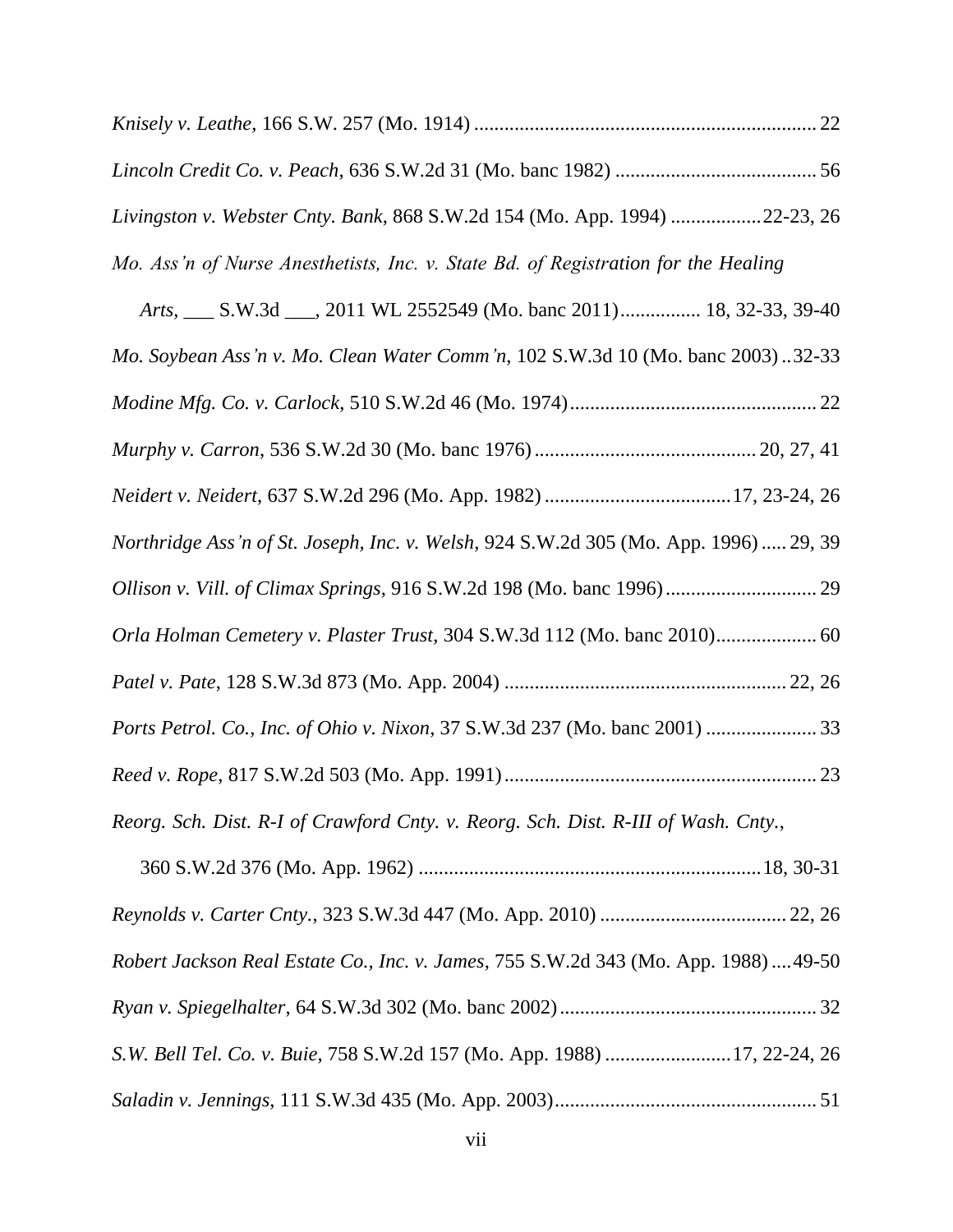| Shapiro Bros. v. Jones-Festus Props., L.L.C., 205 S.W.3d 270 (Mo. App. 2006)  60  |
|-----------------------------------------------------------------------------------|
|                                                                                   |
|                                                                                   |
| Terre Du Lac Prop. Owners' Ass'n, Inc. v. Wildeman, 655 S.W.2d 803                |
|                                                                                   |
|                                                                                   |
|                                                                                   |
|                                                                                   |
|                                                                                   |
|                                                                                   |
|                                                                                   |
| White v. Dir. of Revenue, 321 S.W.3d 298 (Mo. banc 2010)35-36, 41, 53             |
| White v. Meadow Park Land Co., 213 S.W.2d 123 (Mo. App. 1948)  19, 51             |
| Whittom v. Alexander-Richardson P'ship, 851 S.W.2d 504 (Mo. banc 1993)  19, 59-60 |

# **Constitution of the United States**

# **Constitution of Missouri**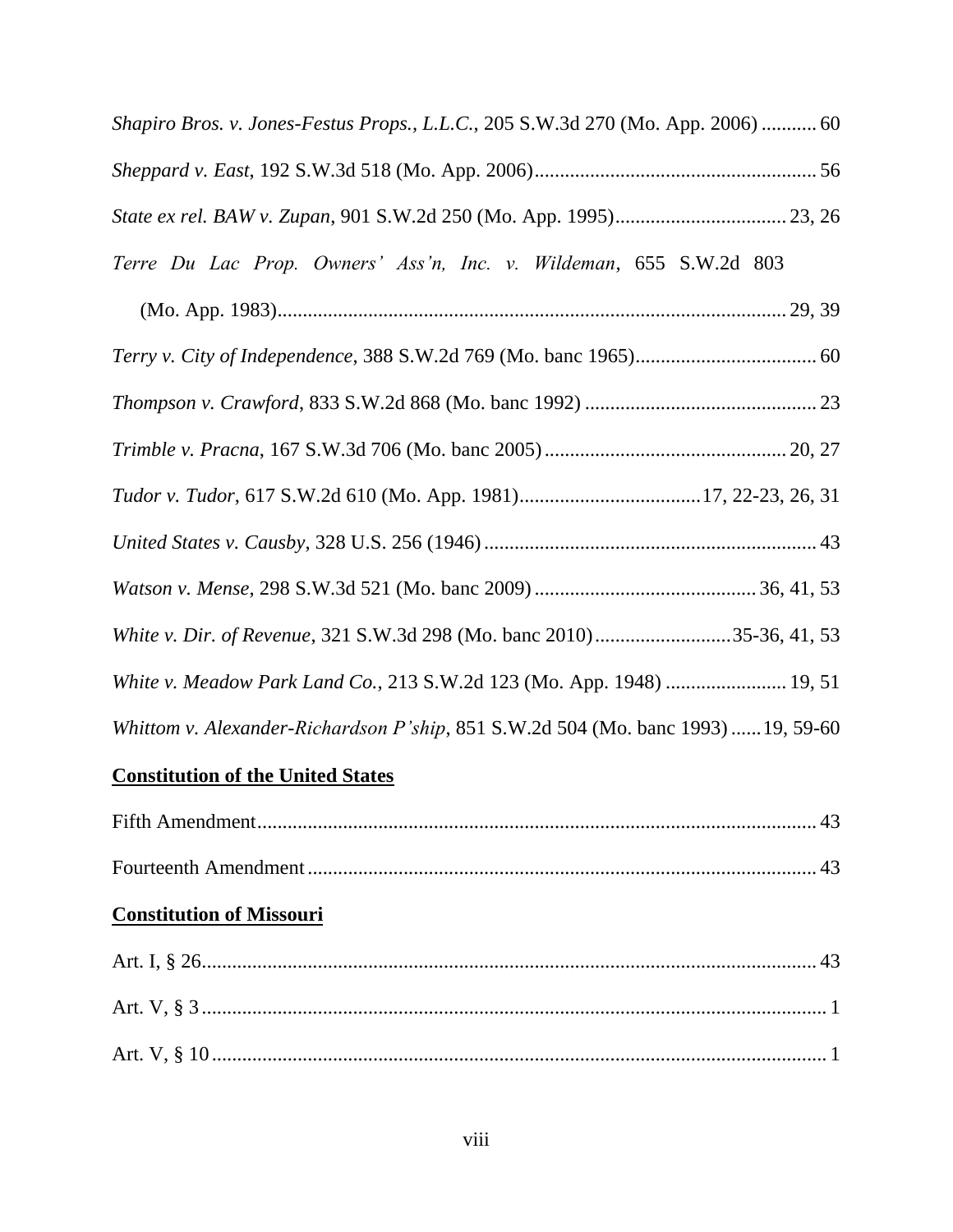# **Revised Statutes of Missouri**

| <b>Missouri Supreme Court Rules</b> |
|-------------------------------------|
|                                     |
|                                     |
|                                     |
| <b>Other Authorities</b>            |
|                                     |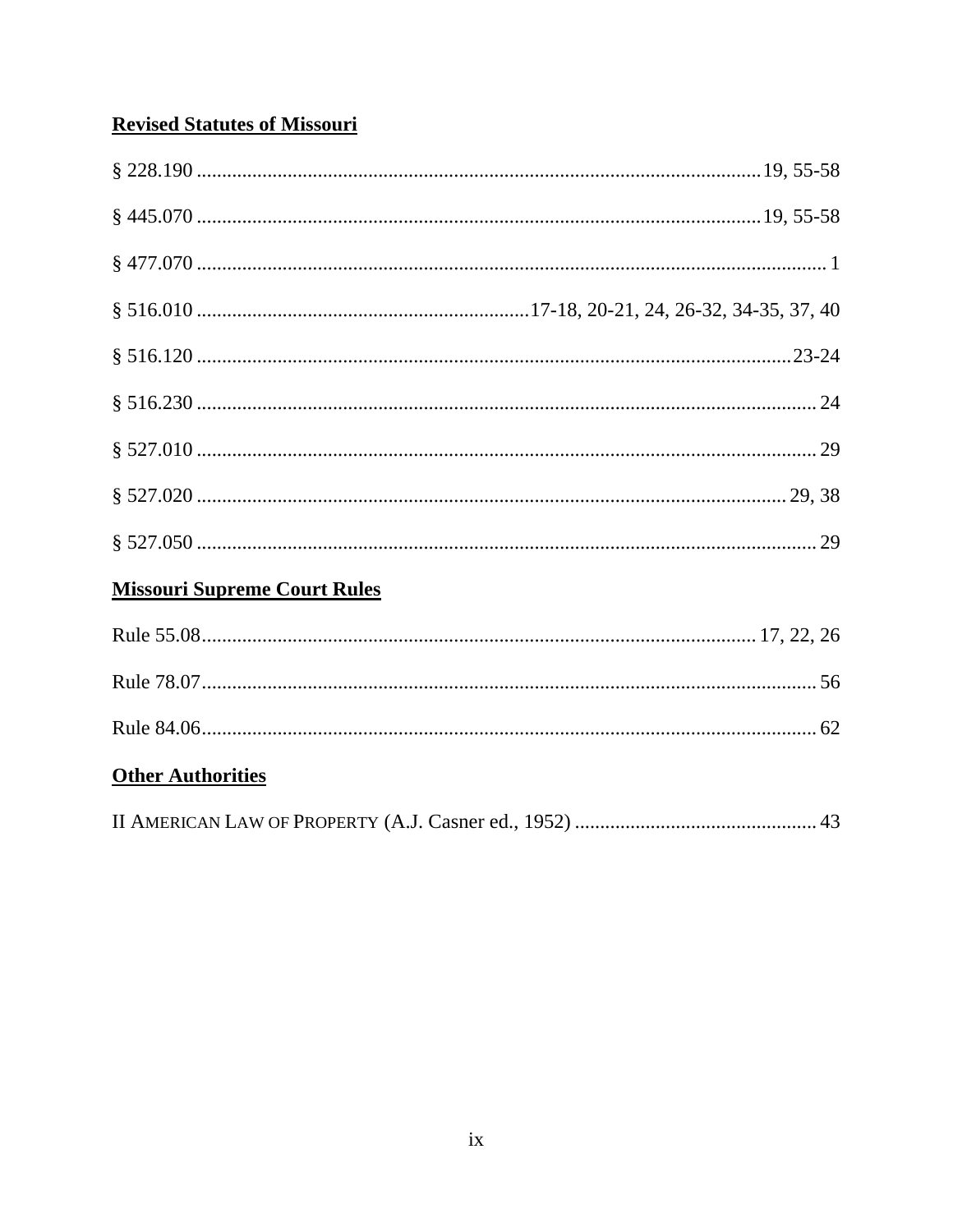#### **Jurisdictional Statement**

This is an appeal from a declaratory judgment enforcing easements and declaring that a road running along them is a private road.

This case does not fall within this Court's exclusive appellate jurisdiction under Mo. Const. art. V, § 3. Appellants timely appealed to the Missouri Court of Appeals, Western District. This case arose in Platte County. Under § 477.070, R.S.Mo., venue lay within that district of the Court of Appeals. The Court of Appeals designated this case as No. WD71053.

On May 31, 2011, the Court of Appeals issued an opinion reversing the trial court's judgment. Respondents filed a timely Motion for Rehearing and Application for Transfer in the Court of Appeals, both of which were denied. Respondents then filed a timely Application for Transfer in this Court pursuant to Rule 83.04. On August 30, 2011, the Court sustained that application and transferred this case.

Therefore, pursuant to Mo. Const. art. V, § 10, which gives this Court authority to transfer a case from the Court of Appeals "before or after opinion because of the general interest or importance of a question involved in the case, or for the purpose of reexamining the existing law, or pursuant to supreme court rule," this Court has jurisdiction.

1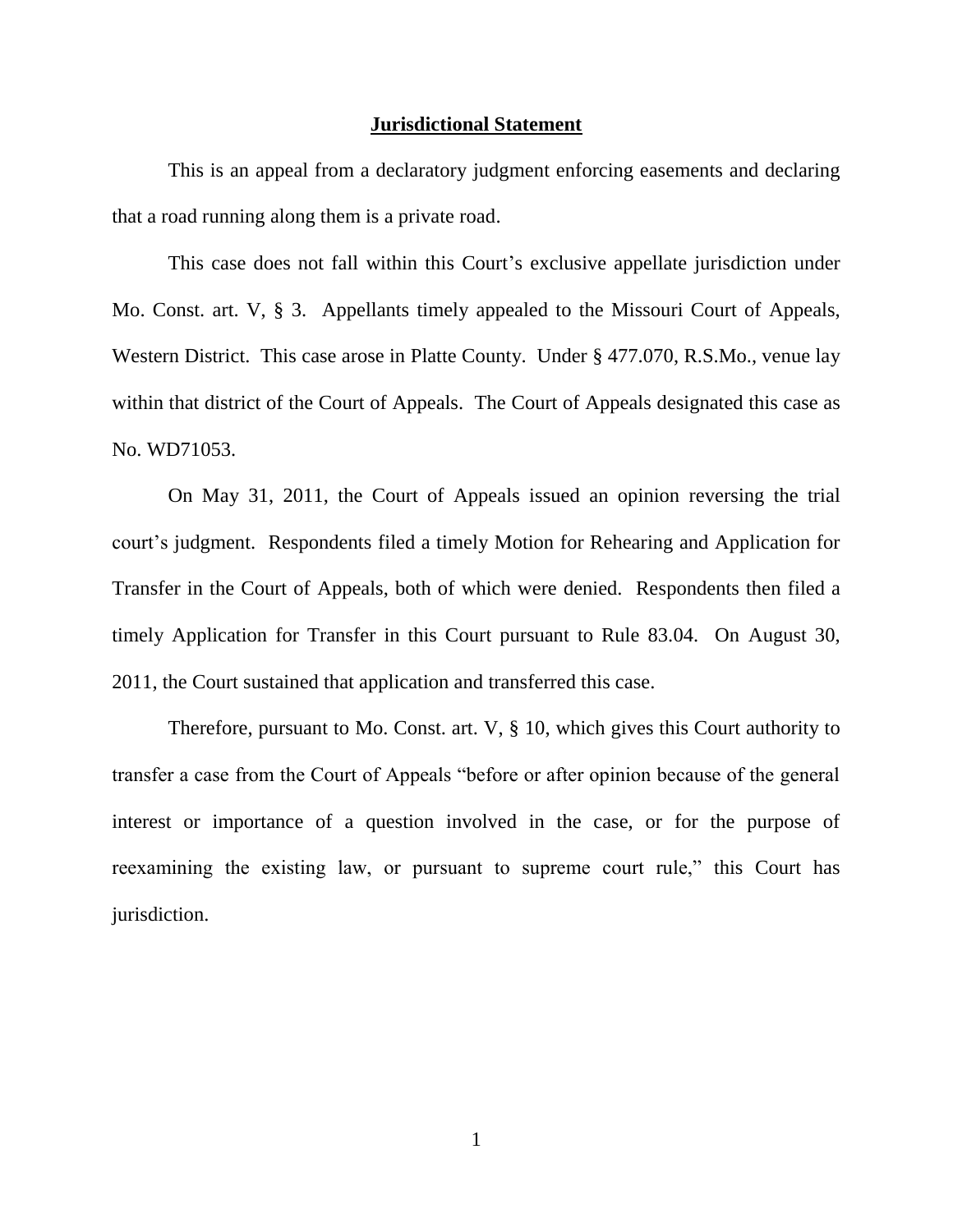#### **Statement of Facts**

#### **A. History of Yiddy Bloom's easements, BP I, and BP II**

In 1980, Yiddy Bloom owned a single tract of un-platted land in Platte County to the south of three separate tracts of land that he did not own (Legal File 180, 342-49; Plaintiffs' Exhibits 2A, 2B, 2C, 44). Mr. Bloom's land was inaccessible from the nearest road, Mace Road, which ran along the north side of one of the properties north of his (L.F. 342-49).

On September 16, 1980, in order for Mr. Bloom to be able to have access to his land from Mace Road, the owners of the three properties north of his granted him three continuous, parallel, 60-foot-wide easements extending from Mace Road through their property to his (L.F. 342-49; Plt. Ex. 2A, 2B, 2C, 44). The easements grant Mr. Bloom, "his successors and assigns,"

a street and right of way easement over, along, across, and under the lands hereinafter described, together with easements in remaining lands on the abutting property along and adjacent to said street and right of way where requried [*sic*] for the location, construction and maintenance of an embankment or for sloping the sides of cuts back to construct and maintain said street at the established grade.

(Transcript 39; L.F. 342-49; Plt. Ex. 2A, 2B, 2C). Copies of the easements were introduced into evidence as Plaintiffs' Exhibits 2A, 2B, and 2C (Tr. 57; L.F. 342-49).

On December 28, 1981, the three properties over which Mr. Bloom's easements ran were platted as the Bridle Parc Estates ("BP I") subdivision (Tr. 113-14; L.F. 365).

2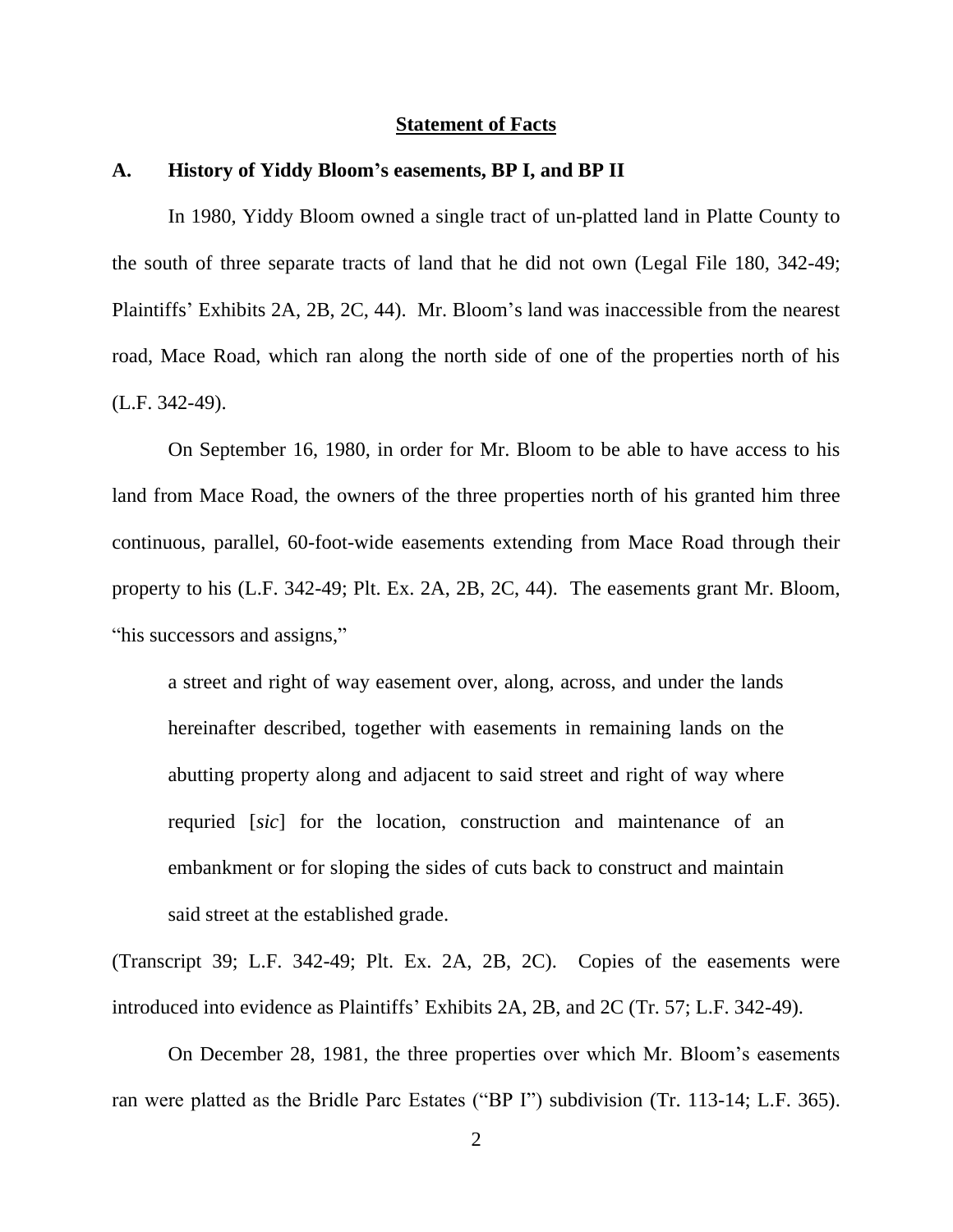BP I was bounded on the north by Mace Road and on the south by Mr. Bloom's property line (L.F. 365). The plat subdivided BP I into ten lots (L.F. 365).

The BP I plat showed a "street" down its middle tracking Mr. Bloom's easements; it stated, "The streets and roads shown on this plat, and not heretofore dedicated to public use are hereby so dedicated" (Tr. 118-19; L.F. 365; Dft. Ex. R; Plt. Ex. 7). Mr. Bloom did not sign the plat (L.F. 365).

Nearly three years later, on September 11, 1984, Platte County approved a plat for Mr. Bloom's property, subdividing it into six tracts called Bridle Parc Estates II ("BP II") (Tr. 116; L.F. 338). The plat showed a "street" running down the middle of BP II; it, too, stated, "The streets and roads shown on this plat, and not heretofore dedicated to public use are hereby so dedicated" (Tr. 119-20; L.F. 338). Mr. Bloom's signature does not appear on the BP II plat, either (L.F. 338).

On September 19 and 25, 1984, Mr. Bloom's interest in his property was transferred entirely to Robert Pease (Tr. 75; L.F. 357-61, 370-73). Mr. Bloom's street and right-of-way easements over the land in BP I were incorporated into the transfer (L.F. 360, 373). On September 28, 1984, Mr. Pease sold all the tracts that would comprise BP II (L.F. 354-55, 375-81, 383-85, 387-89, 391-93). The new owners signed the BP II plat on that date (L.F. 338).

#### **B. The road along Mr. Bloom's easements after BP I and BP II were platted**

Respondents Kathleen and William Gray bought lot 9 of BP I in February 1987 (Tr. 125). Mrs. Gray testified that, at the time, her house was the farthest south along Mr. Bloom's easements (Tr. 126). At that time, the road along the easements was merely "a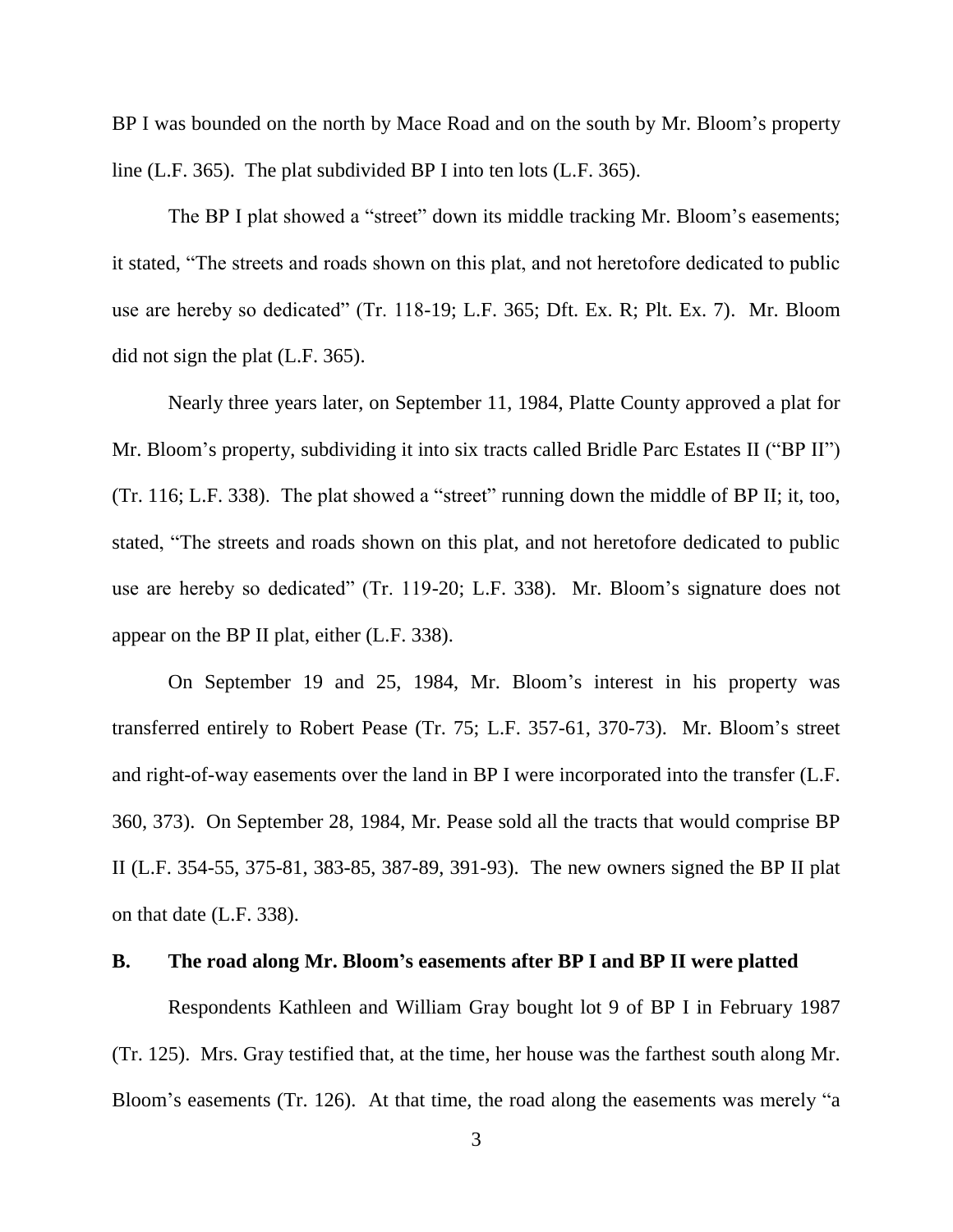gravel road that was barely wider than one lane that basically went back to [her] house" (Tr. 125, 182). Mrs. Gray "had a gravel driveway at the time," which made the road "look like a long driveway out to Mace Road" (Tr. 125). The gravel road extended slightly beyond her property but then stopped (Tr. 125).

Respondents Michelle and Ross Piacenza bought lot 2 of BP I in October 1988 (Tr. 132-33). At the time, their property was the furthest south along the road (Tr. 133). In fact, the road initially did not physically extend to their property (Tr. 135). Instead, the Piacenzas had a construction company "put gravel down" along the easement "to be able to access" their property (Tr. 135).

At some point, the adjacent landowners began calling the gravel road "Bridle Parc Lane" ("BP Lane") (Tr. 125-26, 133, 135). They erected an "old" "painted" sign for BP Lane at its intersection with Mace Road (Tr. 192). In 2004, the landowners in BP II laid down asphalt millings over BP Lane (Tr. 181).

By the time of trial in 2008, BP Lane varied from 16 to 20 feet wide, containing "a lane and a half" (Tr. 182).

### **C. Maintenance of BP Lane**

In 2004, the Platte County Commission passed Order 92-04, of which the trial court took judicial notice, requiring a permit for a private citizen to perform maintenance on any public road (Tr. 80, 84; Plt. Ex. 47).

In her more than 20 years living on lot 9 of BP I, Mrs. Gray "never" had "seen any government maintenance" of BP Lane (Tr. 127). Deborah Lofgren, who bought lot 6 of BP I in 2006, also stated no government agency maintained BP Lane (Tr. 30-31, 75).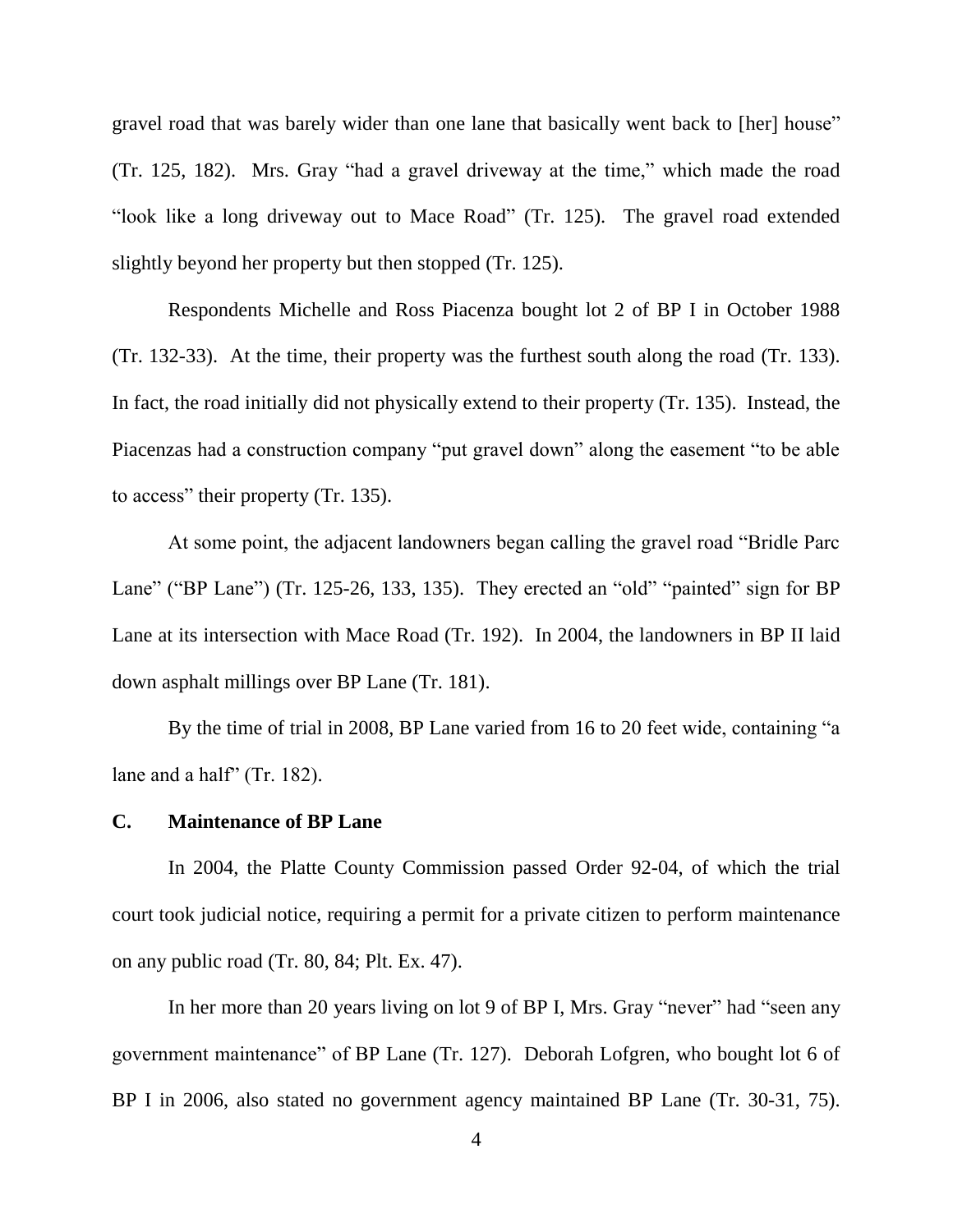Rather, only the "[p]eople that live on" the road maintain it (Tr. 31, 76, 122-23). Their maintenance includes "snow removal and mowing" (Tr. 31)

Respondent Robert Bateman, who bought a tract in BP II in 1999, personally has maintained parts of BP Lane (Tr. 113, 117; Plt. Ex. 3). He never had to obtain any permit to do so (Tr. 117). Instead, he was "acting within my easements that I have the right to locate that road, construct that road, maintain that road as I saw fit" (Tr. 121). He illustrated, "If we wanted to lower [the road] or raise it, I didn't have to come to Platte County and ask for their permission. We were in charge of it and it was made as we saw fit and we made improvements when we saw fit" (Tr. 121).

Appellant James Owens, a developer by trade who has lived in BP I or BP II for 17 years and who lived on tract 5 of BP II at the time of trial, also has engaged in maintenance of BP Lane (Tr. 33, 77, 177-78, 180-82). He, too, did so without any permit from the County (Tr. 77, 186). His maintenance work, which included cutting trees along BP Lane's roadway, grading, and snow removal, continued after the County passed its Order 92-04 in 2004 (Tr. 84). In fact, Mr. Owens donated the asphalt millings the BP II landowners used to pave BP Lane in 2004 (Tr. 181)

Despite all this, Mr. Owens opined the government does not maintain BP Lane only because the road is not "up to county standards" (Tr. 185-86).

### **D. Use of BP Lane**

Mrs. Gray believed that, in 1987, there had been a "Christmas tree farm" south of her in BP II (Tr. 125). She thought people coming to the tree farm might have used BP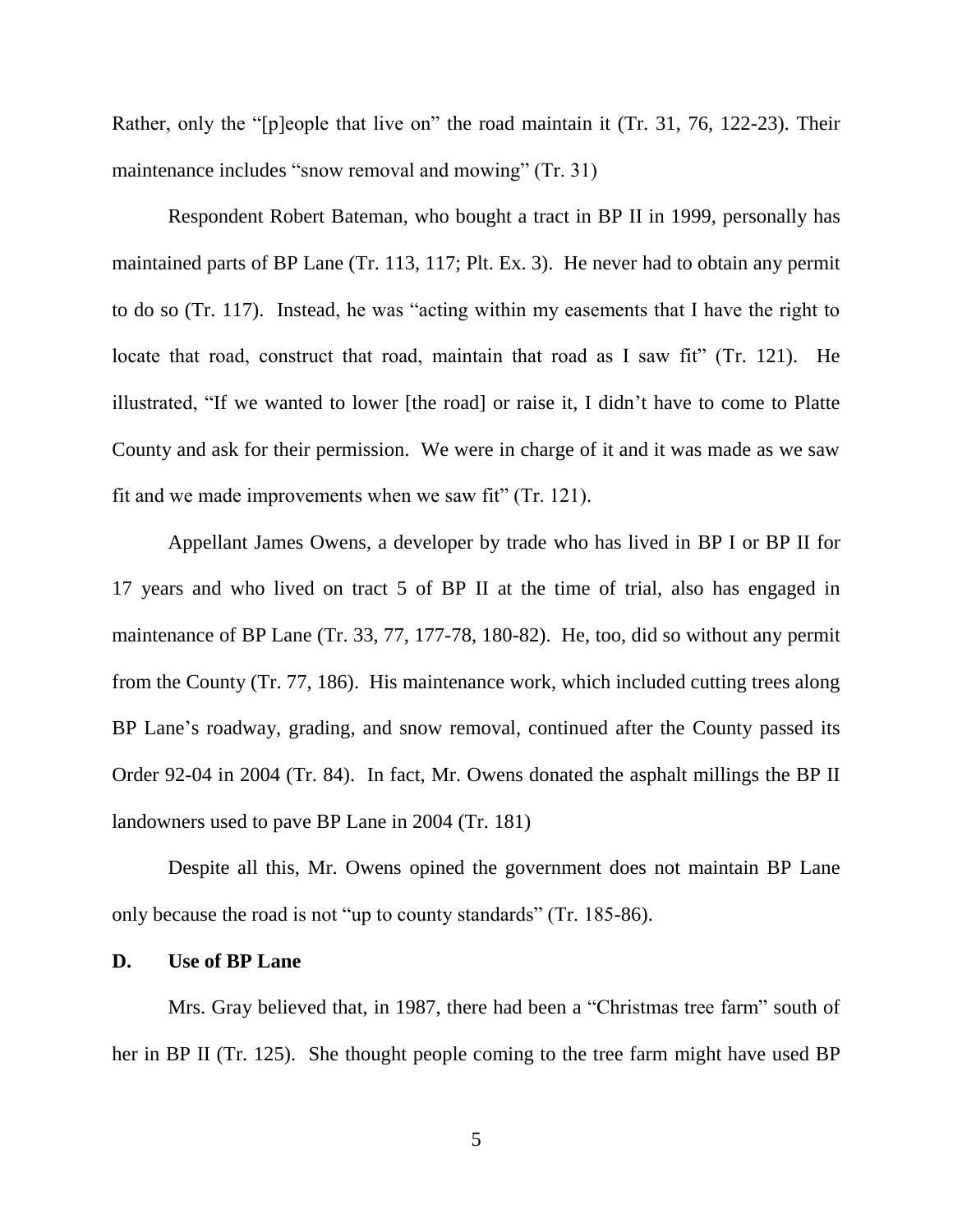Lane to gain access to it (Tr. 126). Mr. Owens suggested this use consisted of "hundreds of cars" and required persistent re-gravelling of BP Lane (Tr. 182-83).

Mrs. Lofgren, however, explained that only "the people in BP II" ever use BP Lane (Tr. 31-32). They "have to" come through BP I on BP Lane because "[t]hey have no other way out" (Tr. 32). BP Lane "doesn't go anywhere" except "to the homes on the street" (Tr. 32).

Mrs. Lofgren never has seen the general public use BP Lane (Tr. 32). Rather, besides the residents of BP II along BP Lane, only their "invitees" use it, such as their moving vans to move them in or UPS drivers making deliveries to the homes (Tr. 32). No commercial enterprises or public parks are accessible via BP Lane (Tr. 32). There are no "busses, no Postal Service, no Avon lady, anything like that," using BP Lane (Tr. 35)

As such, "all" of the non-resident "traffic, other than utilities companies," are "invitees of anybody on the street" (Tr. 32). If a member of the public turned onto BP Lane who was not "going to somebody's house on" the road, "[t]hey'd have to turn around in somebody's driveway" (Tr. 32)

Mr. Owens disagreed; he averred the public did use BP Lane, including "police," "fire department," "UPS trucks, FedEx trucks," and people coming to home offices to do business (Tr. 183-85). He believes BP Lane is a public road because "everyone uses that road" (Tr. 188).

But Mr. Owens admitted even the U.S. Postal Service usually does not use BP Lane, delivering the adjacent landowners' mail instead to "a community box" on Mace Road (Tr. 184). He acknowledged even the mailman only comes to the houses along BP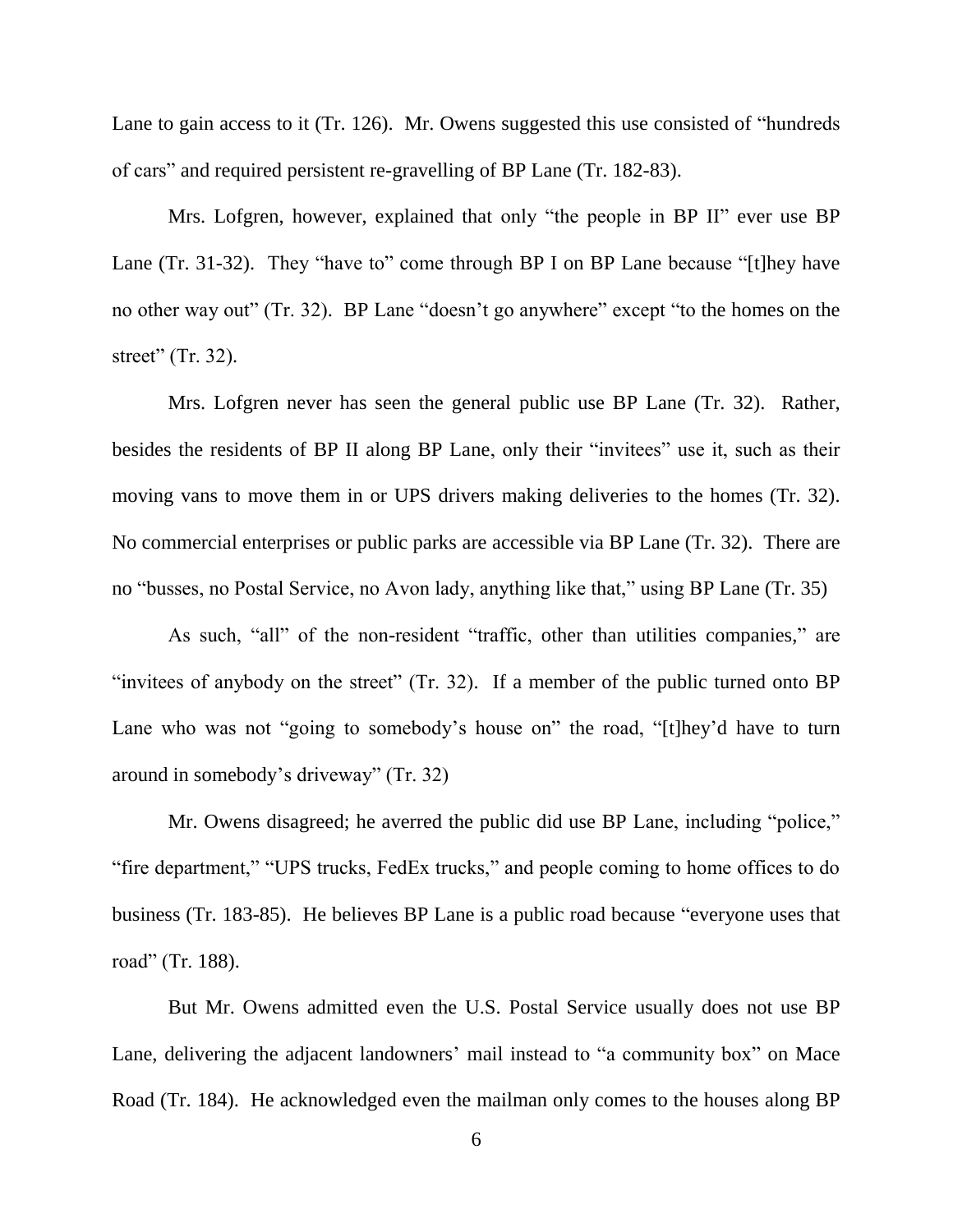Lane when there is "stuff he can't get in the [community] box" (Tr. 185). He said "Sunday drivers" also come to BP Lane who are "just lost" (Tr. 192). Mr. Owens admitted no member of the public goes through BP Lane "to anyplace" (Tr. 192).

Appellant Brent Owens, James Owens's brother who owns tract 4 in BP II, also said the public uses BP Lane (Tr. 200). He said there is "a ton" of "daily public traffic" on BP Lane, including people he knows "personally" and people he does not know (Tr. 201). Brent Owens said the police patrol the road and have ticketed his son for riding an all-terrain vehicle on it, though the case was dismissed (Tr. 201). He said there are "speed limit" signs along BP Lane (Tr. 201-02).

#### **E. Owners' knowledge of the BP Lane easements**

Though she did not know for sure when she bought her property in BP I in 1987, Mrs. Gray always had assumed there was an easement over the gravel road next to her property for the landowner in BP II south of her (Tr. 126-27). She later found just such an easement ran "over and past" her BP I property (Tr. 126-27).

A copy of Mr. Bloom's 1980 easement was attached to the deed Mrs. Piacenza received from her title company (Tr. 132-33; Plt. Ex. 49). When the Piacenzas bought their property, there had been "some concern about access to" it (Tr. 132-33; Plt. Ex. 49). That is, they were "concerned about being able to get out onto" BP Lane and wanted to ensure they "had an easement to be able to access Mace Road and get out" (Tr. 134). The previous owners told the Piacenzas the easement ran with the land; eventually the title company was satisfied with the easement (Tr. 132-34).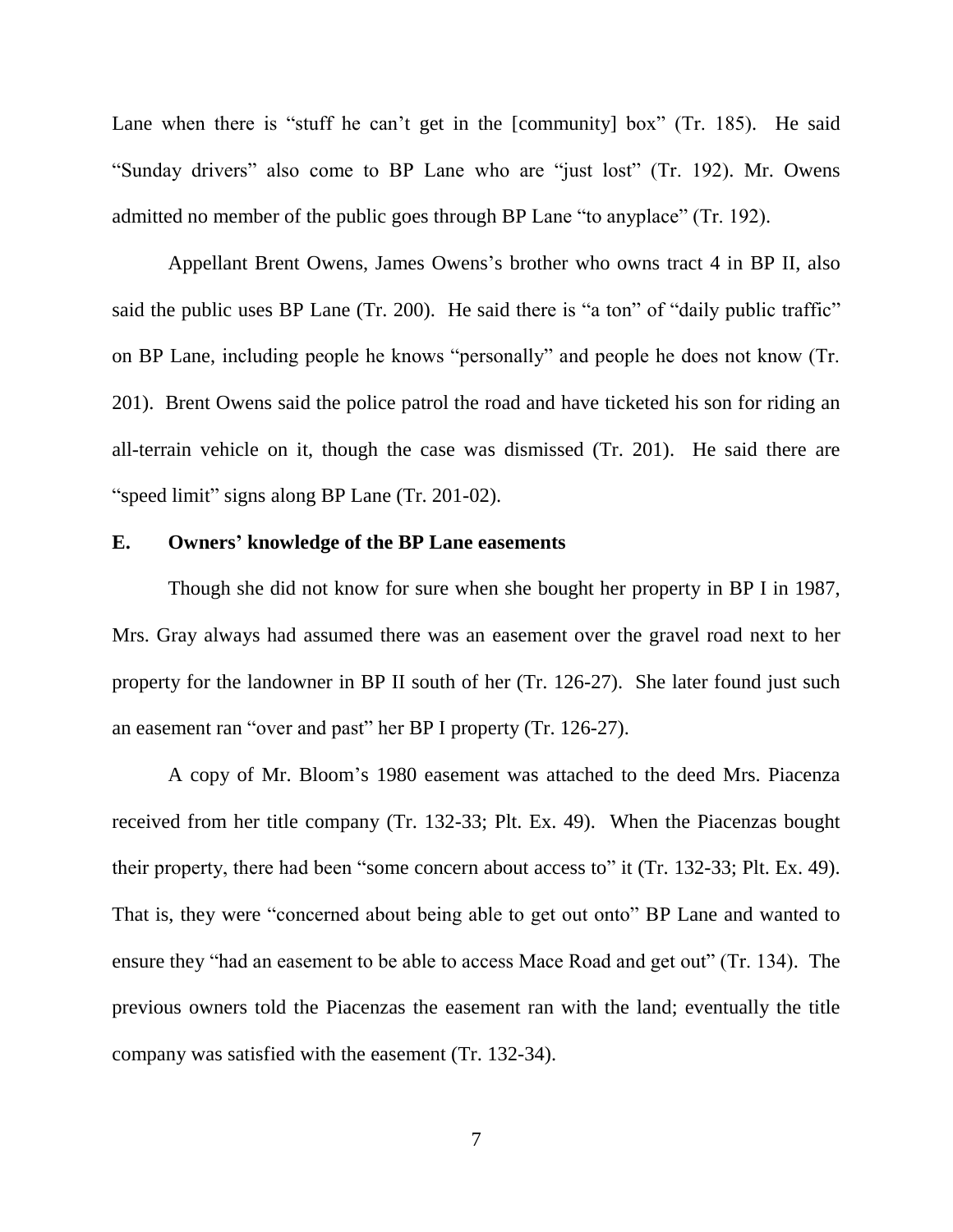Mr. Bateman's 1999 BP II deed expressly references the easements over BP I "for ingress and egress as set forth in instruments filed" in 1980 (Tr. 72, 74, 87-88, 113; Plt. Ex. 3). In fact, Mr. Bateman found every deed "that had transferred property from the time [Mr. Bloom] owned it to the present owners," and all of them, just as his, reference the easements originally "granted to" Mr. Bloom for "a right of ingress and egress" (Tr. 74, 88-93).

At the time of her purchase in 2006, Mrs. Lofgren was "made aware" of "a road and utility easement that runs along [BP] Lane and we were told that [BP] Lane was a private road and it had the easement and that we would be expected to maintain and plow" (Tr. 30-31). On Mrs. Lofgren's title insurance policy, it states "Easement reserved over a portion of subject property as set forth in the instrument recorded in Book 593, Page 576" (Tr. 36-38). That easement corresponds to the "conveyance to" Mr. Bloom in 1980 that gives residents of BP II "a right to access over … that part of the private road … next to [Mrs. Lofgren's] property (Tr. 38-39).

Just as the other BP II owners, Mr. Owens also acquired Mr. Bloom's easements for BP Lane (Tr. 75-76). Mr. Bateman was able to determine from County records that, like Mr. Owens, all the landowners in the subject properties in BP II also had done so (Tr. 76). Mr. Owens admitted his warranty deed specifically had incorporated Mr. Bloom's 1980 "easement for ingress and egress" appurtenant to his BP II property (Tr. 195; Plt. Ex. 50).

The County's records, too, never have recorded BP Lane as being anything other than a private road (Tr. 81-84). The owners in BP I over whose land BP Lane runs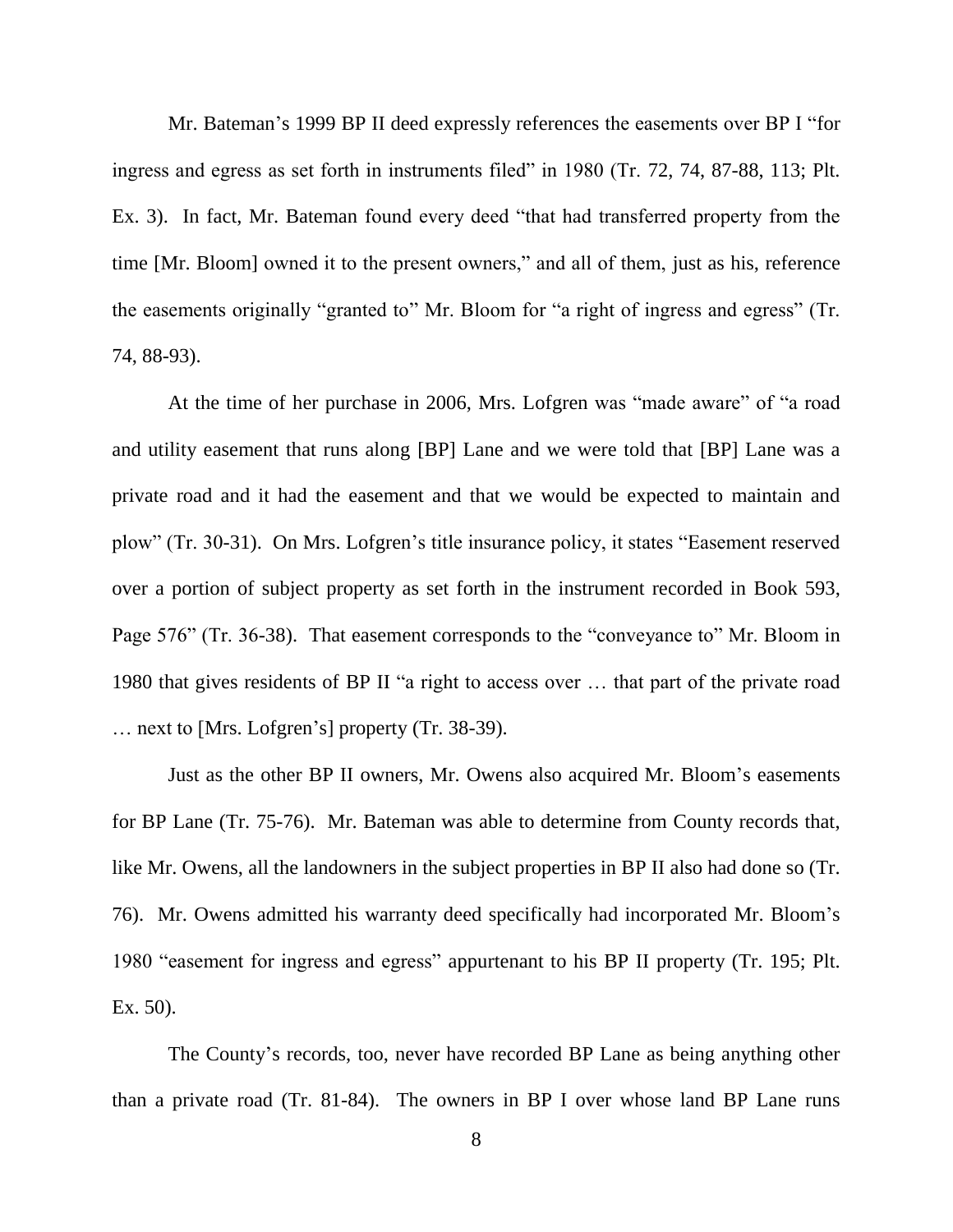always have paid property taxes on the land containing BP Lane, which Platte County's tax records always expressly have called a "private street" (Tr. 81-84).

#### **F. Expert review of the BP Lane easements' existence**

At trial, three expert witnesses testified regarding the continued existence of the BP Lane easements over BP I: Steven Brulja, "a title examiner in the title insurance business" who testified for the plaintiffs (Tr. 63); Charles Coots, a licensed land surveyor who testified for the plaintiffs (Tr. 42); and Mindy Turner, legal counsel for a title insurance company, Stewart Title, who testified for the defendants (Tr. 147-48).

Mr. Coots reviewed the BP I and BP II plats but did not resurvey them (Tr. 42-43). Instead, he calculated the plats "to make sure [they were] mathematically sound" and plotted Mr. Bloom's easements on them (Tr. 42-43). He showed there are "three separate easements" over BP I creating the portion of BP Lane in BP I (Tr. 45). "[O]ne went the entire length of" BP I (Tr. 45). "[T]he other was divided into two different [original] owners … written separately so that they would encumber" those owners' rights (Tr. 45). A "10-foot strip" separated the one-owner easement from the other two, which Mr. Coots stated "in his professional opinion" was "a scrivener's error" (Tr. 45-47).

As Mr. Coots showed, the easements collectively are "a 60-foot-wide use strip" wherein the dominant estate is BP II and the servient estate is BP I (Tr. 47-48). They exist so "the people from BP II can get out" onto Mace Road (Tr. 48). They were "written for the advantage of the ownership to the south" in what later became BP II, and "when these lots were platted they were platted up to what would have been the easterly and westerly edges of these easements to allow for the access of the lots themselves to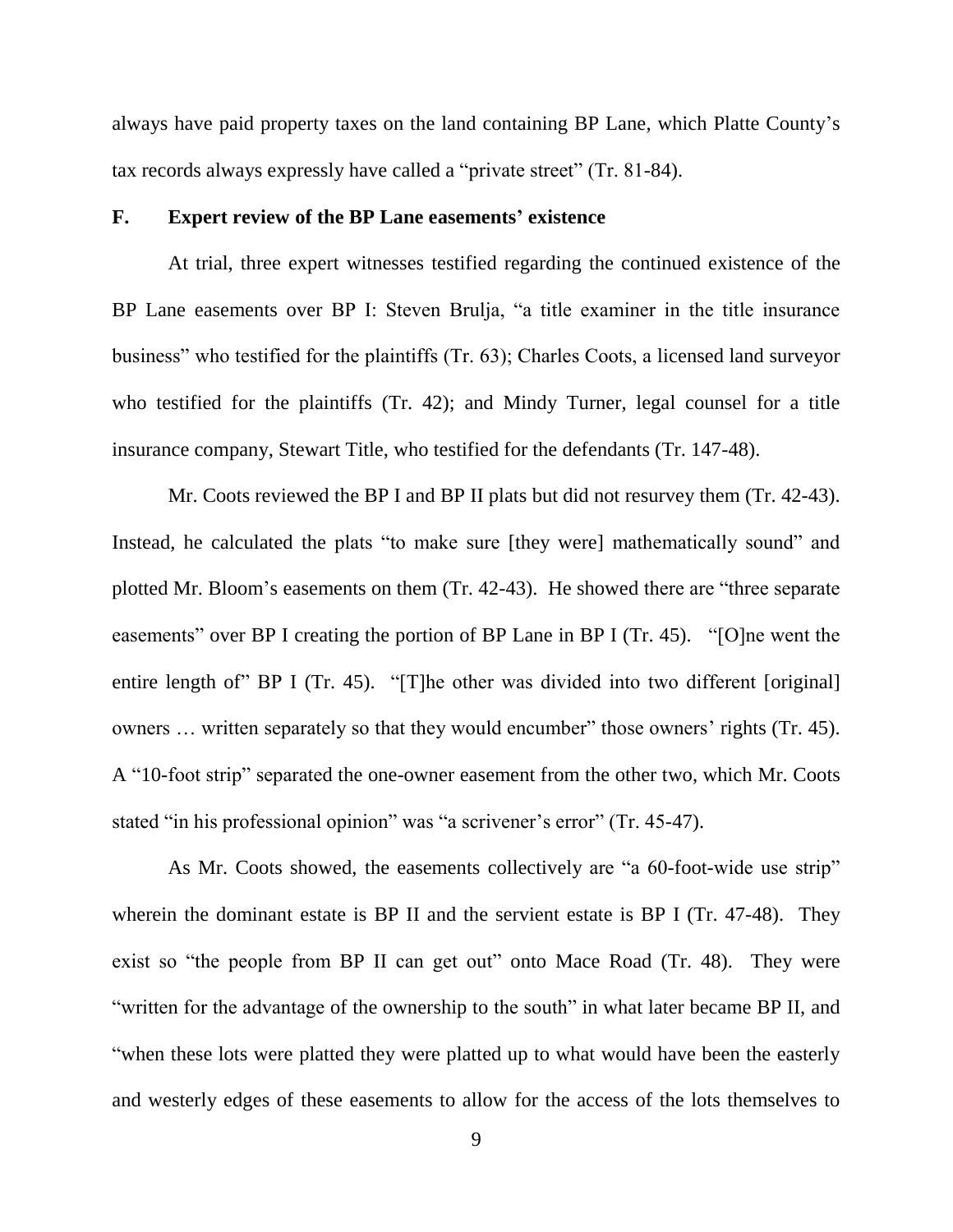Mace Road" (Tr. 54). The easements continue south "to the south line" of BP I "within a hundredth of a foot," and "do not extend into" BP II (Tr. 49, 51).

Mr. Brulja found Mr. Bloom's three "easements for the BP II landowners over BP I" in the Platte County land records (Tr. 65). Then, he investigated "whether those easements have been extinguished as a matter of record," and found they had not (Tr. 65- 66). He "went to the Platte County Recorder of Deeds office and ran the grantor/grantee index under Yiddy Bloom's name and couldn't find anything that affected" the easements (Tr. 65). He then went to the Old Republic Title Company "and rand the land index" from "the easement description," including "the whole quarter section" of land containing BP I and its "adjoining lots" (Tr. 65). Mr. Brulja found "nothing that extinguished the three easements" in Exhibits 2A, 2B, or 2C (Tr. 65-66).

Ms. Turner also investigated the easements, though her expert opinion was limited to a title insurance standpoint; she admitted it would be outside her expertise as legal counsel for a title insurer "to testify to anything that doesn't have to do with title insurance" (Tr. 161). She reviewed the deeds by which the owners took title to the property subsequently platted as BP I and BP II, the plats of BP I and BP II themselves, and subsequent re-plats (Tr. 148-49). But she did not "do complete searches of every chain of title in the plats" (Tr. 150).

Instead, Ms. Turner was concerned whether there were some provision for access to the lots in BP II, which she said otherwise would have necessitated a title insurance exception for lack of access (Tr. 151). In such as case, "people would file claims under their title insurance" (Tr. 152). She acknowledged, though, that if there were no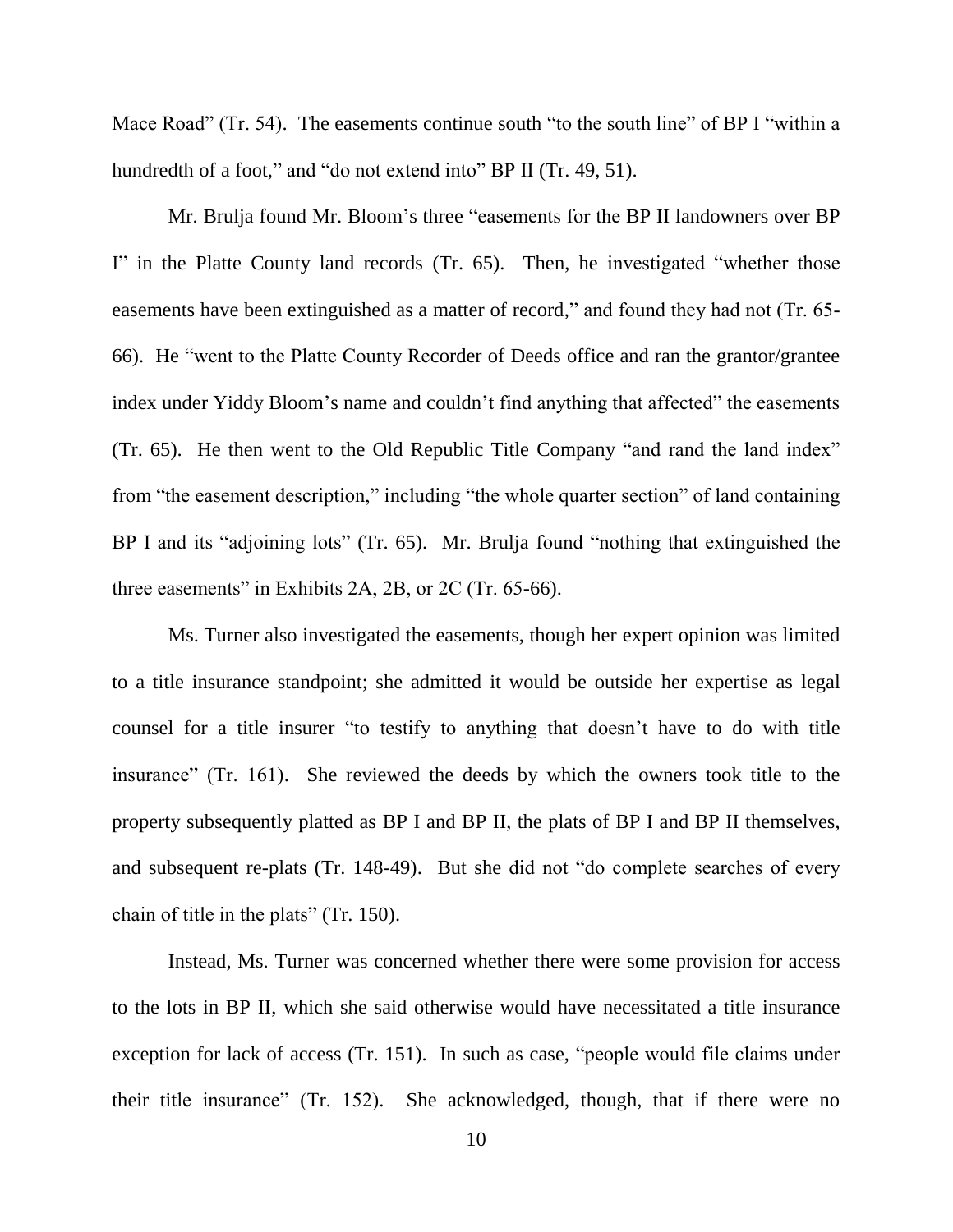"publicly dedicated roadway" on which to rely for access to BP II, an easement granting access through another property to Mace Road would suffice (Tr. 161).

On direct examination, Ms. Turner opined the 1980 easements "create an easement across portions of" BP I, but "don't benefit" the owners of lots in BP II (Tr. 151). She said the easements do not "grant any rights to the current owners" in BP II, because they do not "extend any way [*sic*] into" BP II (Tr. 150-51, 154). But, reviewing the easements themselves, she acknowledged that, in addition to "access," they also gave rights to "maintenance" and "construction" of BP Lane (Tr. 162).

On cross-examination, Ms. Turner ultimately admitted Mr. Bloom's 1980 easements do give "the people on" BP II an "easement over the land on" BP I "that is in existence and not extinguished" (Tr. 163-64). She acknowledged the easements existed before the plat of BP I and admitted they gave the BP II landowners "access to [BP I] to get out to Mace [Road] and to make improvements to the road and to change the grade if they wanted and for utilities" (Tr. 164). She agreed "nobody in [BP I] could close down that access" (Tr. 164). She also agreed the BP I landowners could not "[d]edicate their land for public right of way" so as to void the BP Lane easements (Tr. 169).

#### **G. Platte County's 2006 declaration**

In 2005, Mr. Owens attempted to have Platte County approve a preliminary plat of his tracts of BP II into a new subdivision called Brentwood Parc (Tr. 94-95, 207, 220; L.F. 226; Appx. A10). He also tried to re-plat his tract 5 as "Owens Estates" (Tr. 178).

In anticipation of constructing his new subdivision, Mr. Owens built a building on tract 5 comprising more than 10,000 square feet with some residential space and "five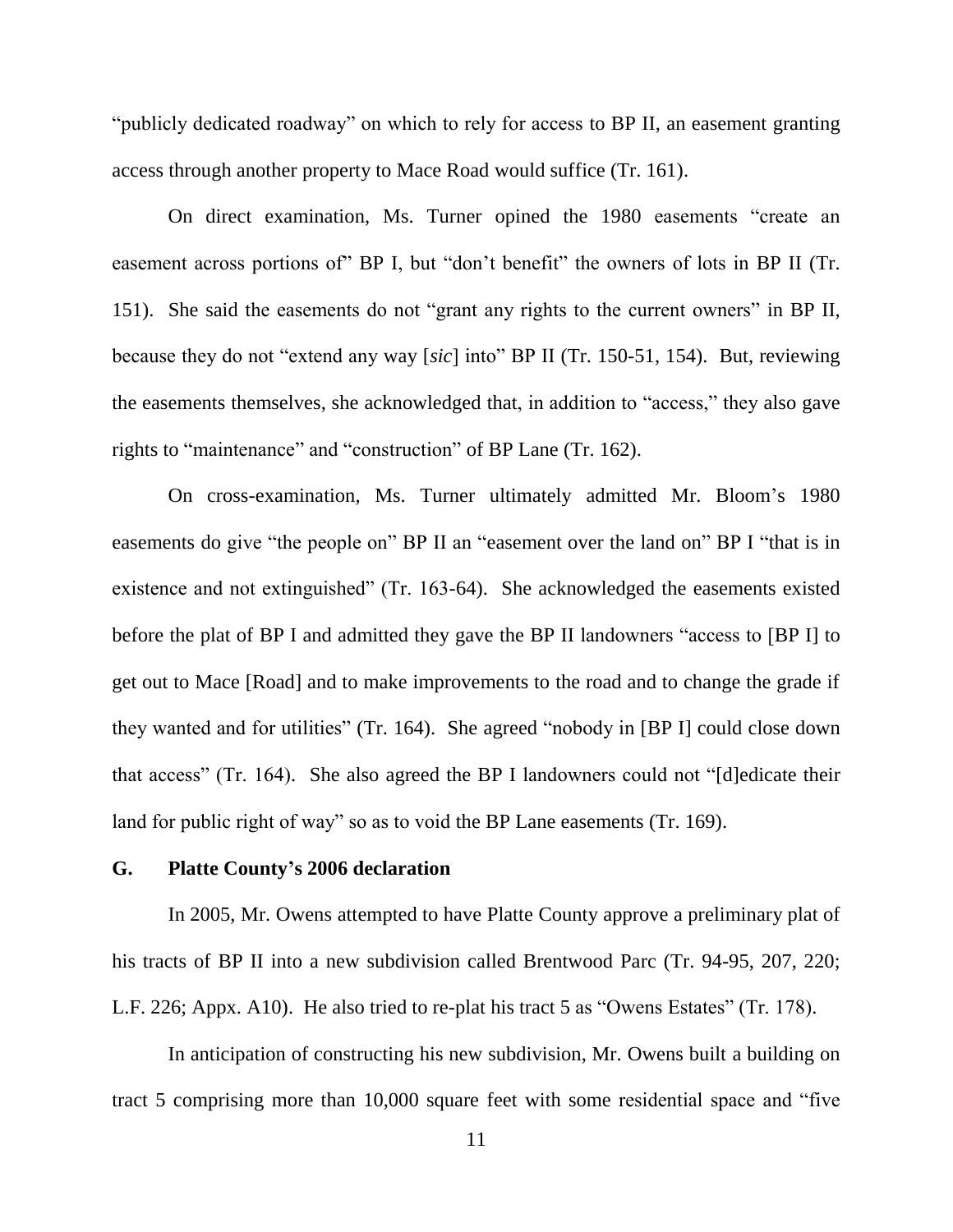bays of commercial truck storage" (Tr. 33, 191). It "looks like a business" (Tr. 33). At trial, he called it a "Morton building" (Tr. 191). While Mr. Owens initially lived in that building, he later "built a second house or a second building on" his tract (Tr. 33, 192). By the time of trial, there was "a commercial building sitting there that nobody lives in" (Tr. 33). Mr. Owens refused to admit it was a commercial building, but he did admit his salesmen come there and three of his employees "report to work" there (Tr. 191-92).

Upon learning of Mr. Owens's plans for Brentwood Parc, which would have "change[d] [BP Lane] from a private street to a public street" and allowed it to be used as a general public thoroughfare, Mr. Bateman brought the BP Lane easements to Platte County's attention (Tr. 94-96; L.F. 226; Appx. A10). He advised the County of "our easements and [the fact] I was willing to protect them" (Tr. 96). Mr. Bateman and his neighbors were "not interested in having through traffic on our private road and for years we have fought other developers other than Mr. Owens … [W]e don't want it changed from a private street to a public street" (Tr. 94-95).

On May 25, 2006, the County informed Mr. Bateman in writing that "It is the opinion of the County that Bridle Parc Lane is within public right-of-way" (Tr. 95-96; L.F. 226; Plt. Ex. 9; Appx. A10). The County suggested Mr. Bateman "and/or [his] attorney may choose to react" to further developments on the issue of the Brentwood Parc subdivision (Tr. 95-96; L.F. 226; Plt. Ex. 9; Appx. A10).

#### **H. Proceedings below**

React Mr. Bateman did. Less than two months later, on July 7, 2006, he filed a petition against the County in the Circuit Court of Platte County for declaratory and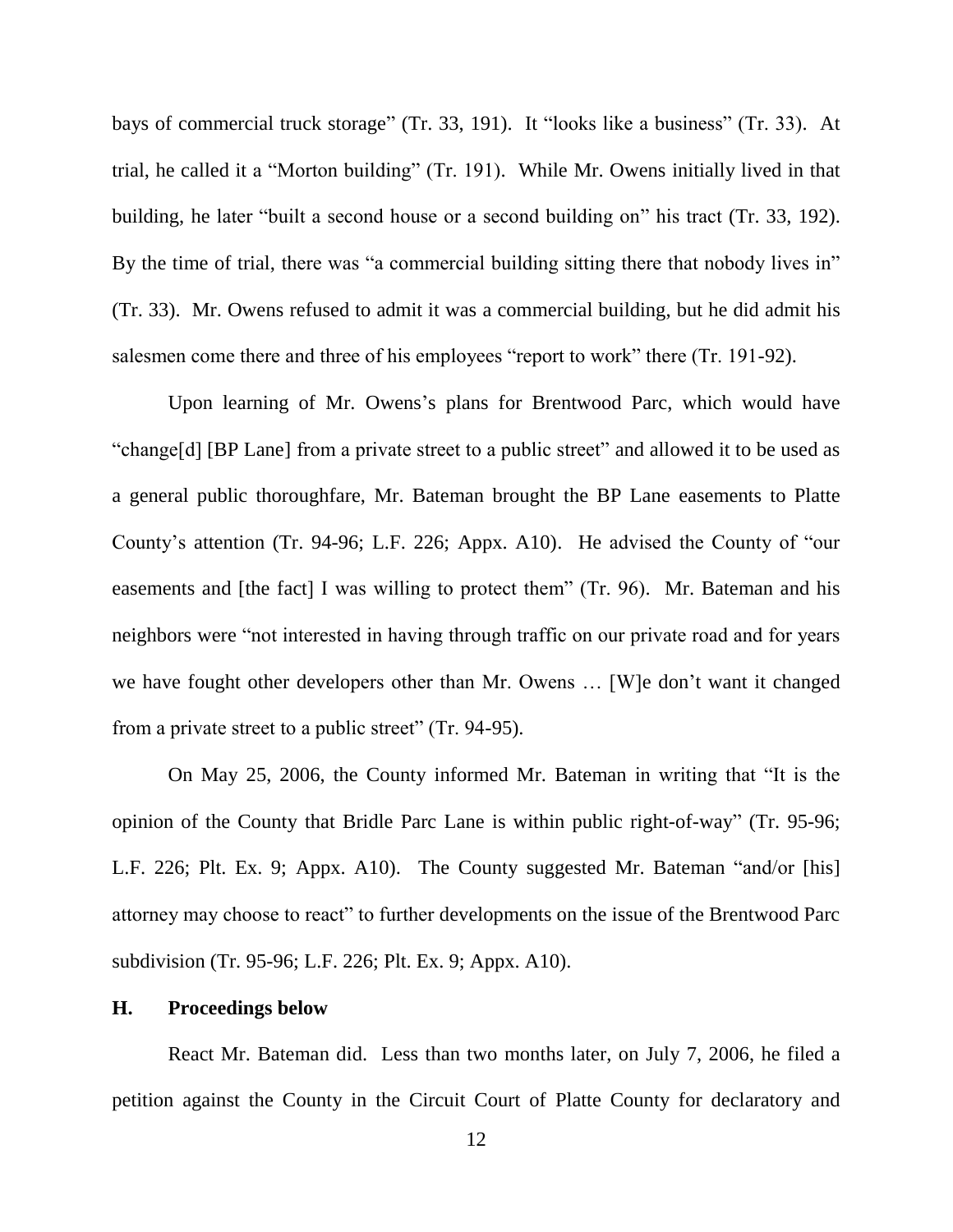injunctive relief, stating two counts (L.F. 9, 12). He sought the court to enforce the BP Lane easements, declare BP Lane is a private road, and enjoin the County from "seizing" the road (L.F. 12-22). At trial, the parties agreed this was "[s]imply a declaratory action for the Court to determine whether [the] right of way" easements "exist[] or not and whether the road is public or private" (Tr. 73). It was not an inverse condemnation seeking money damages (Tr. 72-73). The parties all told the court that the sufficiency or insufficiency of the BP I or BP II plats was not at issue (Tr. 85-87). Rather, they agreed the question was whether the 1980 easements were in effect (Tr. 85-87).

On January 3, 2007, the County moved to dismiss Mr. Bateman's action, arguing that, since "there are approximately 16 other property owners whose property adjoins" BP Lane and "whose legal rights would be effected [*sic*]" by the action, Mr. Bateman had failed "to join all necessary and indispensable parties" (L.F. 8, 28-29). The trial court denied that motion on March 2, 2007, but instead ordered Mr. Bateman and the County to notify all property owners adjoining BP Lane about the action and that those owners would have right to intervene on either side (L.F. 7, 73).

Thereafter, ten landowners intervened as plaintiffs joining Mr. Bateman: Randy and Chris Stewart; Mrs. Piacenza and her husband, Ross; Mrs. Gray and her husband, Bill; David and Karen Bales; and Keith and Allen Sargent (L.F. 10, 92-84). Eight landowners intervened as defendants: Mr. Owens; Mr. Owens's trust; Brent Owens and his wife, Rita; Mary Frazier; Jimmy and Karen Hagen; and Jack Sloan (L.F. 10, 76-99).

Many of the intervenor-defendants did or had done business with Mr. Owens or otherwise were involved with him (Tr. 189-90). Mr. Owens sold Mr. Hagen his lot (Tr.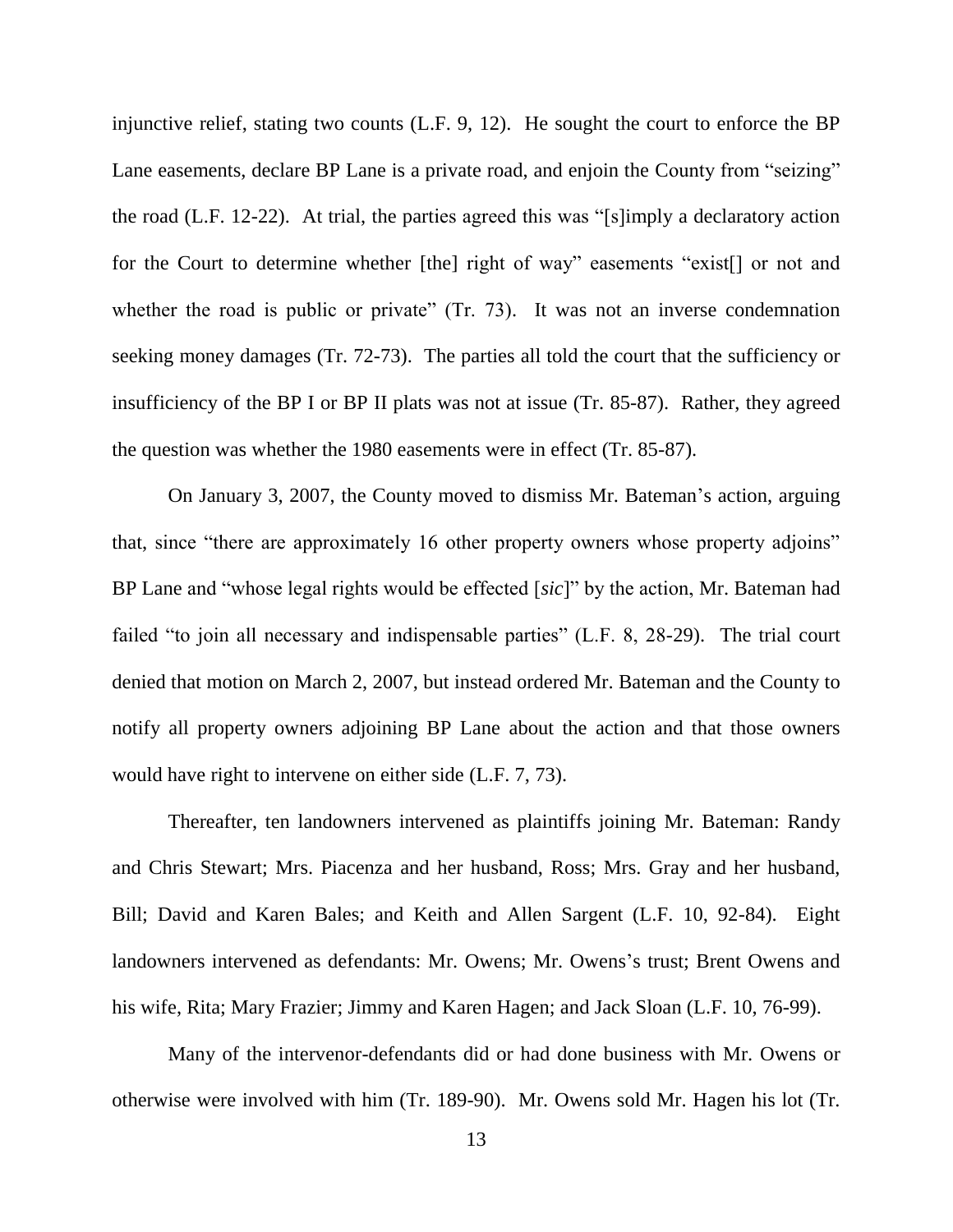189). Mr. Sloan, a building framer by trade, had framed homes for Mr. Owens's development business (Tr. 190). Brent Owens is Mr. Owens's brother (Tr. 200).

In their answers to Mr. Bateman's petition, both the County and the intervenordefendants mentioned a statute of limitations. The County's answer alleged both of Mr. Bateman's claims were "barred by the statute of limitations" (L.F. 25, 26). The intervenor-defendants' answer alleged, "Plaintiff's claims are untimely and barred by the statute of limitations" (L.F. 104).

After both parties waived a jury trial, the case was tried by the court on October 29, 2008 (Tr. 2-4; L.F. 3). The parties stipulated to exhibits containing the plat of BP I, photos of BP Lane, copies of the 1980 easements, and other exhibits (Tr. 9-15). The court heard testimony from Mrs. Lofgren, Mr. Coots, Mr. Brulja, Mr. Bateman, Mrs. Gray, Mrs. Piacenza, Ms. Turner, James Owens, and Brent Owens (Tr. 2-4). The court took the case under submission (Tr. 229).

On January 28, 2009, the court granted judgment to the plaintiffs, issuing findings of fact and conclusions of law (L.F. 2, 415-21; Appx. A1-7). It found BP I was platted in 1981 and the plat purported to dedicate BP Lane to public use (L.F. 416; Appx. A2). It found that, at the time of that plat, Mr. Bloom owned an easement over BP Lane in favor his dominant estate, which allowed him access through BP I as well as the right to construct and maintain that access road (L.F. 416; Appx. A2). The court found Mr. Bloom never signed the BP I plat and never dedicated his easement in BP Lane to the public (L.F. 416; Appx. A2).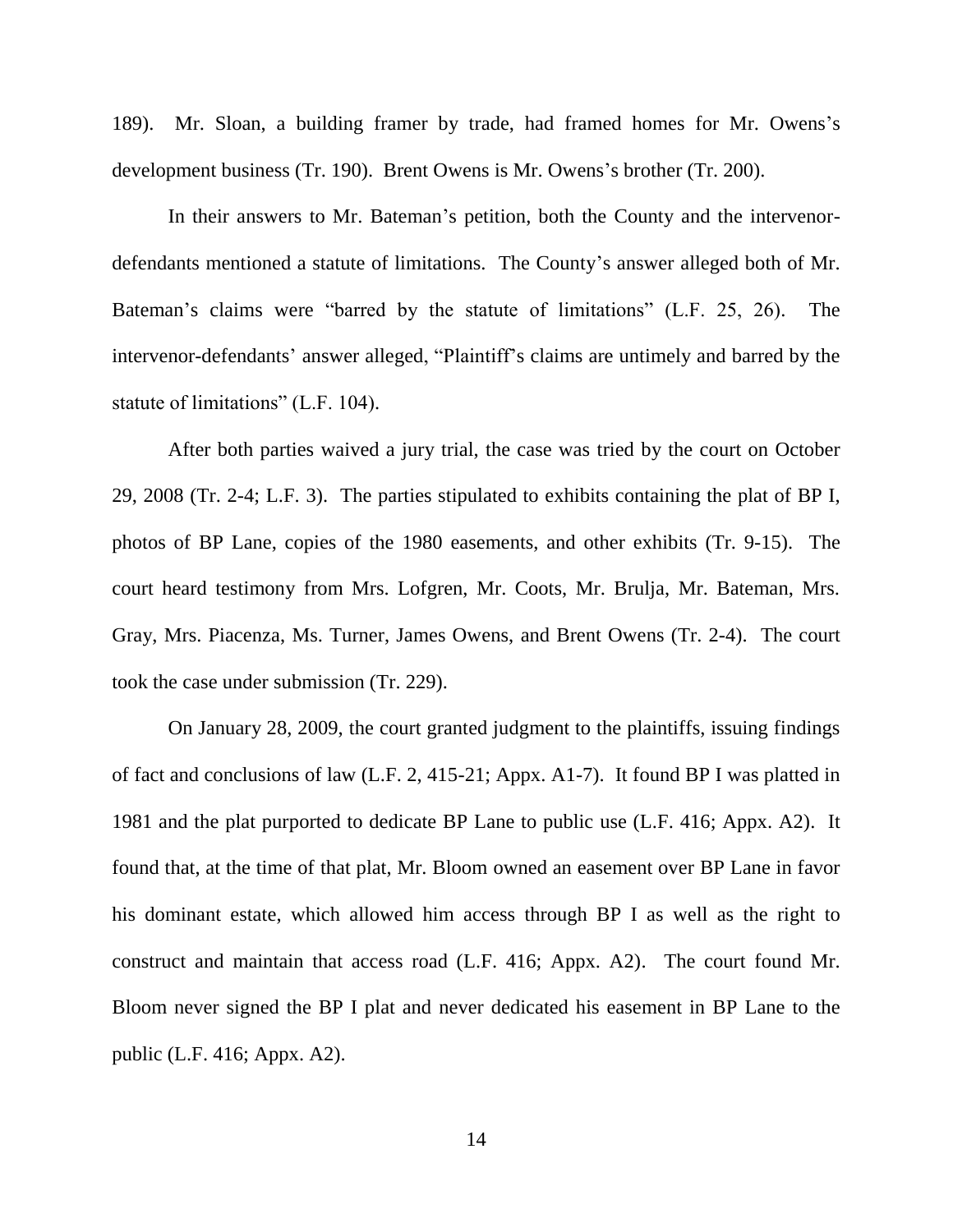The court further found that, as Mr. Bloom sold his dominant estate, he conveyed his easement over BP Lane to the purchasers by deed (L.F. 416; Appx. A2). When BP II was platted in 1984, purporting to dedicate the portion of the road through BP II to public use, that portion had no continuity with any public road (L.F. 416; Appx. A2). Finally, the court found, "The easements authorizing Plaintiffs to locate, construct and maintain [BP Lane] existed at the time of the purported dedications [of BP I and BP II] in 1981 and 1984 and still exist today" (L.F. 416; Appx. A2).

In its conclusions of law, the trial court held neither the BP I plat nor the BP II plat legally dedicated BP Lane to public use because neither Mr. Bloom nor his successors ever affirmatively relinquished their easements over BP I (L.F. 416-17; Appx. A2-3). There was no dedication by common law, because Mr. Bloom did not sign the BP I plat, no government ever performed any maintenance on BP Lane, and the public never used BP Lane (L.F. 417; Appx. A3).

The trial court concluded there also was no easement for the public "by prescription" because "the general public has not used" BP Lane (L.F. 417; Appx. A3). Instead, it concluded, "Lost citizens, curious passersby or invitees are the only members of the public who use" BP Lane (L.F. 417; Appx. A3). It concluded these are not public uses, "they are private" (L.F. 418; Appx. A4). Besides homeowners and these private users, the court concluded "the people who use" BP Lane "are invitees" (L.F. 418; Appx. A4). The court found even the "mailman does not use BP Lane" (L.F. 418; Appx. A4). Thus, the court concluded, "no prescriptive easement exists, as there has been no adverse use of [BP Lane] by the public" (L.F. 418; Appx. A4).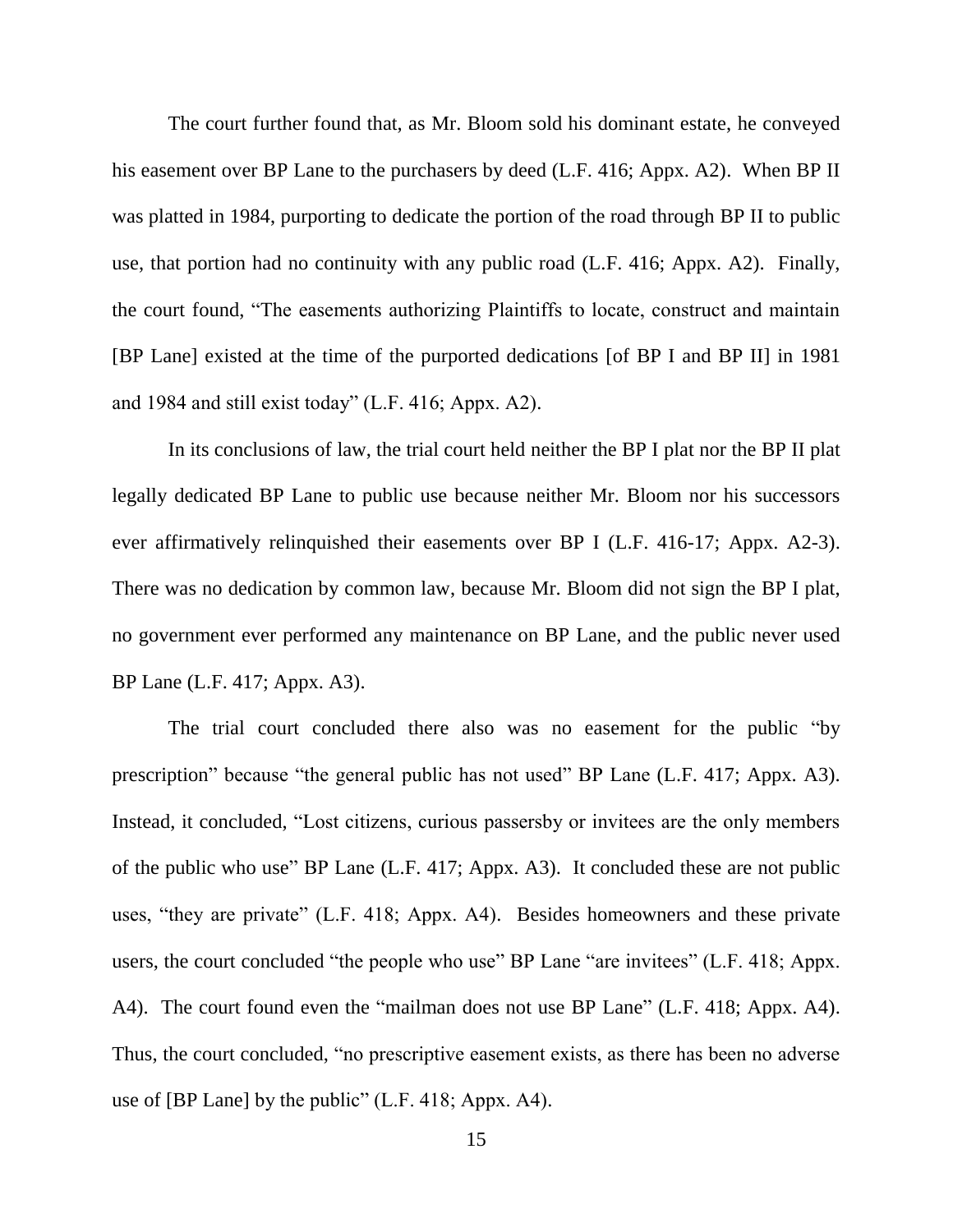The court also concluded BP Lane is "not a public road by virtue of the operation of Section 228.190 RSMo." because "[a]ll County records admitted into evidence list [BP Lane] as a private road and Platte County, Missouri has not spent public money to construct, maintain, or repair" BP Lane (L.F. 420; Appx. A6).

Therefore, the court entered judgment for the plaintiffs, "declaring Bridal Parc Lane to be a private road that has never been legally dedicated or established as a public road" (L.F. 421; Appx. A7). It declared the 1980 easements "are in existence and fully effective" (L.F. 421; Appx. A7).

On February 26, 2009, the intervenor-defendants moved to amend the judgment (L.F. 2, 422). The trial court denied that motion on May 19, 2009 (L.F. 1, 457). On May 28, 2009, the intervenor-defendants (but not the County) appealed to the Missouri Court of Appeals, Western District (L.F. 1, 458).

On May 31, 2011, the Court of Appeals issued an opinion reversing the trial court's judgment. On August 30, 2011, this Court sustained Respondents' application for transfer and transferred this case.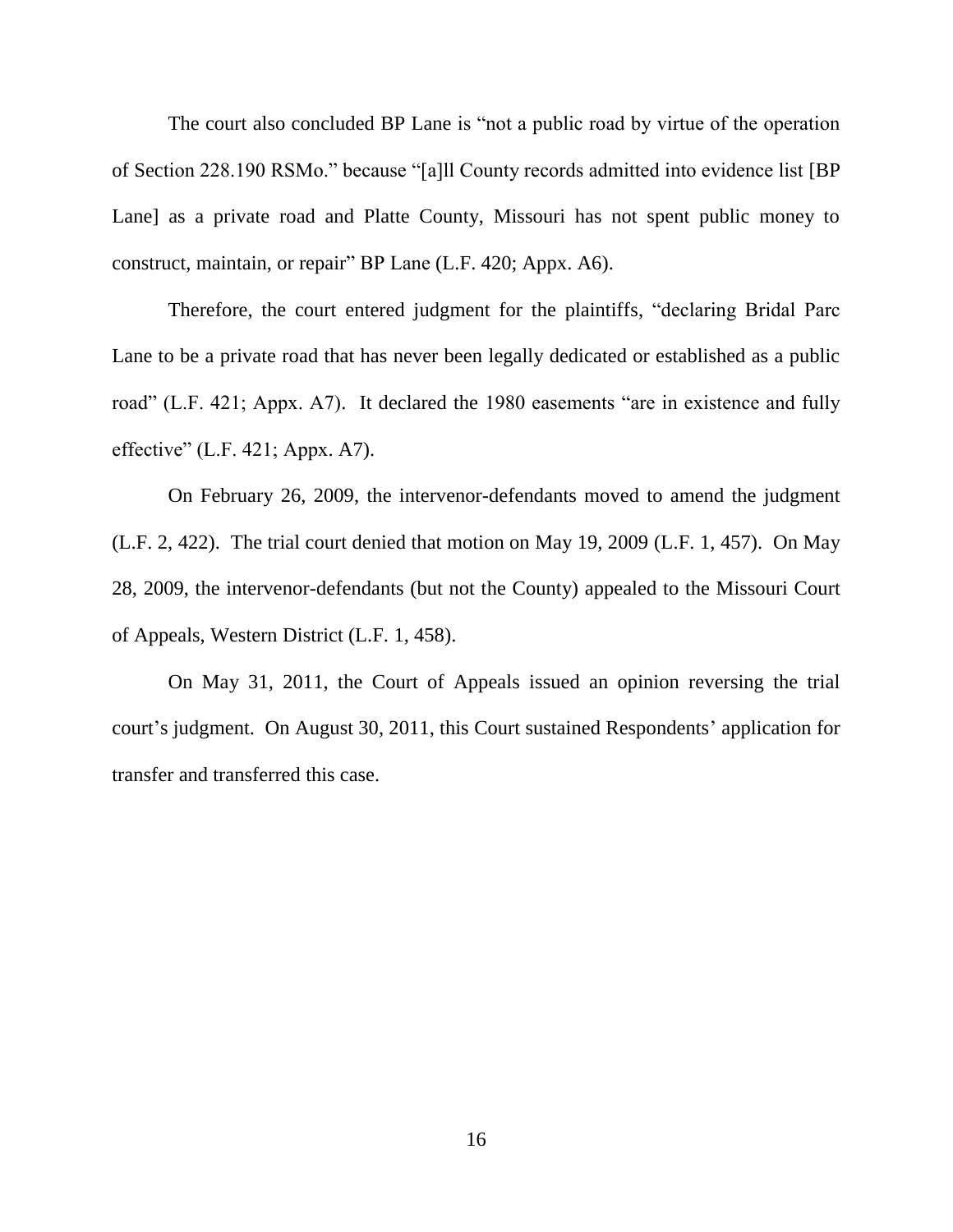# **Response to Appellants' Points Relied On**

I. Appellants' affirmative defense that Respondents' action was barred by the statute of limitations in § 516.010, R.S.Mo., is not preserved for appellate review *because* this defense was insufficiently raised before the trial court *in that* the defendants' answers merely alleged Respondents' claims "are barred by the statute of limitations" without alleging any specific statutory provision that Respondents violated, and no defendant invoked § 516.010 until after trial.

### **(First response to Appellants' Point Relied On IV)**

*S.W. Bell Tel. Co. v. Buie*, 758 S.W.2d 157 (Mo. App. 1988) *Indep. Gravel Co. v. Arne*, 695 S.W.2d 914 (Mo. App. 1985) *Neidert v. Neidert*, 637 S.W.2d 296 (Mo. App. 1982) *Tudor v. Tudor*, 617 S.W.2d 610 (Mo. App. 1981) Rule 55.08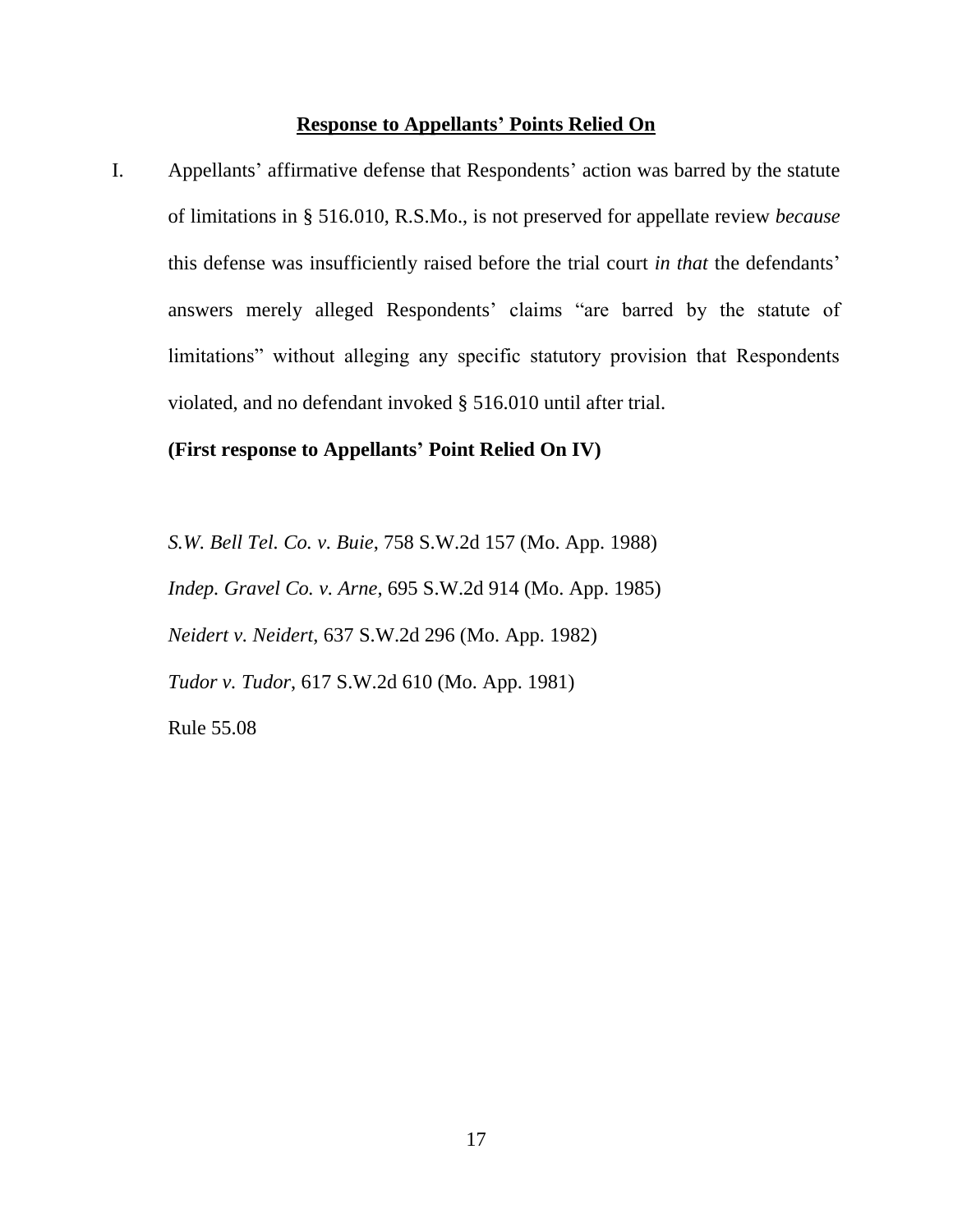II. Respondents' declaratory action did not violate the ten-year limitations period in § 516.010, R.S.Mo., on actions for recovery of lands *because* § 516.010 does not apply to this case and declaratory actions cannot accrue to start a statute of limitations running until there is a real, substantial, presently-existing controversy that is ripe for judicial determination *in that* this was not an action for recovery of lands and there was no controversy ripe for judicial determination in this case until May 2006, less than two months before it was filed.

#### **(Second response to Appellants' Point Relied On IV)**

- *Beavers v. Recreation Ass'n of Lake Shore Estates*, 130 S.W.3d 702 (Mo. App. 2004)
- *Mo. Ass'n of Nurse Anesthetists, Inc. v. State Bd. of Registration for the Healing Arts*, \_\_\_ S.W.3d \_\_\_, 2011 WL 2552549 (Mo. banc 2011)

*Akin v. Dir. of Revenue*, 934 S.W.2d 295 (Mo. banc 1996)

*Reorg. Sch. Dist. R-I of Crawford Cnty. v. Reorg. Sch. Dist. R-III of Wash. Cnty.*, 360 S.W.2d 376 (Mo. App. 1962)

§ 516.010, R.S.Mo.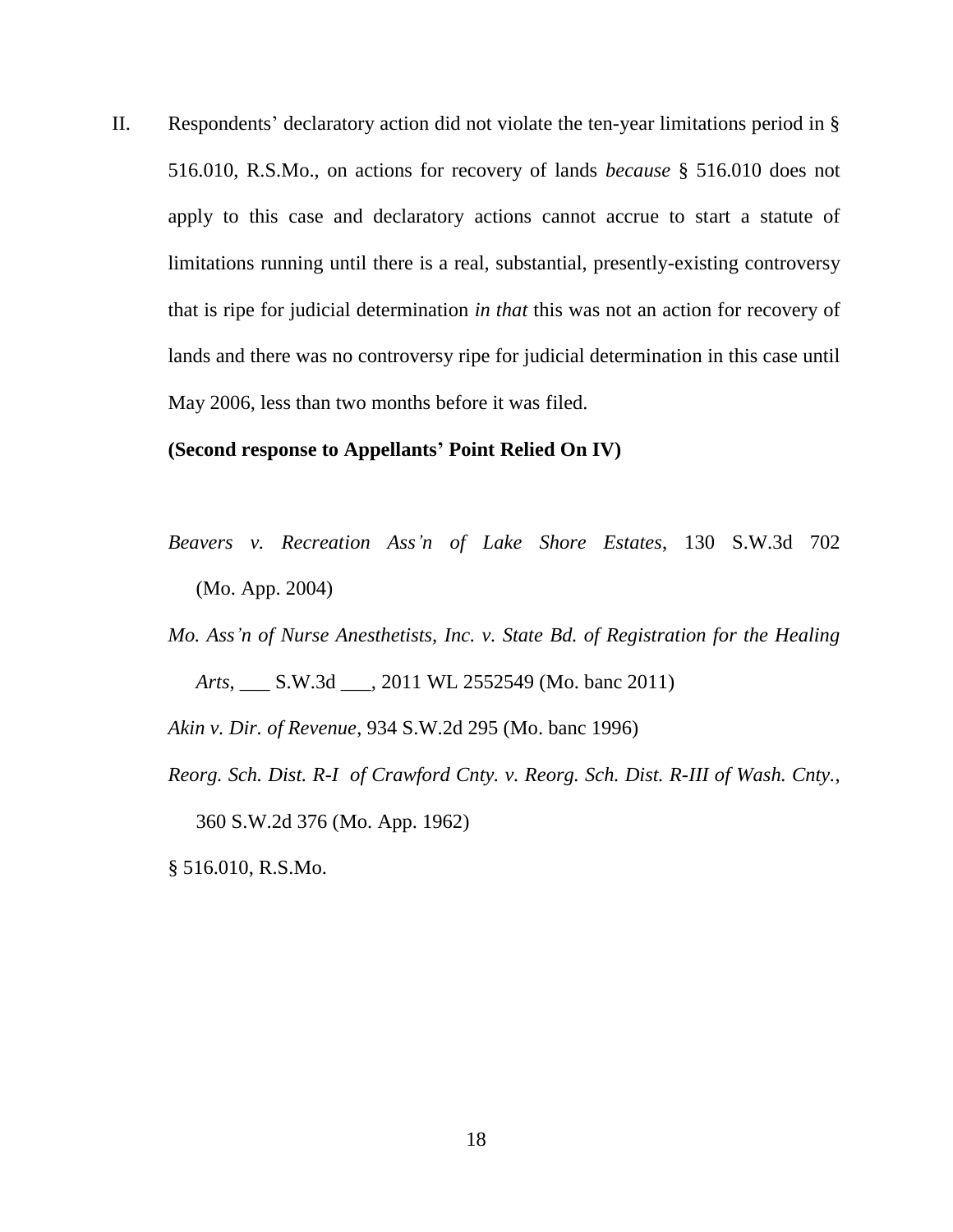III. The trial court did not err in declaring BP Lane was a private road *because* there was no statutory or common-law dedication of BP Lane to public use, and the public never acquired a prescriptive easement over it *in that* neither the original easement holder nor his successors ever manifested any intent to relinquish their easements granting BP Lane to their use and maintenance as a private access road, no public authority ever maintained BP Lane, and, viewing the evidence in a light most favorable to the trial court's judgment, the public never used of BP Lane.

### **(Response to Appellants' Points Relied On I, II, and III)**

*City of Sarcoxie v. Wild*, 64 Mo. App. 403 (1896) *White v. Meadow Park Land Co.*, 213 S.W.2d 123 (Mo. App. 1948) *Cheatham v. Melton*, 593 S.W.2d 900 (Mo. App. 1980) *Whittom v. Alexander-Richardson P'ship*, 851 S.W.2d 504, 508 (Mo. banc 1993) § 228.190, R.S.Mo.

§ 445.070, R.S.Mo.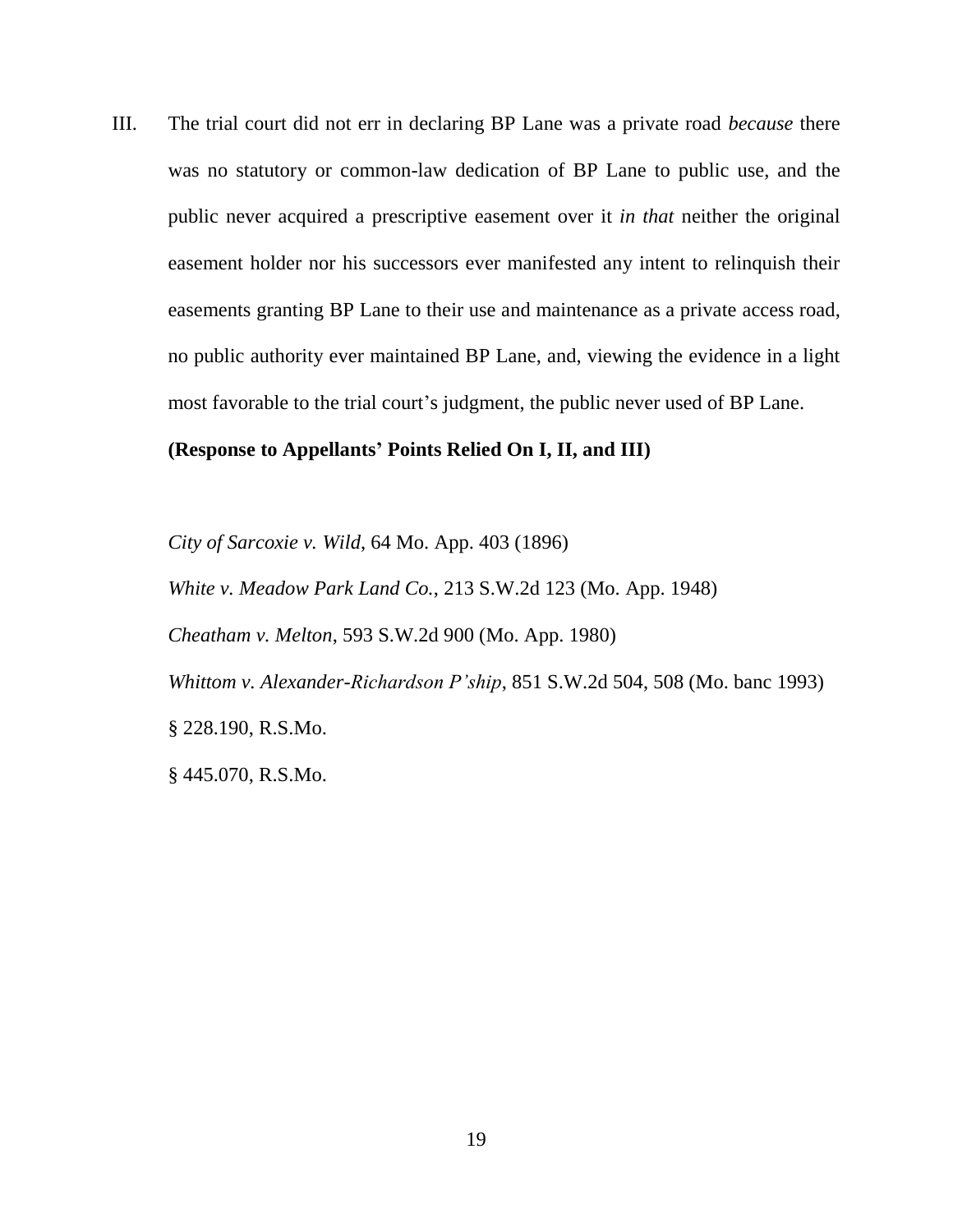#### **Argument**

I. Appellants' affirmative defense that Respondents' action was barred by the statute of limitations in § 516.010, R.S.Mo., is not preserved for appellate review *because* this defense was insufficiently raised before the trial court *in that* the defendants' answers merely alleged Respondents' claims "are barred by the statute of limitations" without alleging any specific statutory provision that Respondents violated, and no defendant invoked § 516.010 until after trial.

#### **(First response to Appellants' Point Relied On IV)**

#### Standard of Review

As this case was tried by a court, the trial court's judgment "will be affirmed unless there is no substantial evidence to support it, it is against the weight of the evidence, or it erroneously declares or applies the law." *Hightower v. Myers*, 304 S.W.3d 727, 731-32 (Mo. banc 2010) (citing *Murphy v. Carron*, 536 S.W.2d 30, 32 (Mo. banc 1976)). "In reviewing the trial court's decision, this Court is primarily concerned with the correctness of the trial court's result, not the route taken by the trial court to reach that result." *Trimble v. Pracna*, 167 S.W.3d 706, 716 (Mo. banc 2005). The judgment below "will be affirmed under any reasonable theory supported by the evidence …." *Id.*

\* \* \*

In Missouri, to raise a statute of limitations defense, a defendant must state in its answer the specific statutory provision it alleges the plaintiff violated. If the defendant merely alleges the plaintiff's claim "is barred by the statute of limitations," without stating that particular statute, it has not sufficiently raised this defense, the trial court is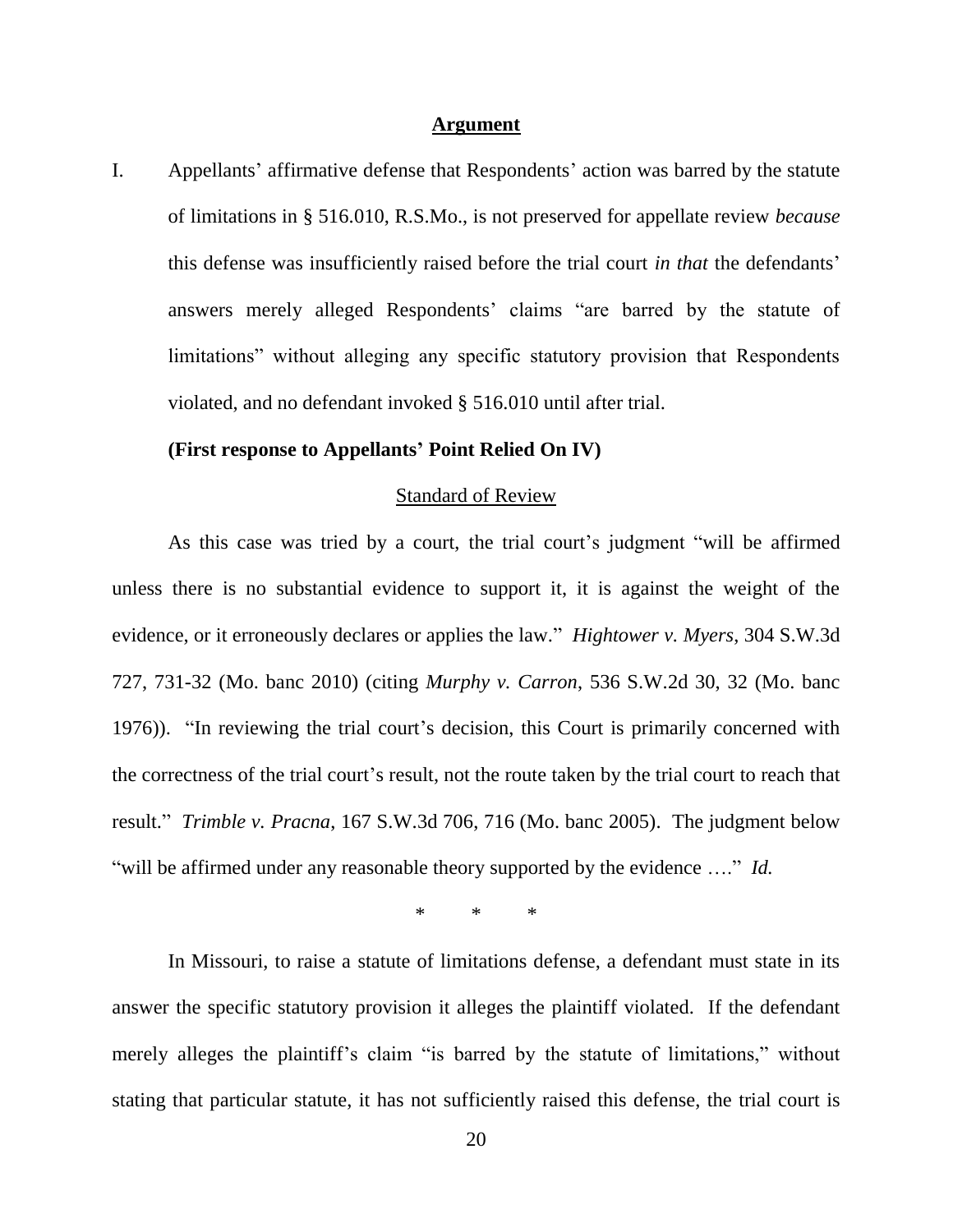without power to decide the merits of this defense, and those putative merits are unreviewable on appeal. In this case, all the defendants' answers merely alleged the plaintiffs' claims were "barred by the statute of limitations," without alleging any specific statutory provision. They did not invoke any specific statute until after trial. Is their statute of limitations defense preserved for appeal?

In their fourth Point Relied On, Appellants argue the trial court "erred in failing to dismiss Respondents' claim as outside the statute of limitations set forth in § 516.010, R.S.Mo." (Appellants' Brief 16-17, 37-41). But the trial court did not merely "fail to dismiss" Respondents' claims as time-barred; it considered no statute of limitations defense at all (Legal File 415-21; Appendix A1-7). As Appellants recognize, the trial court's judgment simply "made no mention" of it (Aplt. Br. 38).

This was entirely proper. In Missouri, it is well-established that, to raise a statute of limitations defense sufficiently enough to give the trial court power to consider its merits, at the very least a defendant must state in its answer the specific statutory provision it believes the plaintiff's claim violated. Otherwise, the trial court is without power to consider the defense at all, and the putative merits of the defense cannot be reviewed on appeal.

In this case, both Appellants' and the County's answers failed this basic requirement. Neither defendant actually invoked § 516.010 until after trial. Under these circumstances, their statute of limitations defense was not sufficiently raised for the trial court to have authority to consider it. And, as a result, the supposed merits of Appellants' statute of limitations defense are not preserved for this Court's review.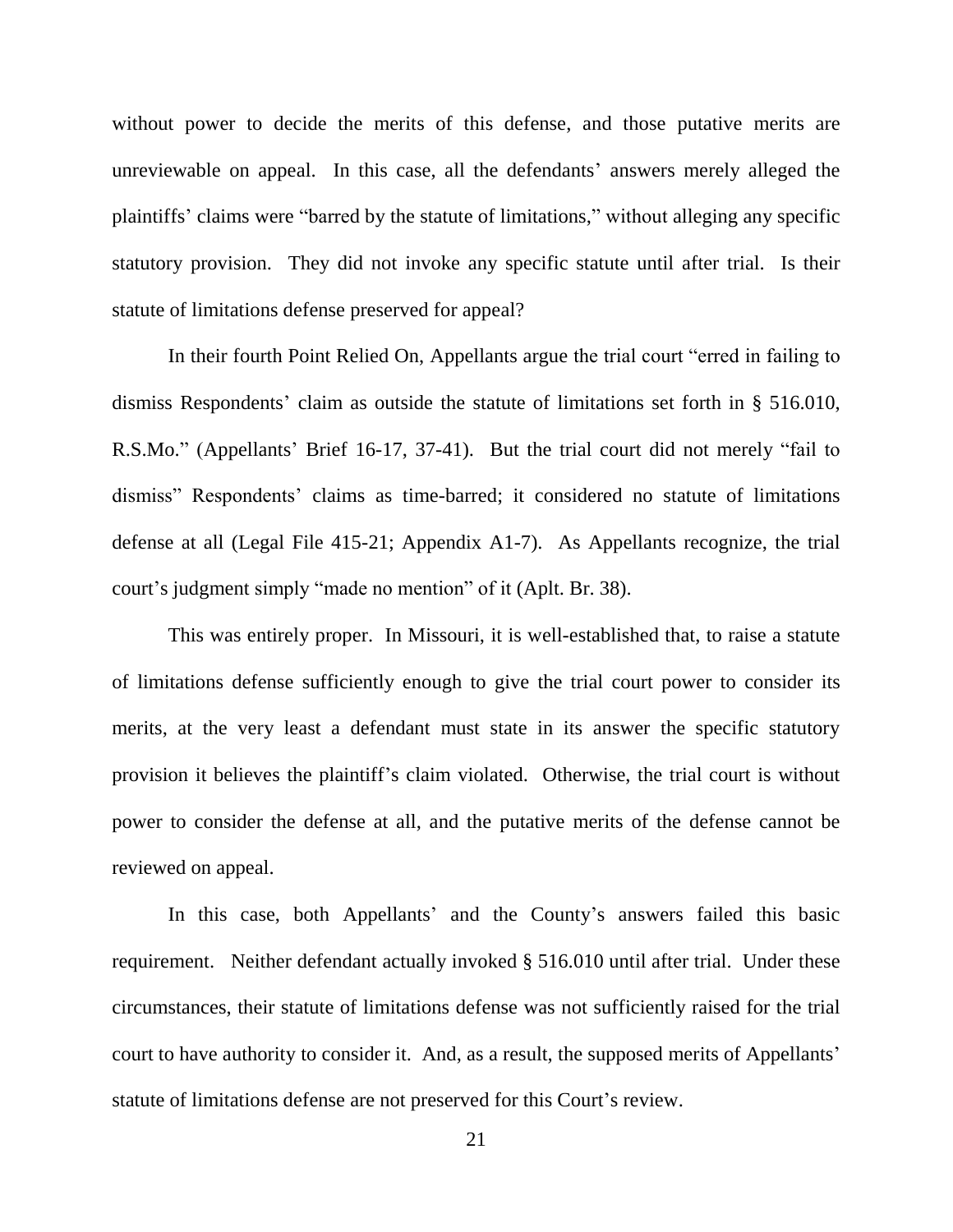**A. To raise a statute of limitations defense sufficiently enough for its merits to be considered, a defendant must state in its answer the specific statutory provision it alleges the plaintiff violated.**

A defense that a plaintiff's action is barred by a statute of limitations is an affirmative defense that must be pleaded specifically in the defendant's answer. Rule 55.08. As such, to raise it, the defendant must set forth "a short and plain statement of the facts showing that [it] is entitled to the defense." *Id.*

For well over a century, Missouri courts uniformly have held that, to meet this requirement, at the very least a "party desiring to avail himself of the statute of limitations must plead the particular statute upon which he relies." *S.W. Bell Tel. Co. v. Buie*, 758 S.W.2d 157, 161 (Mo. App. 1988); *Tudor v. Tudor*, 617 S.W.2d 610, 613 (Mo. App. 1981) (citing cases back to 1875 so holding). It is well-established that a mere "allegation, in an answer, that the claim sued on [is] 'barred by the statute of limitations' [is] insufficient to raise [that] affirmative defense …." *Livingston v. Webster Cnty. Bank*, 868 S.W.2d 154, 156 (Mo. App. 1994).

Eventually "[i]dentifying and asserting the relevant statute of limitation after the trial is over in a motion for new trial comes too late." *Reynolds v. Carter Cnty.*, 323 S.W.3d 447, 453 (Mo. App. 2010). Even stating the specific statute *during* trial is insufficient. *Patel v. Pate*, 128 S.W.3d 873, 876-77 (Mo. App. 2004).

Rather, the defendant "must plead the very provision on which he depends" in his answer. *Modine Mfg. Co. v. Carlock*, 510 S.W.2d 462, 467 (Mo. 1974) (quoting *Knisely v. Leathe*, 166 S.W. 257 (Mo. 1914)). The defendant may satisfy this rule by pleading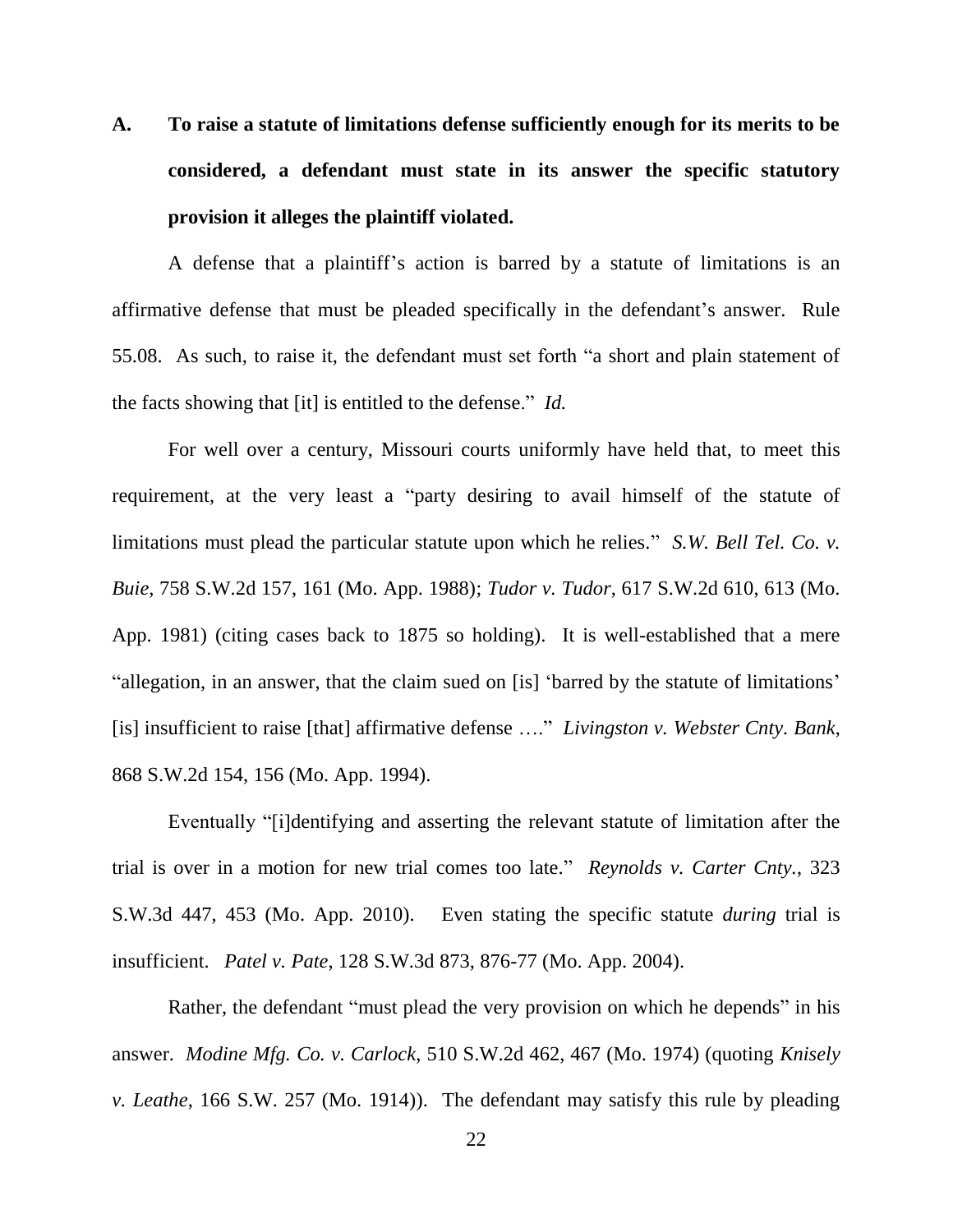several specific statutes in the alternative. *Reed v. Rope*, 817 S.W.2d 503, 507 (Mo. App. 1991). Even if only one out of several defendants invokes a statute in its answer, it is sufficient. *Thompson v. Crawford*, 833 S.W.2d 868, 870 n.1 (Mo. banc 1992). But merely stating the plaintiff's claim is "barred by the statute of limitations," without stating any particular statute allegedly violated, is wholly insufficient to raise this affirmative defense. *Neidert v. Neidert*, 637 S.W.2d 296, 300-01 (Mo. App. 1982).

This insufficiency effectively kills off any merit the defense may have had. The plaintiff need not address the inadequately raised defense in a summary judgment motion. *ITT Commercial Fin. Corp. v. Mid-Am. Marine Supply Corp.*, 854 S.W.2d 371, 384 (Mo. banc 1993). The trial court simply is without power to decide the merits of the defense at all; if it ultimately considers and accepts the defense, it must be reversed. See, e.g., *State ex rel. BAW v. Zupan*, 901 S.W.2d 250, 251-52 (Mo. App. 1995); *Livingston*, 868 S.W.2d at 156-57.

Most importantly for this case, if the defendant fails to plead in his answer the particular statute on which he relies and then appeals the trial court's denial of that defense, its supposed merits are not preserved for appellate review because it was not raised sufficiently in the first place. *S.W. Bell*, 758 S.W.2d at 161; *Indep. Gravel Co. v. Arne*, 695 S.W.2d 914, 916 (Mo. App. 1985); *Neidert*, 637 S.W.2d at 300-01; *Tudor*, 617 S.W.2d at 613.

In *Neidert*, a defendant argued on appeal that one of the plaintiff's claims violated the statute of limitations in § 516.120, R.S.Mo. 637 S.W.2d at 300. In its answer, however, it merely had alleged "the claims stated in Count II are barred by the statute of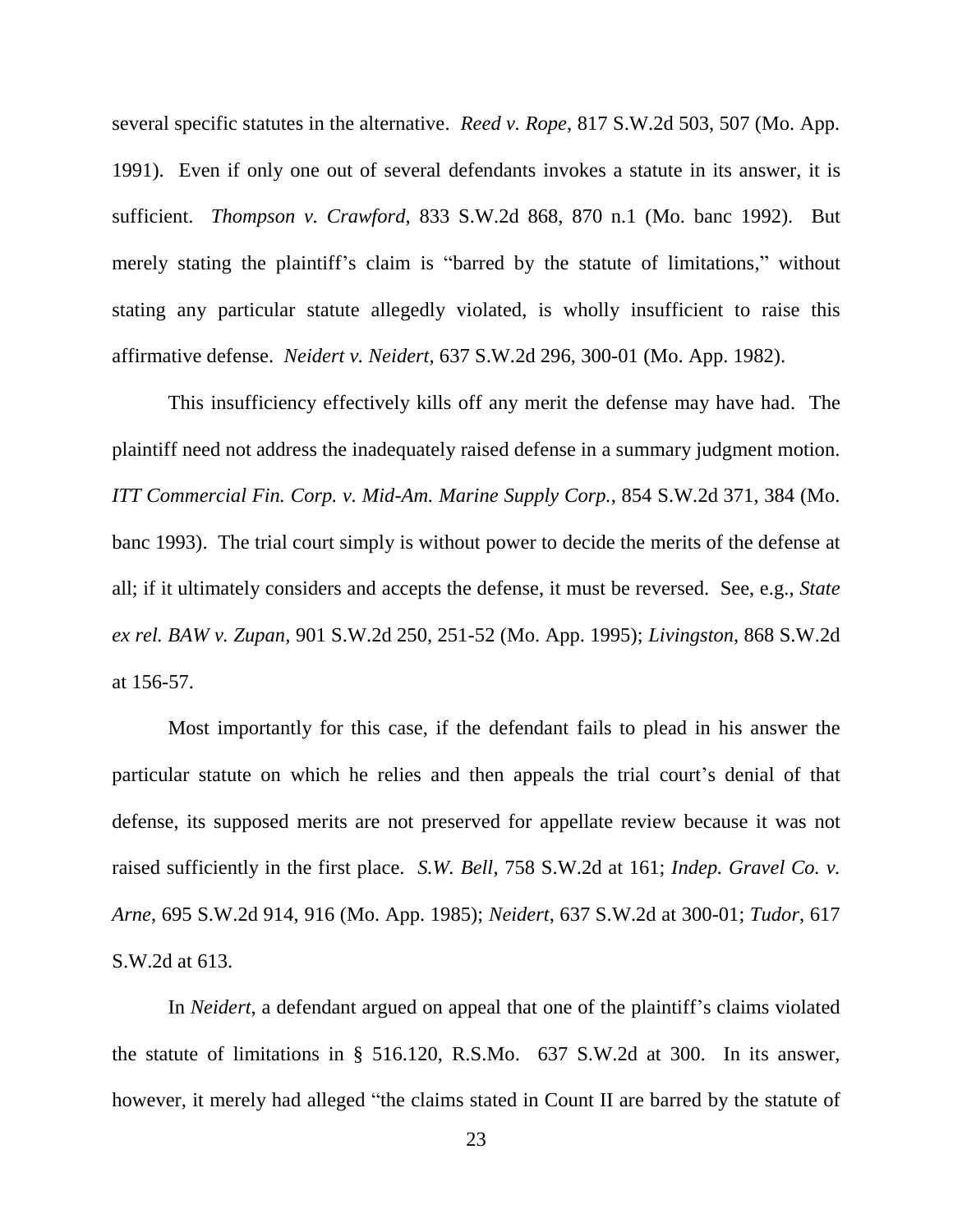limitations." *Id.* at 301. The Court of Appeals held "this mode of pleading was insufficient to raise the affirmative defense of the statute of limitations," and refused to consider the defendant's argument. *Id.*

In *S.W. Bell*, the plaintiff alleged "defendant's counterclaim, Count III, is barred by the statute of limitations." 758 S.W.2d at 161. On appeal, it argued the counterclaim was "barred by the statute of limitations under the National Labor Relations Act." *Id.* The Court of Appeals held that, because the plaintiff "failed to specifically plead the particular statute [of limitations] upon which it relied" in its answer to the counterclaim, the court neither could "reach" nor "decide" the merits of that issue. *Id.*

In *Indep. Gravel*, the defendant argued on appeal that that the plaintiff had violated "the applicable five-year statute of limitations, § 516.120, even as extended by the operation of § 516.230." 695 S.W.2d at 916. But its answer "merely pleaded that 'the general statute of limitations has passed.'" *Id.* The Court of Appeals held this "was insufficient to raise the affirmative defense of the statute of limitations." *Id.* Because the defendant's answer "failed to plead the applicability of either  $\S$  516.120 or  $\S$  516.230," its argument on appeal "ha[d] not been preserved." *Id.*

Given the function of appellate review, this makes sense. If a trial court is without power to decide an insufficiently raised affirmative defense, then a reviewing appellate court cannot do so, either. In this case, Appellants have the same problem as the parties in the above cases. On appeal, they seek to apply the statute of limitations in § 516.010. But no defendant argued Respondents' petition was barred by that statute until after trial. Appellants' fourth Point Relied On is not preserved for this Court's review.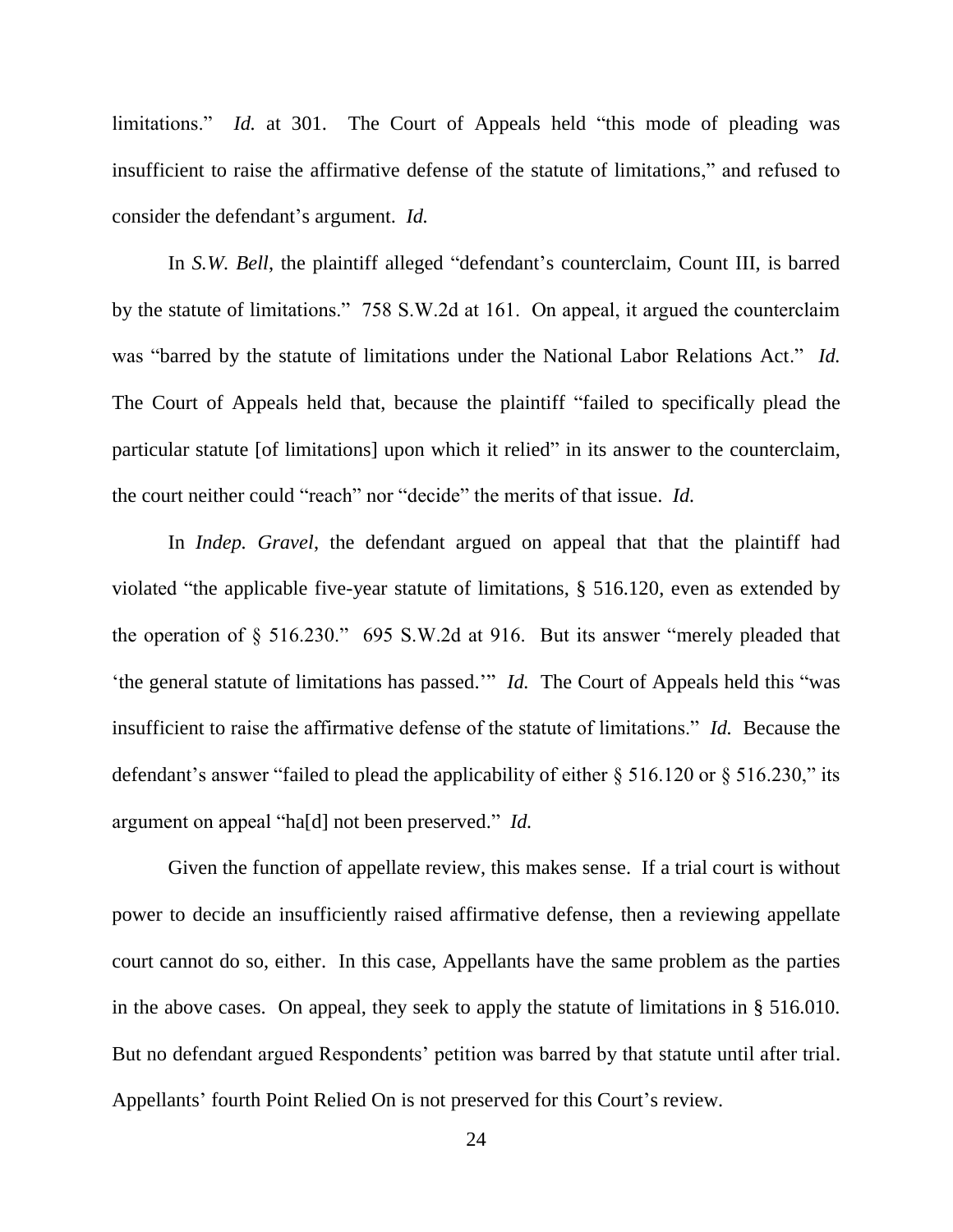# **B. Because no statute of limitations defense sufficiently was raised below, this Court cannot consider Appellants' fourth Point Relied On.**

Respondent Robert Bateman originally filed his two-count petition against only Respondent Platte County (L.F. 12). In its answer, the County made two mentions of a statute of limitations defense:

15. That the alleged claims set forth in Count I of the Petition are barred by the statute of limitations. …

13. That the alleged claims set forth in Count II of the Petition are barred by the statute of limitations.

(L.F. 25-26). But nowhere in its answer did the County set forth any particular statute it alleged Mr. Bateman's petition had violated.

After the trial court allowed Appellants to intervene, they filed their own answer to the petition, which also mentioned a statute of limitations defense. Under the heading "Affirmative Defenses to All Counts," they alleged: "5. Plaintiff's claims are untimely and barred by the statute of limitations." (L.F. 104). Like the County, though, they mentioned no particular statute of limitations they alleged Mr. Bateman had violated. Neither the County nor Appellants later amended their answers.

After discovery, Respondents moved for summary judgment (L.F. 119-36), which they later withdrew (Transcript 7). In their responses to that motion, however, neither Appellants nor the County mentioned any statute of limitations defense (L.F. 263-79, 288-300). Appellants also did not mention a statute of limitations defense in their trial brief (L.F. 310-17).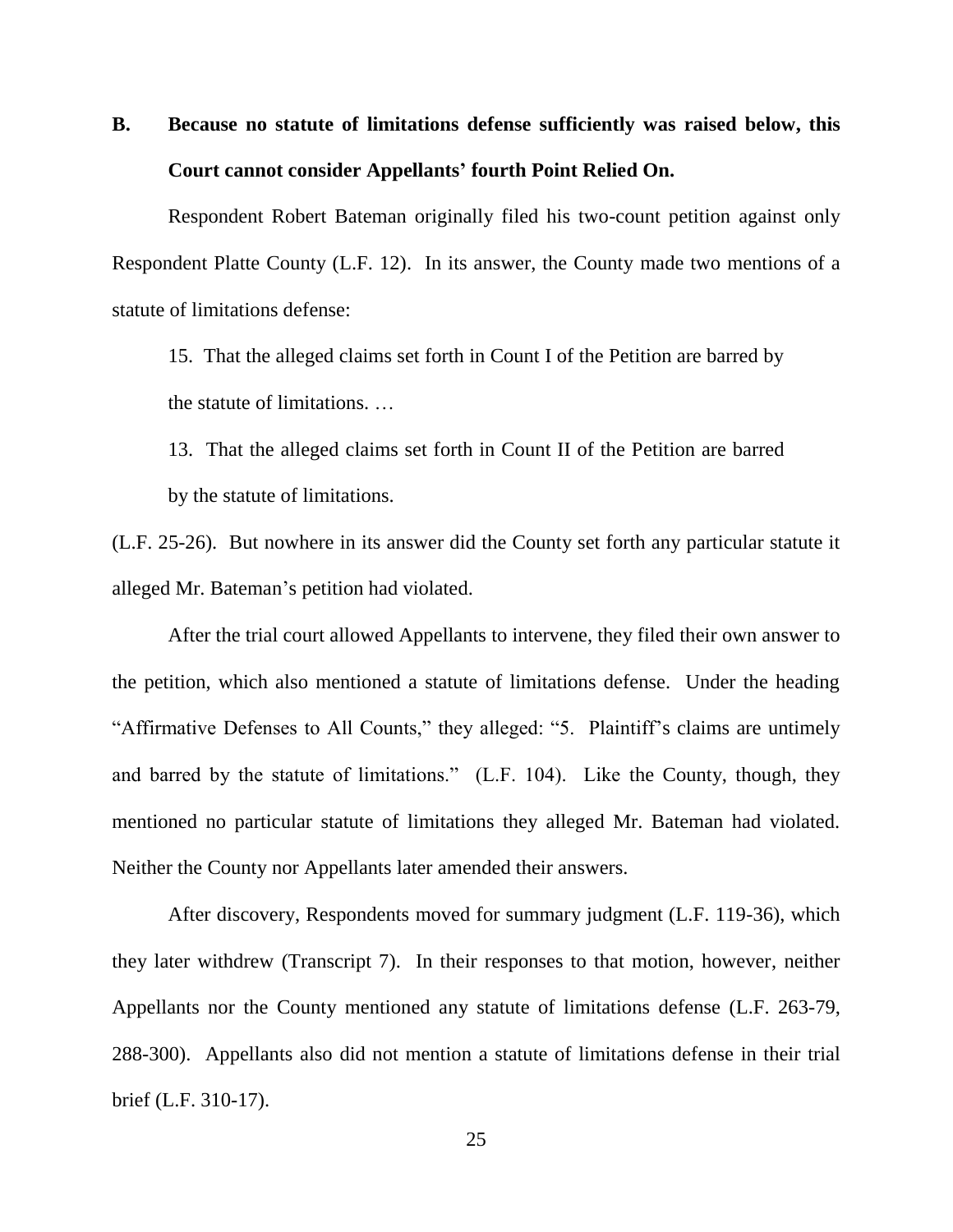In fact, the first time any defendant actually argued Mr. Bateman's petition was time-barred specifically by § 516.010, R.S.Mo., was in a perfunctory section at the end of Appellants' "supplemental trial brief" filed more than two weeks after trial (L.F. 3, 334). After judgment, Appellants again invoked § 516.010 in their motion to amend (L.F. 423, 425, 427).

Under Rule 55.08, the defendants' answers alleging Mr. Bateman's petition was "barred by the statute of limitations" but pleading no particular statute they alleged his claims violated were insufficient and inadequate as a matter of law to raise an affirmative defense. *S.W. Bell*, 758 S.W.2d at 161; *Tudor*, 617 S.W.2d at 613; *Livingston*, 868 S.W.2d at 156. Appellants' eventual, post-trial invocation of § 516.010 came "too late." *Reynolds*, 323 S.W.3d at 453; *Patel*, 128 S.W.3d at 876-77.

Under these circumstances, the trial court did not have authority to consider Appellants' insufficiently-raised statute of limitations defense. It correctly declined to do so. Indeed, its acceptance of that defense would have been reversible error. *BAW*, 901 S.W.2d at 251-52; *Livingston*, 868 S.W.2d at 156-57. As a result, this Court cannot consider this inadequately raised defense, either. *S.W. Bell*, 758 S.W.2d at 161; *Indep. Gravel*, 695 S.W.2d at 916; *Neidert*, 637 S.W.2d at 300-01; *Tudor*, 617 S.W.2d at 613.

Appellants' fourth Point Relied On is not preserved for appellate review. The Court should deny it and should affirm the trial court's judgment.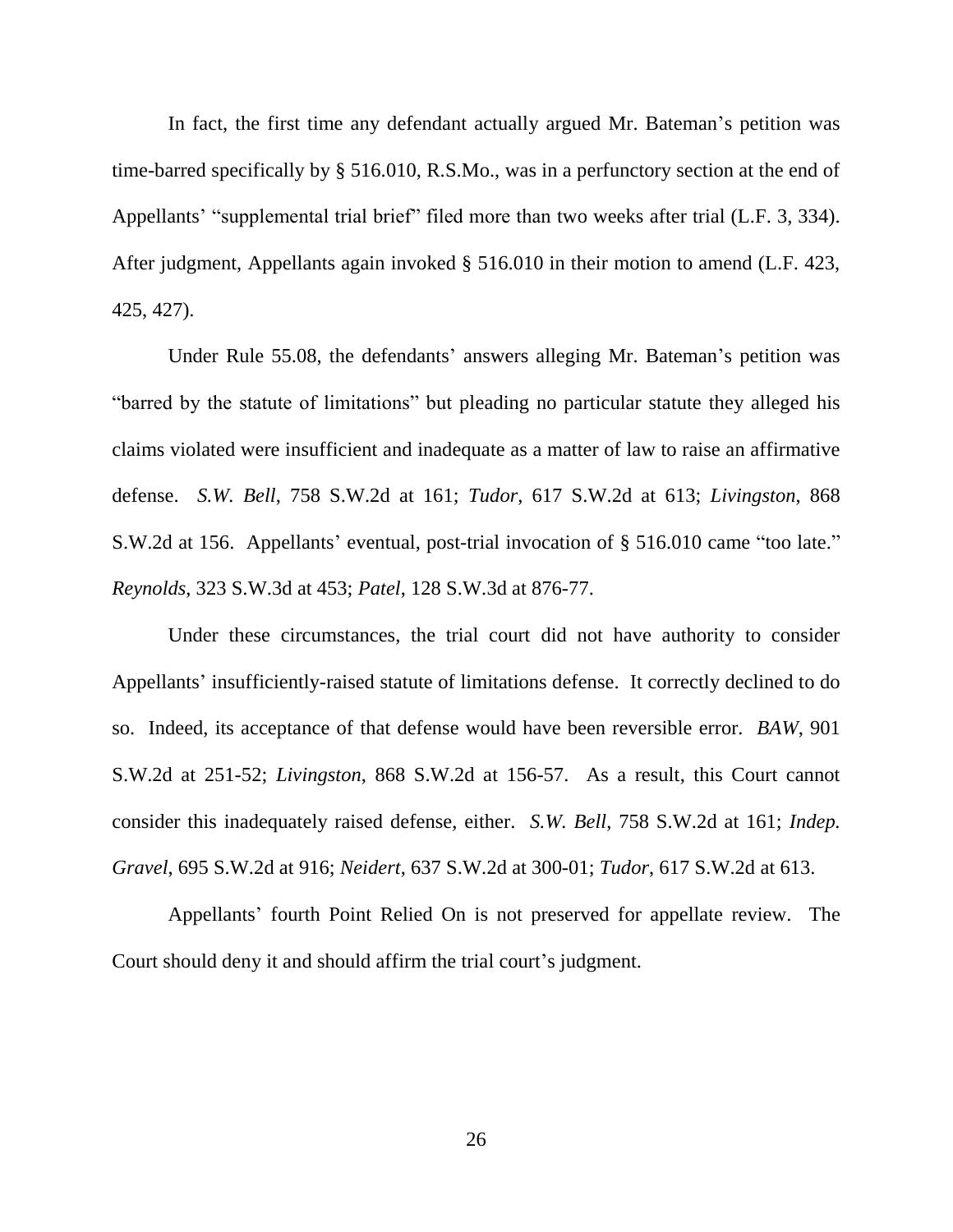II. Respondents' declaratory action did not violate the ten-year limitations period in § 516.010, R.S.Mo., on actions for recovery of lands *because* § 516.010 does not apply to this case and declaratory actions cannot accrue to start a statute of limitations running until there is a real, substantial, presently-existing controversy that is ripe for judicial determination *in that* this was not an action for recovery of lands and there was no controversy ripe for judicial determination in this case until May 2006, less than two months before it was filed.

#### **(Second response to Appellants' Point Relied On IV)**

### Standard of Review

As this case was tried by a court, the trial court's judgment "will be affirmed unless there is no substantial evidence to support it, it is against the weight of the evidence, or it erroneously declares or applies the law." *Hightower v. Myers*, 304 S.W.3d 727, 731-32 (Mo. banc 2010) (citing *Murphy v. Carron*, 536 S.W.2d 30, 32 (Mo. banc 1976)). This Court "views the evidence and permissible inferences drawn from the evidence in the light most favorable to the judgment." *Hightower*, 304 S.W.3d at 732.

"In reviewing the trial court's decision, this Court is primarily concerned with the correctness of the trial court's result, not the route taken by the trial court to reach that result." *Trimble v. Pracna*, 167 S.W.3d 706, 716 (Mo. banc 2005). The judgment below "will be affirmed under any reasonable theory supported by the evidence …." *Id.*

Whether a statute of limitations bars an action is reviewed *de novo*. *Elrod v. Treasurer of Mo.*, 138 S.W.3d 714, 716 (Mo. banc 2004).

\* \* \*

27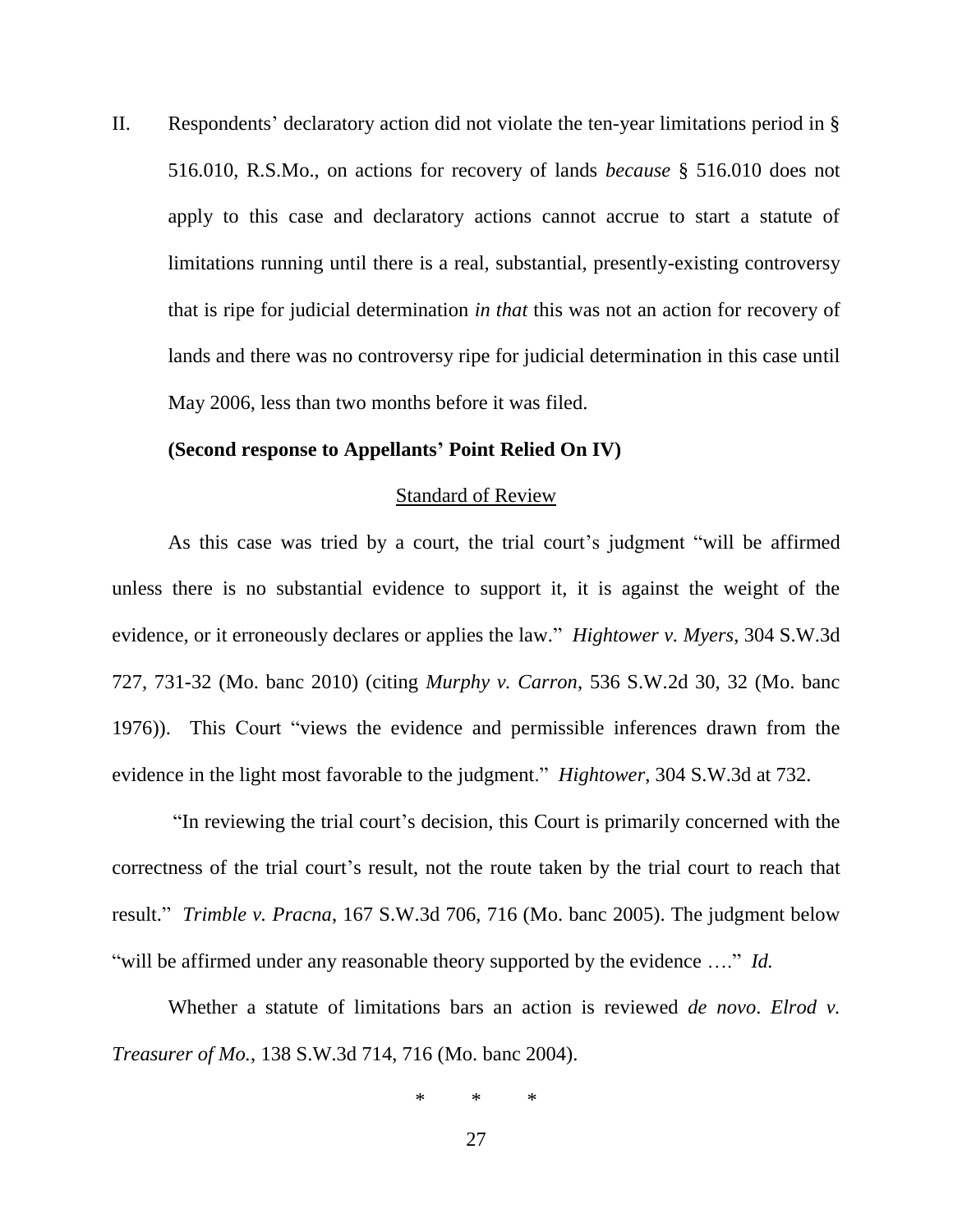A declaratory action cannot accrue to start a statute of limitations running until there is a real, substantial, presently-existing controversy admitting of specific relief that is ripe for judicial determination. Under 1980 easements, Bridle Parc Lane ("BP Lane") is a private road. The public never has used it. In May 2006, Platte County declared BP Lane to be a public road. In July 2006, Mr. Bateman brought an action against Platte County seeking a declaratory judgment to enforce the easements. Was his action barred by the ten-year limitations period in § 516.010 for "recovery of lands"?

Appellants argue Mr. Bateman's petition was barred by the ten-year statute of limitations in § 516.010, R.S.Mo. (Appellants' Brief 16-17, 37-41). This statute bars commencement of any action "for recovery of any lands or hereditaments" (Aplt. Br. 37). Appellants claim it barred Mr. Bateman's declaratory action to enforce the 1980 BP Lane easements because the "private use of BP Lane was first seized" as early as 1981 or 1984, when Bridle Parc Estates ("BP I") and Bridle Parc Estates II ("BP II") were platted, or 1987, when "continuous public use" of BP Lane began (Aplt. Br. 38-39).

This argument misstates the law and fails to view the facts in a light most favorable to the trial court's judgment. Section 516.010 does not apply to declaratory actions seeking to enforce present rights. And, in any case, a declaratory action cannot accrue to start a statute of limitations period running until there is a presently-existing controversy ripe for judicial determination. The trial court found there was no public use of BP Lane. Mr. Bateman's action against Platte County to enforce his easements granting BP Lane as a private road was not ripe until May 2006, when the County declared BP Lane to be a public road. Mr. Bateman filed less than two months afterward.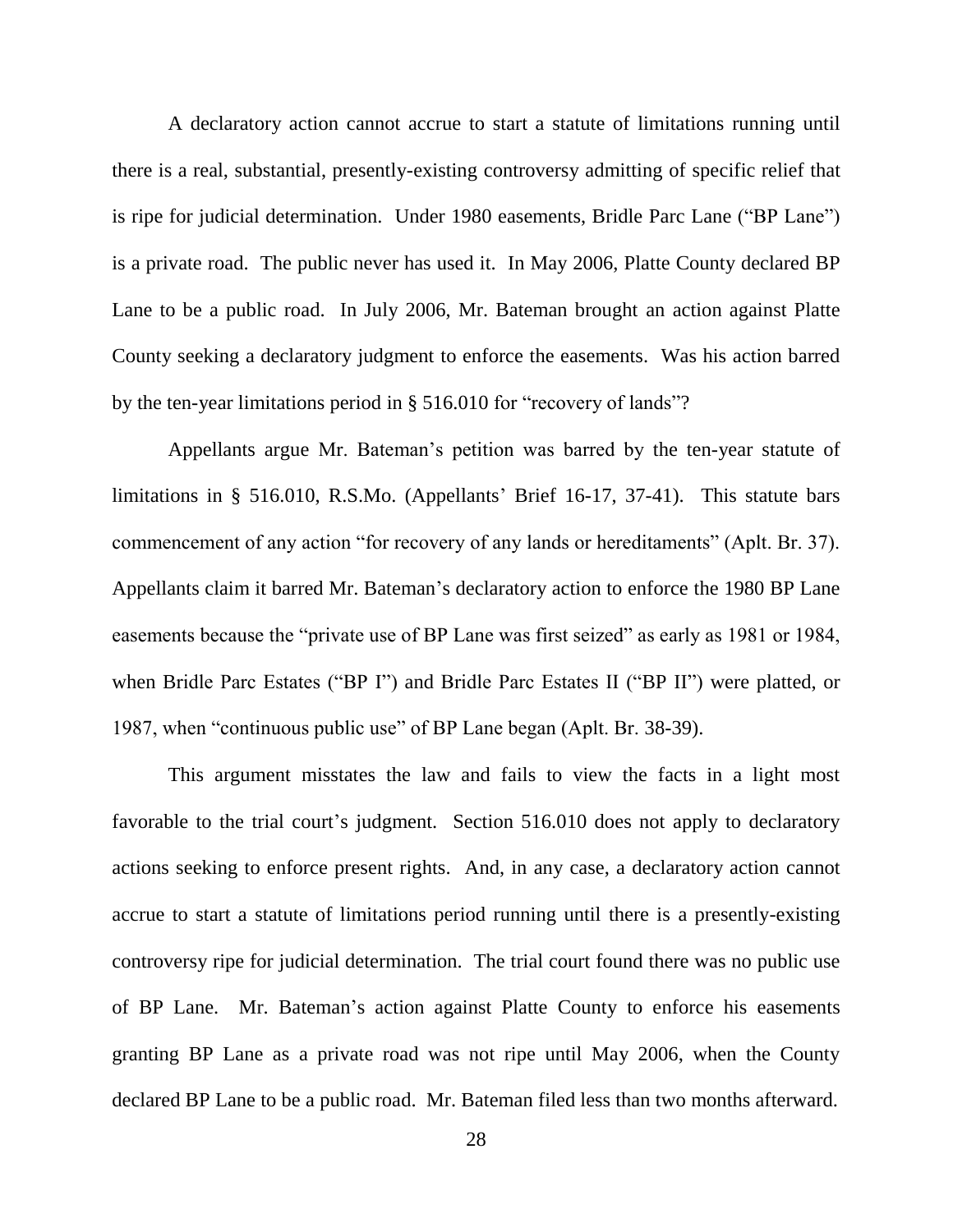### **A. Section 516.010 does not apply to this case.**

### Section 516.010 provides:

No action for the recovery of any lands, tenements or hereditaments, or for the recovery of the possession thereof, shall be commenced, had or maintained by any person … unless it appear that the plaintiff, his ancestor, predecessor, grantor or other person under whom he claims was seized or possessed of the premises in question, within ten years before the commencement of such action.

### (Appendix A9).

This statute is known most for creating adverse possession, because it bars ejectment and quiet title actions after ten years from encroachment. See, e.g., *Ollison v. Vill. of Climax Springs*, 916 S.W.2d 198, 200 (Mo. banc 1996). It also bars actions for breach of a restrictive covenant after ten years from the breach. *Northridge Ass'n of St. Joseph, Inc. v. Welsh*, 924 S.W.2d 305, 306-07 (Mo. App. 1996); *Terre Du Lac Prop. Owners' Ass'n, Inc. v. Wildeman*, 655 S.W.2d 803, 805-06 (Mo. App. 1983).

This case, however, does not seek the "recovery of any lands, tenements or hereditaments" or "the possession thereof." Rather, it is an action for declaratory relief (Legal File 12). Under the Declaratory Judgment Act, the purpose of a declaratory action is "to declare rights, status, and other legal relations …." § 527.010, R.S.Mo. The Declaratory Judgment Act is "to be liberally construed," and is designed to "terminate the controversy or remove an uncertainty." §§ 527.020 and 527.050, R.S.Mo.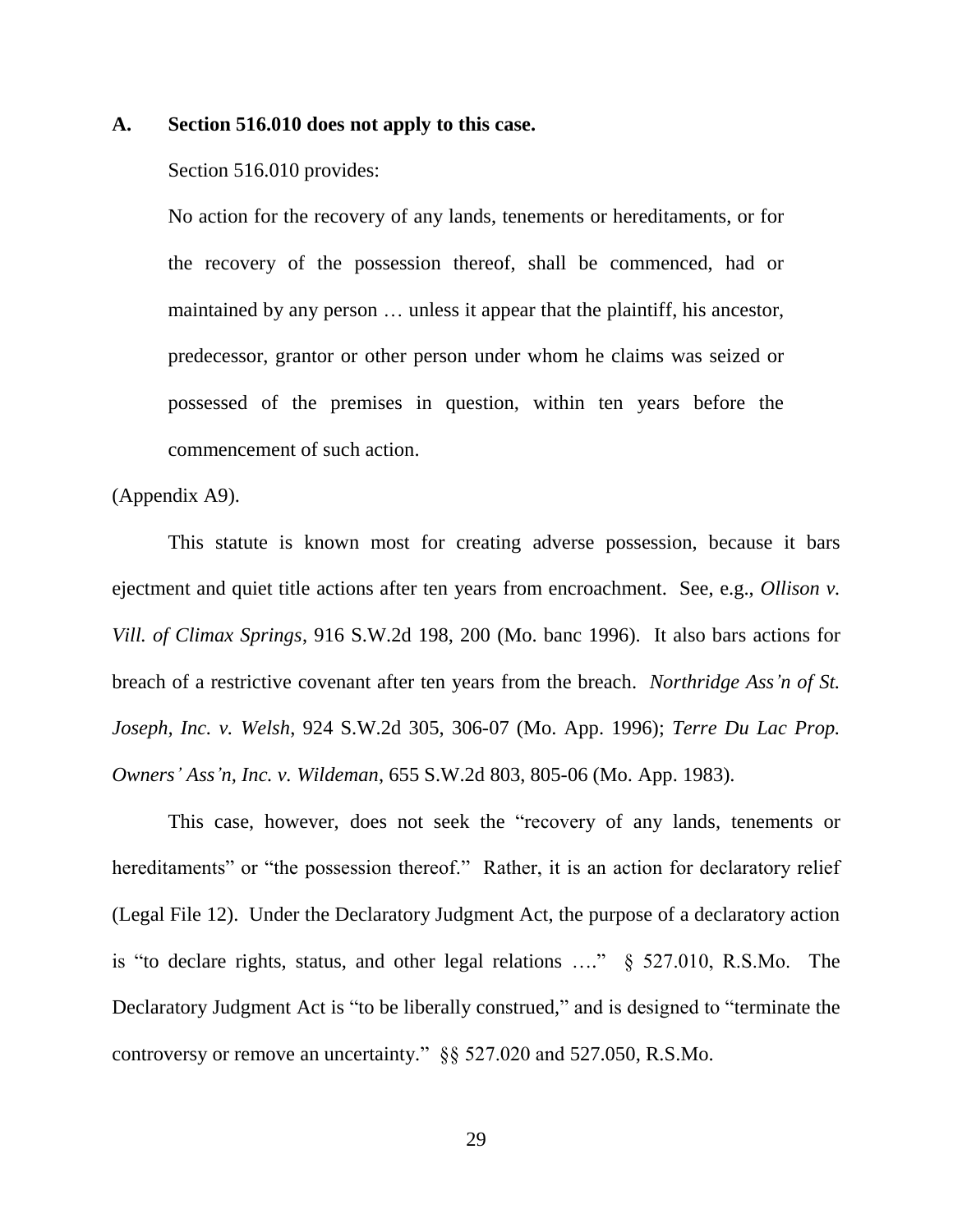At trial, the parties agreed this case was "[s]imply a declaratory action for the Court to determine whether" easements presently "exist[] or not and," as a result, whether BP Lane presently "is public or private" (Transcript 73). There was no claim for inverse condemnation seeking money damages (Tr. 72-73). The sufficiency of any plats was not at issue (Tr. 85-87). Rather, the parties agreed the question was entirely whether the easements over BP I making BP Lane a private road presently are in effect (Tr. 85-87).

Section 516.010 does not apply to declaratory actions seeking to enforce present rights. *Reorg. Sch. Dist. R-I of Crawford Cnty. v. Reorg. Sch. Dist. R-III of Wash. Cnty.*, 360 S.W.2d 376, 381 (Mo. App. 1962). A declaratory action to enforce present property rights is not "for the recovery of real property" under § 516.010. *Id.* Rather, it is "to enforce a ... right, and it is therefore not within" § 516.010. *Id.* 

Indeed, declaratory actions seeking determinations of present rights do not fall within any particular statute of limitations. Counsel is unable to find any case in which this Court applied a time-bar to a general action for declaratory relief seeking a declaration of parties' present rights. In fact, the Court has upheld general declarations of present rights concerning facts occurring as long as *30 years earlier* against statute of limitations defenses. See, e.g., *Hughes v. Neely*, 332 S.W.2d 1, 6 (Mo. 1960) (agreeing that present rights of parties were such that judgment entered in 1930 was void).

Rather, only when a declaratory action asked for relief specifically addressed in a statute of limitations has the Court applied that statute to it. See, e.g., *Cmty. Bancshares v. Sec'y of State*, 43 S.W.3d 821, 825-26 (Mo. banc 2001) (tax refund); *Beatty v. Metro. St. Louis Sewer Dist.,* 700 S.W.2d 831, 835 (Mo. banc 1985) (election contest).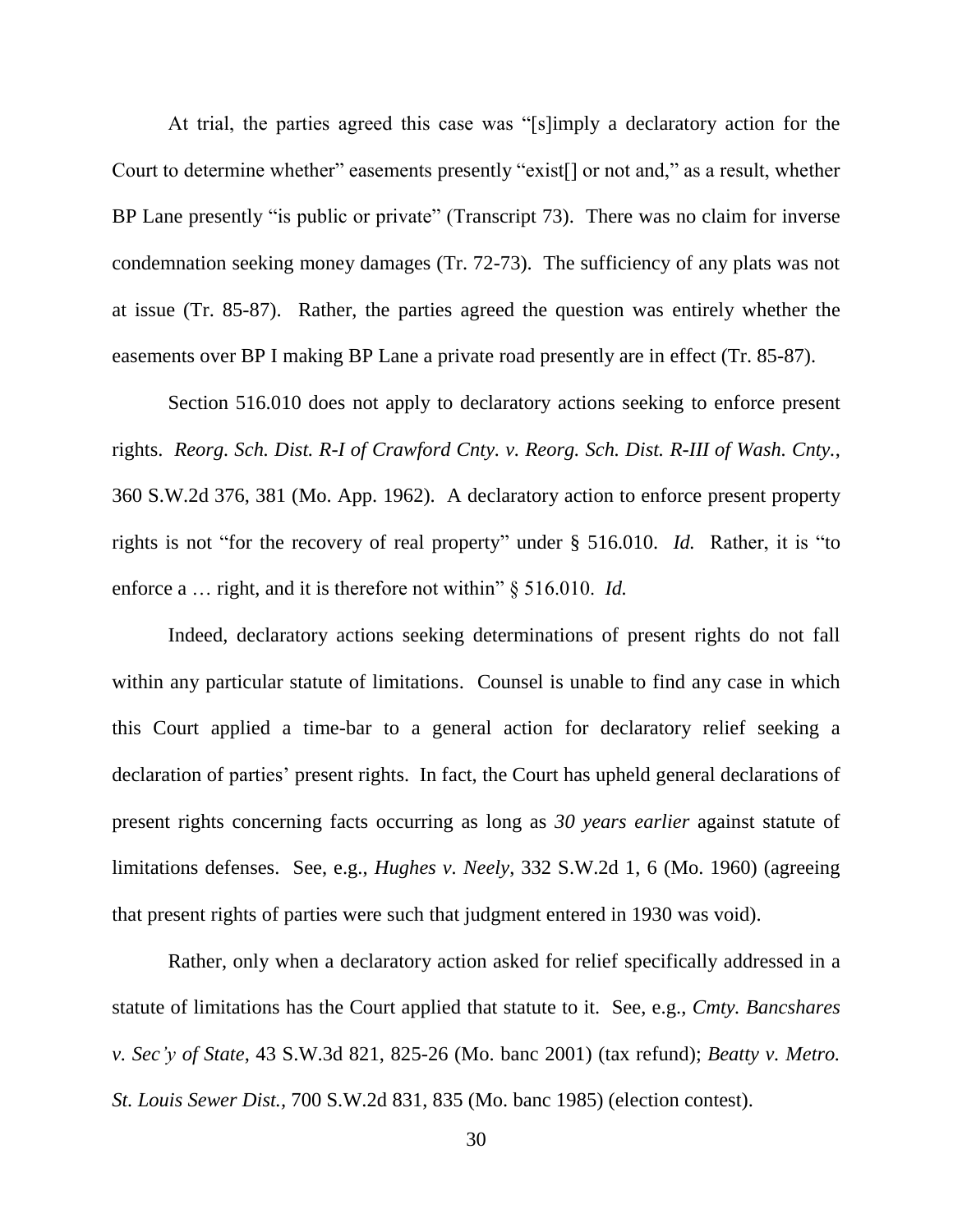Given the purpose of the Declaratory Judgment Act, this approach is eminently sensible. As a rather extreme example, this Court has held declaratory relief appropriate to relieve sex offenders convicted before 1996 of the obligation to register under the 1996 Sex Offender Registration Act because to do so retroactively violated the Constitution. See *Doe v. Phillips*, 194 S.W.3d 833, 852 (Mo. banc 2006). If one of the plaintiffs in that case had been required to register in 1996 but had not sought declaratory relief until 2007, could a statute of limitations justly bar his action? Of course not: holding so would render his present constitutional rights a nullity.

In the same vein, § 516.010 cannot nullify presently existing rights to use land, either. *Reorg. Sch. Dist.*, 360 S.W.2d at 381. These, too, are a species of constitutional rights. *Infra* at 43. If this principle protects convicted sex offenders, it surely protects law-abiding citizens' private property rights. Under Appellants' argument, however, if someone recorded an invalid deed claiming he owned another's home, waited more than ten years, and only then sought to move into the home, the homeowner would be timebarred from seeking declaratory relief to uphold his present right to ownership. Plainly, it makes sense that the statute barring "recovery of lands" does not apply actions seeking a declaration of the parties' present property rights. *Reorg. Sch. Dist.*, 360 S.W.2d at 381.

There may be some argument that some other statute of limitations applies to this case. But Appellants have invoked only § 516.010 – and then only after trial (see Point I, above). On appeal, they cannot now invoke another. As § 516.010 "is not applicable," "[w]hat particular statute of limitations, if any, may have been appropriate here need not be determined." *Tudor v. Tudor*, 617 S.W.2d 610, 613 (Mo. App. 1981).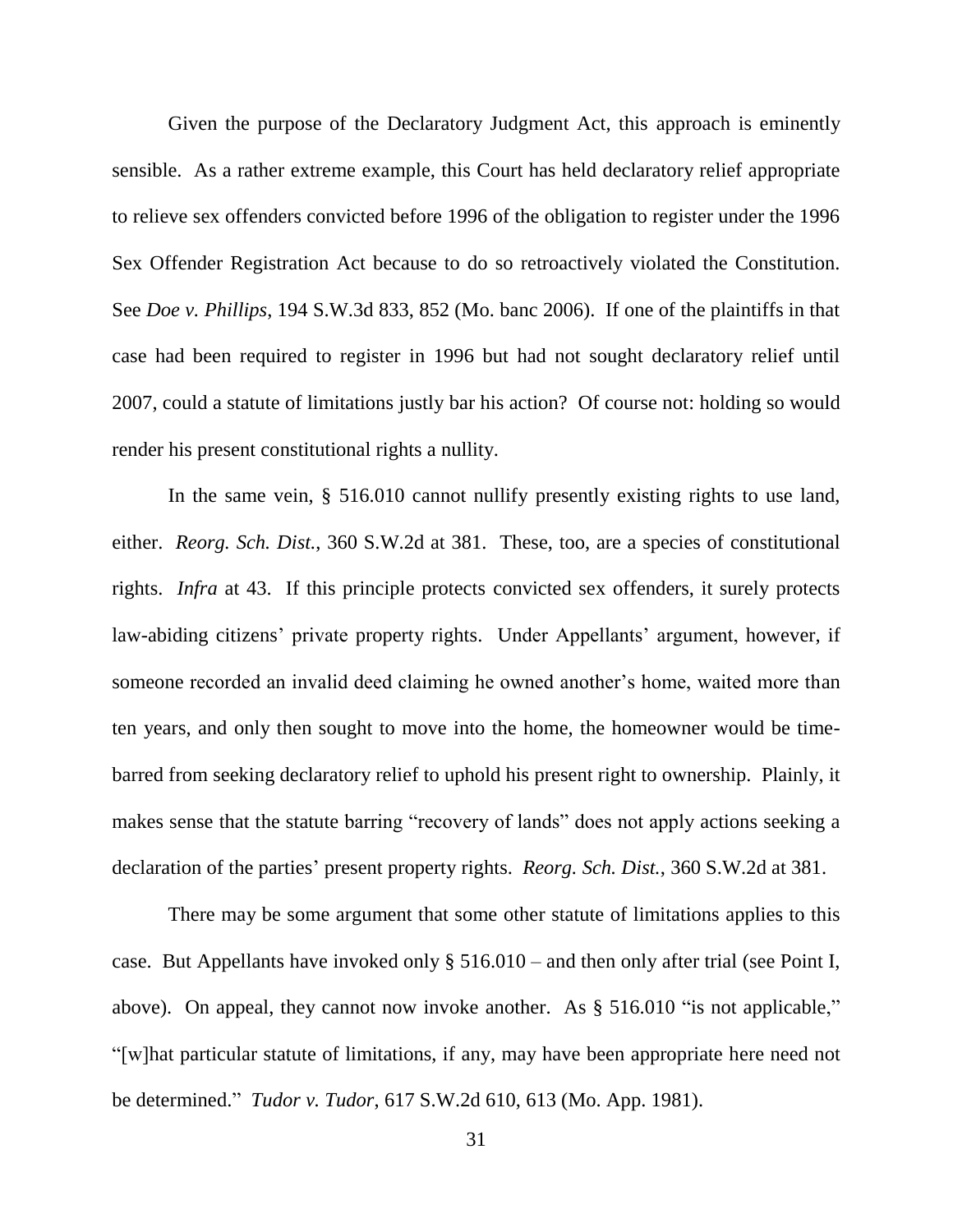### **B. Even if § 516.010 applied to this case, Respondents did not violate it.**

Even if the ten-year limitations period in § 516.010 applied to this case, Appellants' fourth Point Relied On still is without merit. A declaratory action cannot accrue to start a statute of limitations running until all the elements necessary to bring it are met. Here, that did not occur until May 2006, less than two months before Mr. Bateman filed his action against Platte County.

**i. A declaratory action cannot accrue to start a statute of limitations running until there is a real, substantial, presently-existing controversy admitting of specific relief that is ripe for judicial determination.**

The statute of limitations in  $\S$  516.010 "is triggered not by discovery of damage, but by the commencement of the right to sue." *Ryan v. Spiegelhalter*, 64 S.W.3d 302, 309 (Mo. banc 2002). For a party to have the right to bring a declaratory action, he first must be able to present four elements to the trial court:

(1) a justiciable controversy that presents a real, substantial, presentlyexisting controversy admitting of specific relief, as distinguished from an advisory decree upon a purely hypothetical situation; (2) a plaintiff with a legally protectable interest at stake ...; (3) a controversy ripe for judicial determination; and (4) an inadequate remedy at law.

*Mo. Ass'n of Nurse Anesthetists, Inc. v. State Bd. of Registration for the Healing Arts*, \_\_\_ S.W.3d \_\_\_, 2011 WL 2552549 at \*8 (Mo. banc 2011) (quoting *Mo. Soybean Ass'n v. Mo. Clean Water Comm'n*, 102 S.W.3d 10, 25 (Mo. banc 2003)).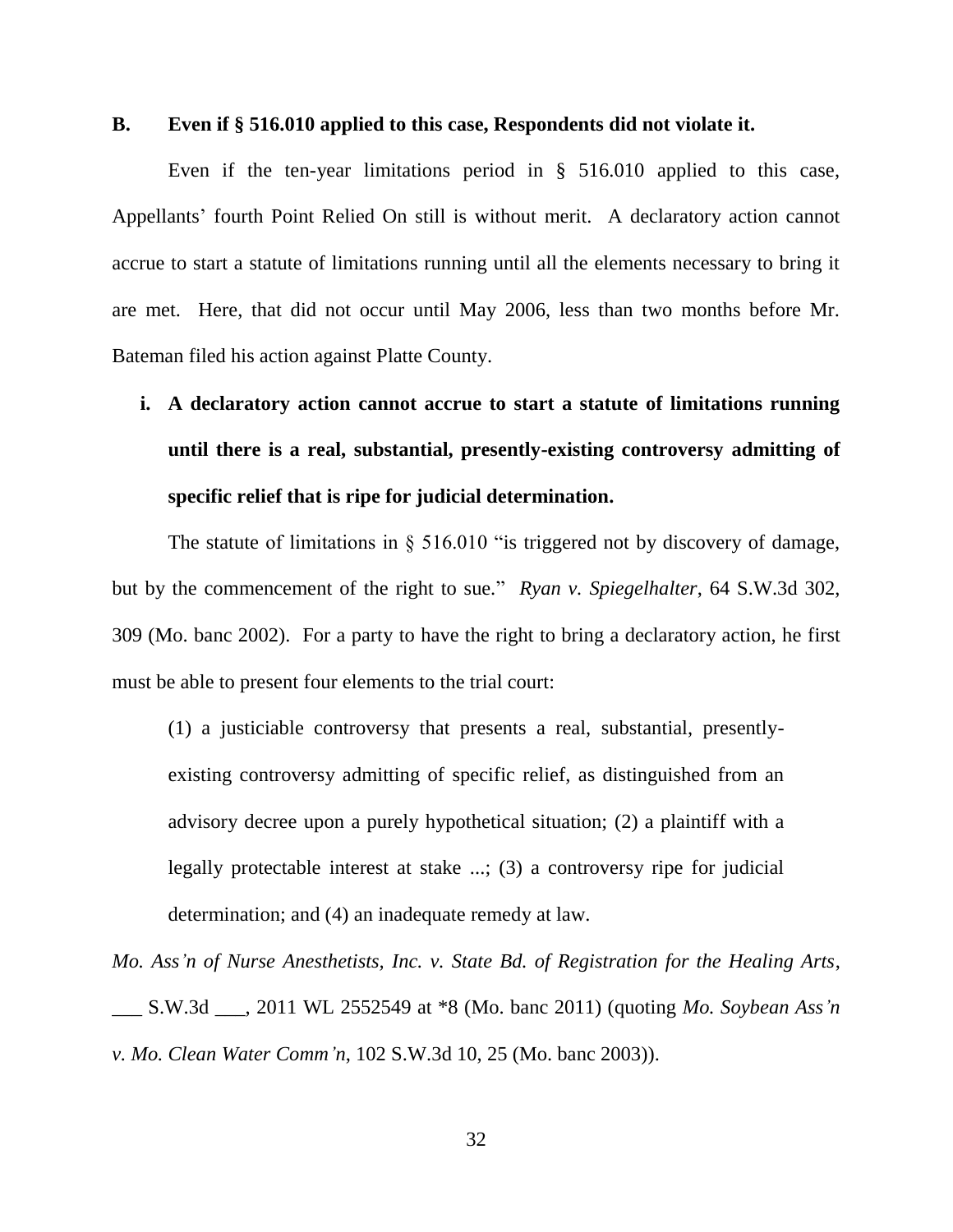Because a party's right to bring a declaratory action cannot commence until all these elements are met, when applied to a declaratory action a statute of limitations cannot begin to run until then, either. *Beavers v. Recreation Ass'n of Lake Shore Estates, Inc.*, 130 S.W.3d 702, 715 (Mo. App. 2004). There is a "justiciable controversy" only once a "genuine disagreement and substantial controversy exists between the parties as to" the subject of the action. *Mo. Ass'n*, 2011 WL 2552549 at \*8*.* And a "court cannot render a declaratory judgment unless … [that] controversy [is] ripe for judicial determination." *Mo. Soybean*, 102 S.W.3d at 26.

"In order that a controversy be ripe for adjudication a 'sufficient immediacy' must be established. Ripeness does not exist when the question rests solely on a probability that an event will occur." *Buechner v. Bond*, 650 S.W.2d 611, 614 (Mo. banc 1983). The controversy at issue must be "of sufficient immediacy and reality to warrant the issuance of a declaratory judgment." *Ports Petrol. Co., Inc. of Ohio v. Nixon*, 37 S.W.3d 237, 241 (Mo. banc 2001). "A mere difference of opinion or disagreement on a legal question is insufficient, but parties must show that their rights and liabilities are affected." *Akin v. Dir. of Revenue*, 934 S.W.2d 295, 298 (Mo. banc 1996).

The Court of Appeals' decision in *Beavers* illustrates how this works with regard to a statute of limitations. In *Beavers*, a homeowners' association filed liens in 2000 against a member's property for allegedly past-due assessment payments. 130 S.W.3d at 706. In 2001, the member sought a declaratory judgment that the liens were void because the association, first purportedly incorporated in 1972, was in fact a void entity and thus had no power to record the liens. *Id.* at 706-07. The trial court dismissed the member's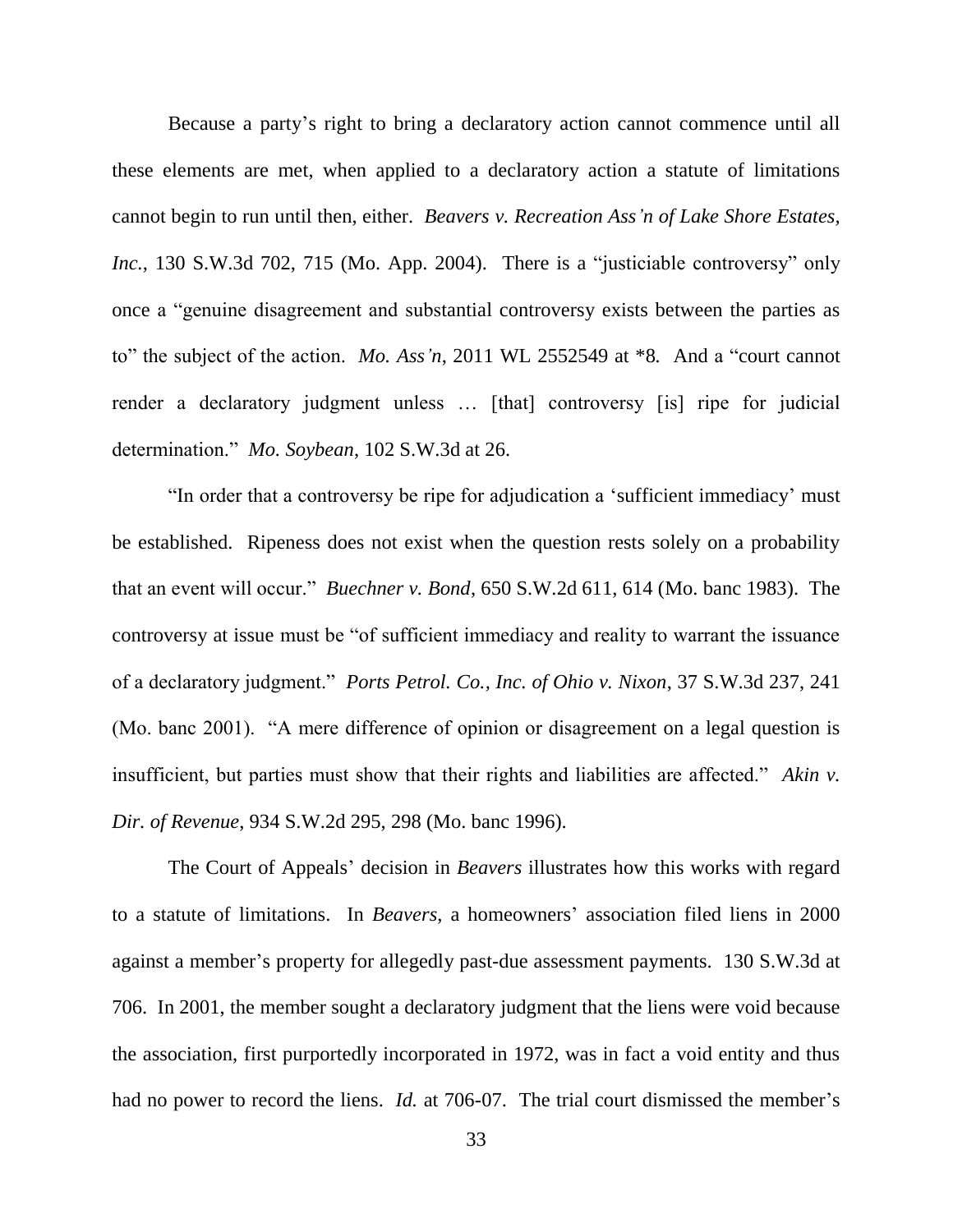petition, holding it was barred by the ten-year statute of limitations in § 516.010. *Id.* at 708. It held that, because the validity of the association could have been challenged as early as 1972, the member's action was nearly two decades too late. *Id.*

The Court of Appeals reversed. While apparently the member and the association had an ongoing disagreement about the lawfulness of the association's existence for many years prior to 2000, "this mere difference of opinion, alone, [was] insufficient to give rise to an actual controversy ripe for judicial determination." *Id.* at 716. For, until "2000, when the Association threatened to file a lien" on the member's property, "no actual controversy existed that would have entitled [the member] to seek declaratory judgment or injunctive relief." *Id.*

Thus, although the allegedly invalid act had occurred in 1972, "the statute of limitations could not have started running prior to November 7, 2000 …." *Id.* Because the member "filed the instant suit on May 11, 2001, well within the ten-year statute of limitations period, the trial court erred in finding [its] petition was barred by the ten-year statute of limitations." *Id.*

Like *Beavers*, this case concerns the present effect of three-decade-old legal instruments. But, as in *Beavers*, an actual, present, ripe controversy between the plaintiffs and Platte County concerning those instruments did not arise until many decades later. Mr. Bateman filed this action within two months of that cause accruing. Even if § 516.010 somehow applied to the claims in this case, it could not bar Mr. Bateman's petition.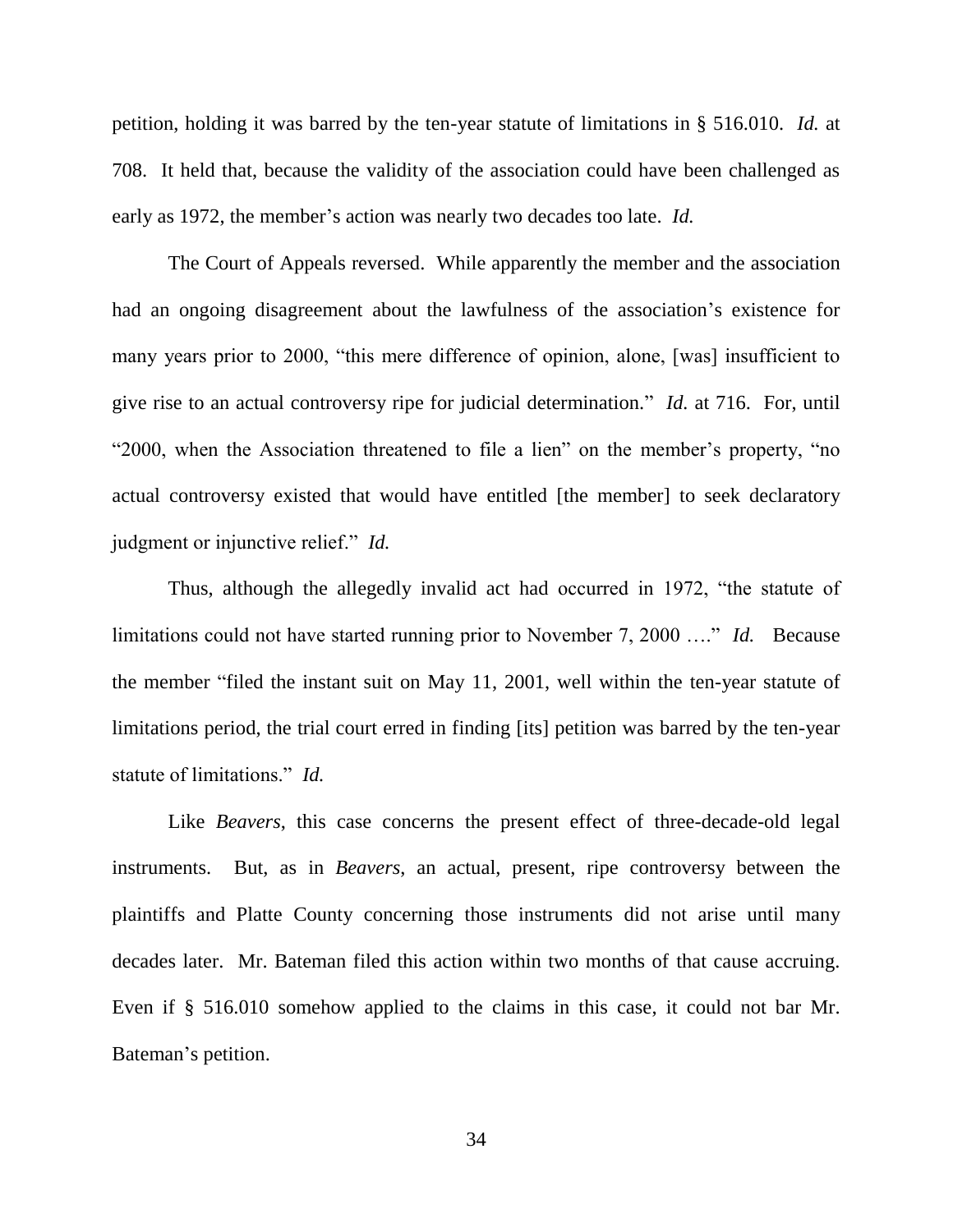**ii. This action was filed within two months after a real, substantial, presentlyexisting controversy between Mr. Bateman and Platte County first became ripe for judicial determination.**

Appellants argue this action violated § 516.010 because "Respondents or their predecessors should have brought their claim" within ten years of either 1981, when BP I was platted, 1984, when BP II was platted, or 1987, when "the public began actually using BP Lane" (Aplt. Br. 39). They argue one of these events was when Respondents' "private use of BP Lane was first seized" (Aplt. Br. 38).

This argument is without merit. First, Appellants ignore the trial court's express finding that "the general public has *not* used" BP Lane (L.F. 417; Appendix A3) (emphasis added); see also *infra* at 52-55. Besides the adjacent residents, the only other "people who use" BP Lane are those invited by the residents (L.F. 418; Appx. A4). These are not "public uses," they are "private" (L.F. 418; Appx. A4). Simply put, "there has been no ... use of [BP Lane] by the public" (L.F. 418; Appx. A4).

In arguing otherwise, Appellants fail to view the evidence in a light most favorable to the trial court's judgment. They harp on "evidence at trial … that the public used the road at least as far back as 1987 to access a Christmas tree farm in" BP II (Aplt. Br. 39). They flatly state the "evidence overwhelmingly showed continuous public use since" 1987 and cite to their own statement of facts to support this (Aplt. Br. 39).

The trial court plainly disbelieved this evidence. Its judgment does not mention any Christmas tree farm. "A trial court is free to disbelieve any, all, or none of th[e] evidence," and "this Court defers to the trial court's determination of credibility." *White*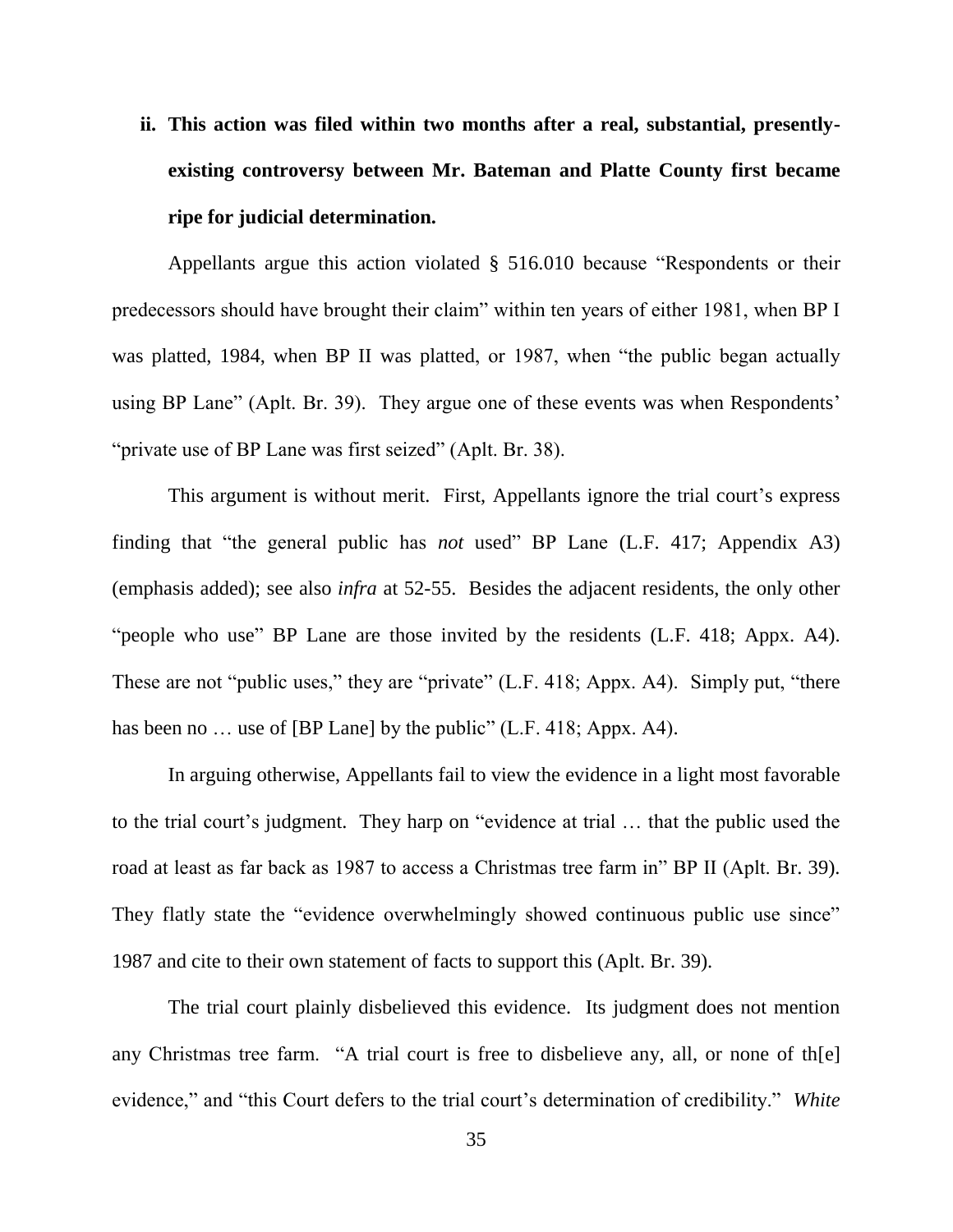*v. Dir. of Revenue*, 321 S.W.3d 298, 308 (Mo. banc 2010). The trial court "is in a better position not only to judge the credibility of witnesses and the persons directly, but also their sincerity and character and other trial intangibles which may not be completely revealed by the record." *Id.* at 308-09 (citation omitted). As such, this Court confines its review of the facts "to determining whether substantial evidence exists to support the trial court's judgment [or] whether the judgment is against the weight of the evidence – 'weight' denoting probative value and not the quantity of evidence …." *Id.* at 309 (citations omitted).

"When determining the sufficiency of the evidence," this Court "will accept as true the evidence and inferences from the evidence that are favorable to the trial court's [judgment] and disregard all contrary evidence." *Watson v. Mense*, 298 S.W.3d 521, 526 (Mo. banc 2009). Under this standard, the trial court's finding that there was no public use of BP Lane is supported by substantial evidence.

Deborah Lofgren explained only "the people in BP II" use BP Lane (Tr. 31-32). They "have to" come through BP I on BP Lane because "[t]hey have no other way out" (Tr. 32). BP Lane "doesn't go anywhere" except "to the homes on the street" (Tr. 32). As a result, besides the residents of BP II along BP Lane, only their "invitees" use it, such as their moving vans to move them in or UPS drivers making deliveries to the homes (Tr. 32). No commercial enterprises or public parks are accessible via BP Lane (Tr. 32). There are no "busses, no Postal Service, no Avon lady, anything like that," using BP Lane (Tr. 35).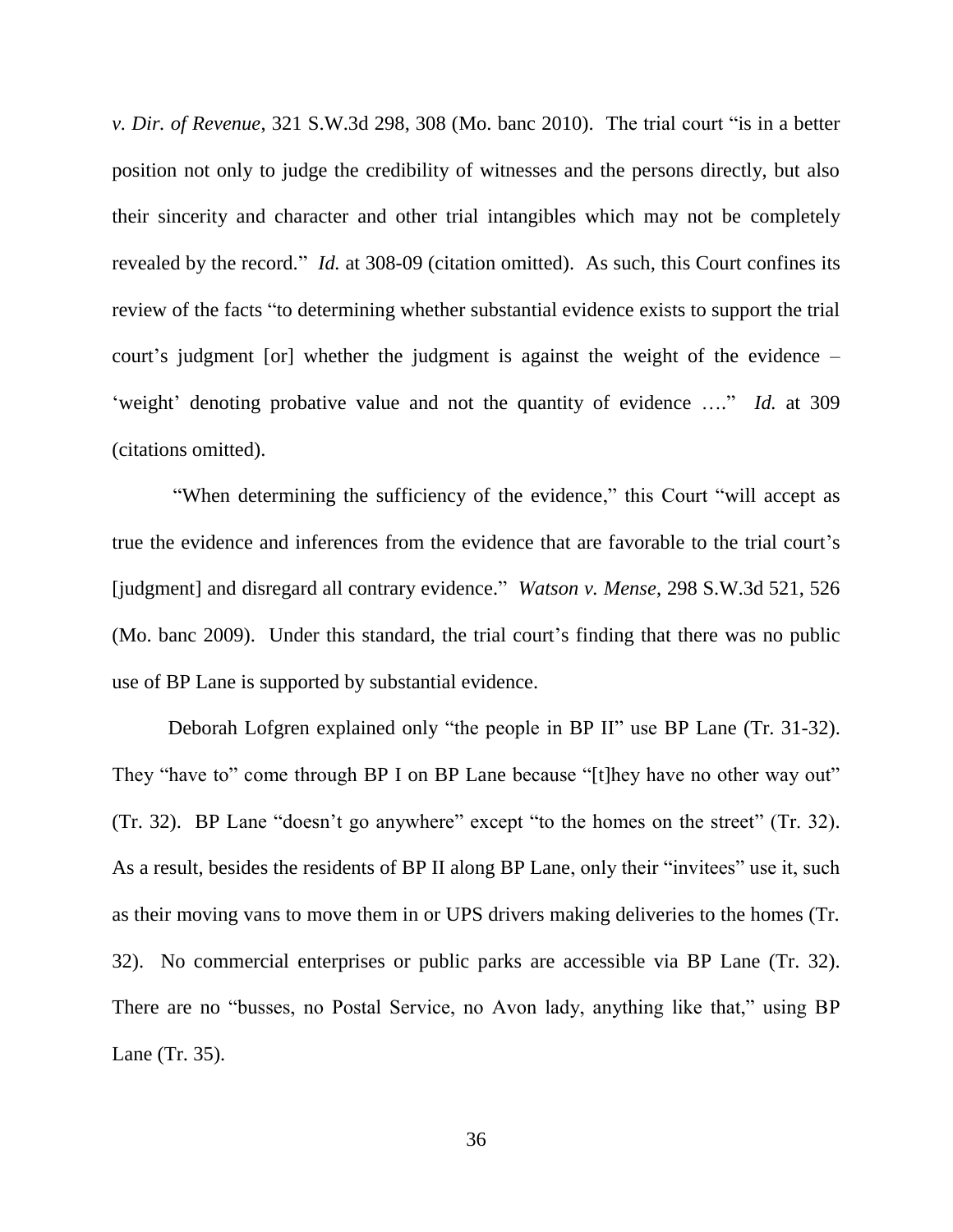Mrs. Lofgren explained "all" of the non-resident "traffic, other than utilities companies, would be invitees of anybody on the street" (Tr. 32). If a member of the public turned onto BP Lane who was not "going to somebody's house on" the road, "[t]hey'd have to turn around in somebody's driveway" (Tr. 32)

Even Appellant James Owens admitted on cross-examination that no member of the public goes through BP Lane "to anyplace" (Tr. 192). He further acknowledged the U.S. Postal Service does not use BP Lane, instead delivering the adjacent landowners' mail to "a community box" on Mace Road (Tr. 184).

Plainly, the trial court believed this testimony and disbelieved any contrary testimony. Appellants cannot retry these facts. Thus, since there never was any public use of BP Lane, Appellants' invocation of the statute of limitations in § 516.010 must rest entirely on a notion that Respondents' predecessors could have filed a declaratory action against Platte County to enforce the 1980 easements as early as 1981 or 1984.

Mr. Bateman brought this action after a series of events beginning in 2005, when Mr. Owens sought Platte County's permission to use BP Lane as a public thoroughfare for a new subdivision, Brentwood Parc (Tr. 94-95, 207, 220; L.F. 226; Appx. A10). Upon learning of Mr. Owens's plans, Mr. Bateman brought the 1980 easements to Platte County's attention (Tr. 94-96; L.F. 226; Appx. A10). He and his neighbors were "not interested in having through traffic on our private road and for years we have fought other developers other than Mr. Owens … and we don't want it changed from a private street to a public street" (Tr. 94-95).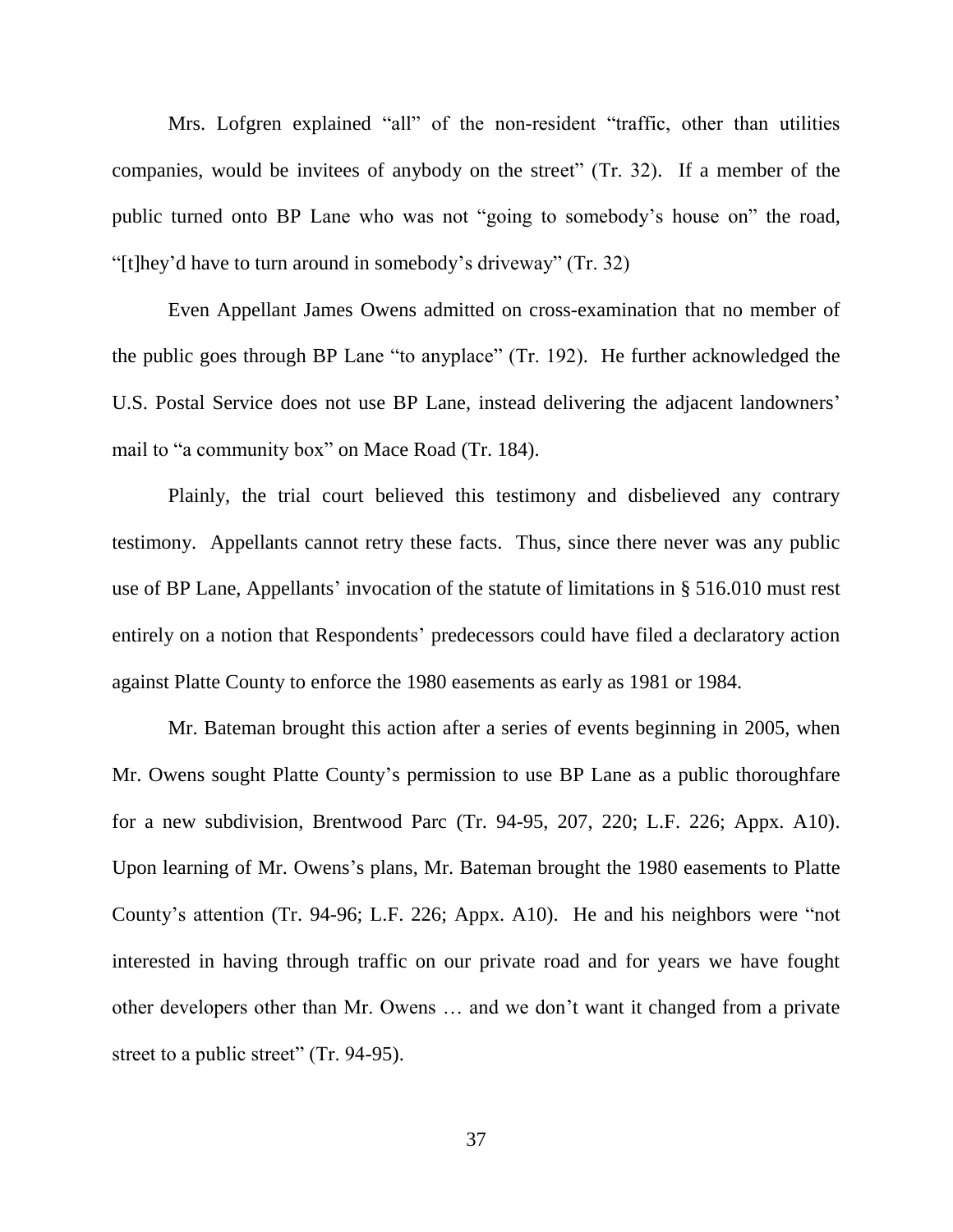On May 25, 2006, the County informed Mr. Bateman in writing that "It is the opinion of the County that BP Lane is within public right-of-way," and suggested Mr. Bateman "and/or [his] attorney may choose to react" further to that statement (Tr. 95-96; L.F. 226; Plt. Ex. 9; Appx. A10). On July 7, 2006, less than two months later, Mr. Bateman filed this action, which the parties agreed at trial is "[s]imply a declaratory action for the Court to determine whether [the] right of way" easements "exist[] or not and whether the road is public or private" (Tr. 73; L.F. 9, 12).

Thus, this action was timely. The right to bring a declaratory action must be "liberally construed." § 527.120. While the County and Appellants ultimately argued that the 1981 and 1984 plats vitiated the 1980 easements, until 2006 no one ever had sought to use BP Lane as a public road. No actual controversy of "sufficient immediacy" existed over whether the easements remained in effect until 2006, when Platte County declared BP Lane in writing to be a public road and invited Mr. Bateman to contact an attorney if he disagreed.

Thus, until the County's May 2006 declaration that BP Lane was a public road, there was no justiciable controversy between Mr. Bateman and the County that was ripe for judicial determination. As the trial court found, BP Lane never was maintained or repaired by any public authority and never was used as a public road (L.F. 417; Appx. A3). Although someone somewhere might have had some hypothetical disagreement as to the private-ness or public-ness of BP Lane in 1981 or 1984, no one actually sought to use BP Lane as a public road until 2006. An earlier action would not have been ripe.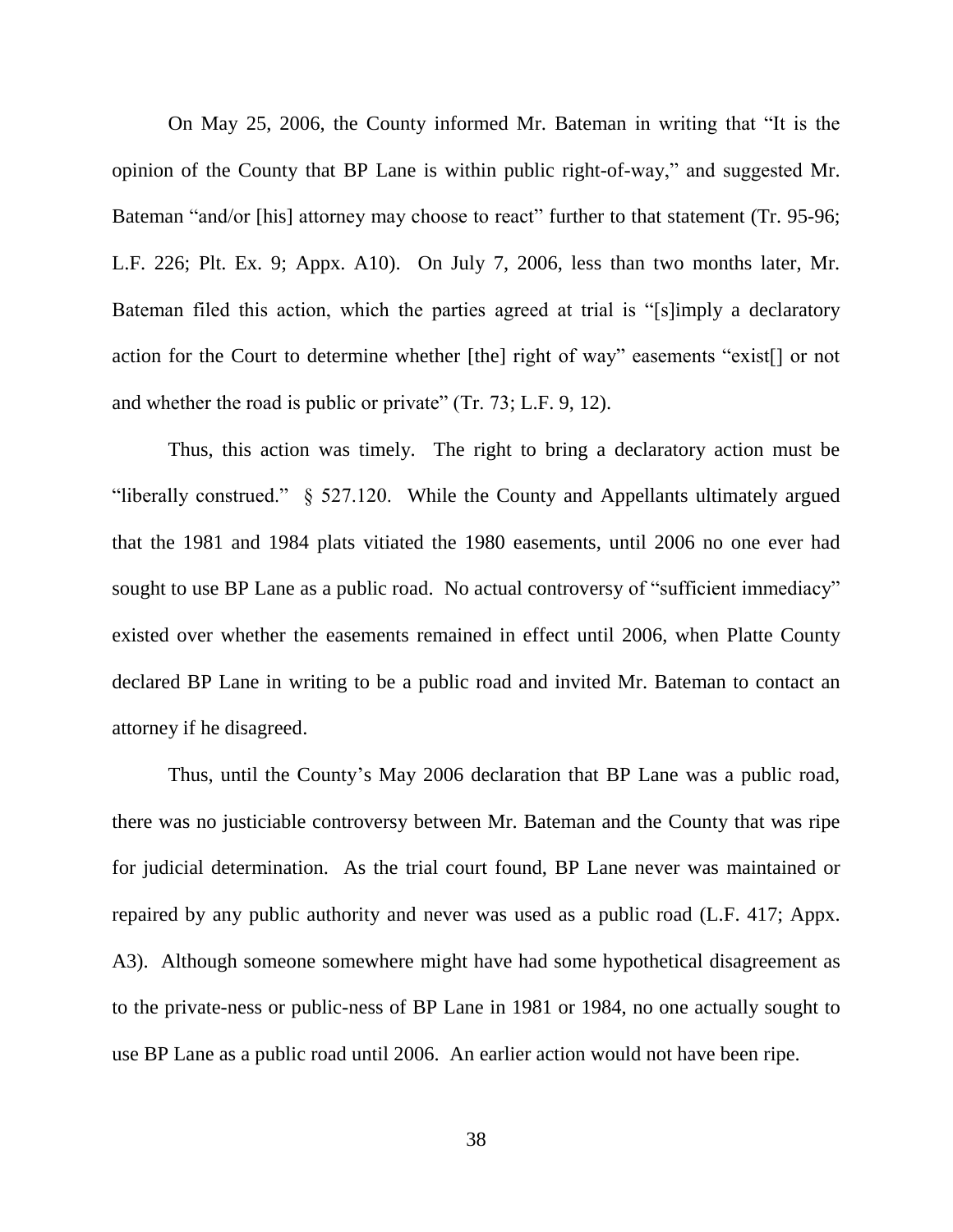For, until 2006, there was no "justiciable controversy that present[ed] a real, substantial, presently-existing controversy admitting of specific relief." *Mo. Ass'n*, 2011 WL 2552549 at  $*8$ . Before then, there could not have been a "sufficiently immediate" controversy amenable to a declaratory judgment. *Buechner*, 650 S.W.2d at 614. At most, there could have been a purely academic question over BP Lane's status. But this "mere difference of opinion or disagreement" would have been "insufficient" to give rise to a declaratory action, because no party's actual "rights and liabilities" were threatened until 2006. *Akin*, 934 S.W.2d at 298.

Appellants cite only two cases to support their notion that the ten-year limitations period began to run in this case in the early 1980s: *Terre Du Lac*, 655 S.W.2d at 803, and *Northridge*, 924 S.W.2d at 305 (Aplt. Br. 38). But neither was a declaratory action. Rather, both sought injunctions for breach of restrictive covenants. In *Terre Du Lac*, a suit was filed in 1980 against defendants alleged to have begun violating a restrictive covenant in 1976. 655 S.W.2d at 805. There was no violation of § 516.010's ten-year period. *Id.* at 805-06. In *Northridge*, a suit was filed in 1991 against defendants alleged to have begun violating a restrictive covenant in 1990. 924 S.W.2d at 306. Again, there was no violation of § 516.010. *Id.* at 307.

*Terre Du Lac* and *Northridge* bear no similarity to this case. Respondents' action against Platte County was not one for breach of a restrictive covenant. They did not point to any covenant they alleged either the County or Mr. Owens had violated, let alone one they alleged the defendants began violating more than ten years ago. Instead, they successfully sought a determination that the present rights of the parties are such that the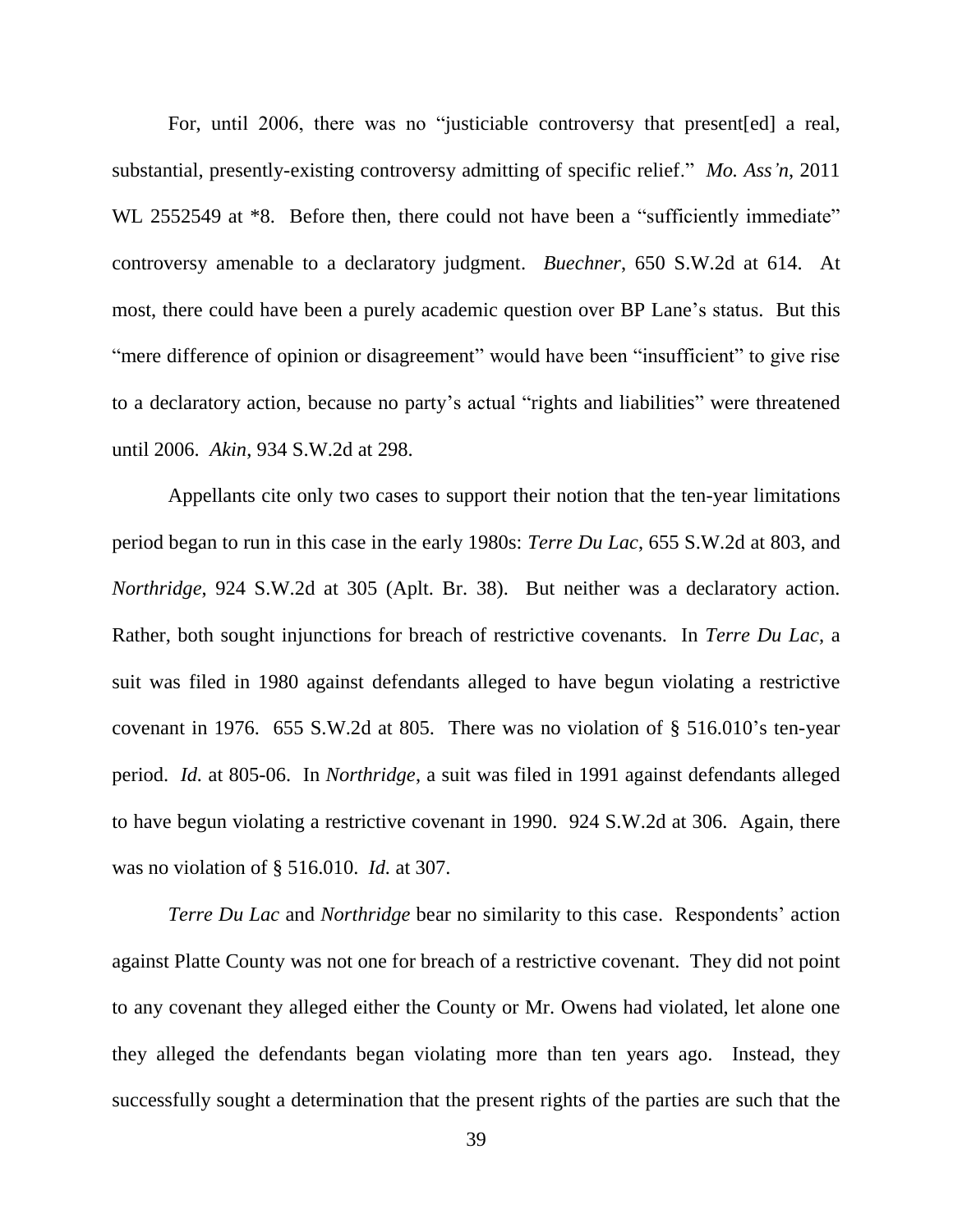1980 BP Lane easements are and always have been alive and well, unthreatened until 2006, BP Lane is thus a private road, and the County's May 2006 determination was legally wrong.

A mere difference of opinion about the public-ness or private-ness of BP Lane before 2006, standing alone, would have been insufficient to give rise to an actual controversy ripe for judicial determination in a declaratory action. *Beavers*, 130 S.W.3d at 716. Instead, until May 2006, when Platte County determined in writing that BP Lane was a public road, purporting to allow future development to start using it as a true public thoroughfare, no actual controversy existed that would have entitled Respondents to seek declaratory relief. *Id.* Any declaratory judgment before then impermissibly would have been "an advisory decree upon a purely hypothetical situation …" *Mo. Ass'n*, 2011 WL 2552549 at \*8.

Section 516.010 does not apply to this case. Even if it somehow did apply, Respondents' action did not violate its ten-year period.

The Court should affirm the trial court's judgment.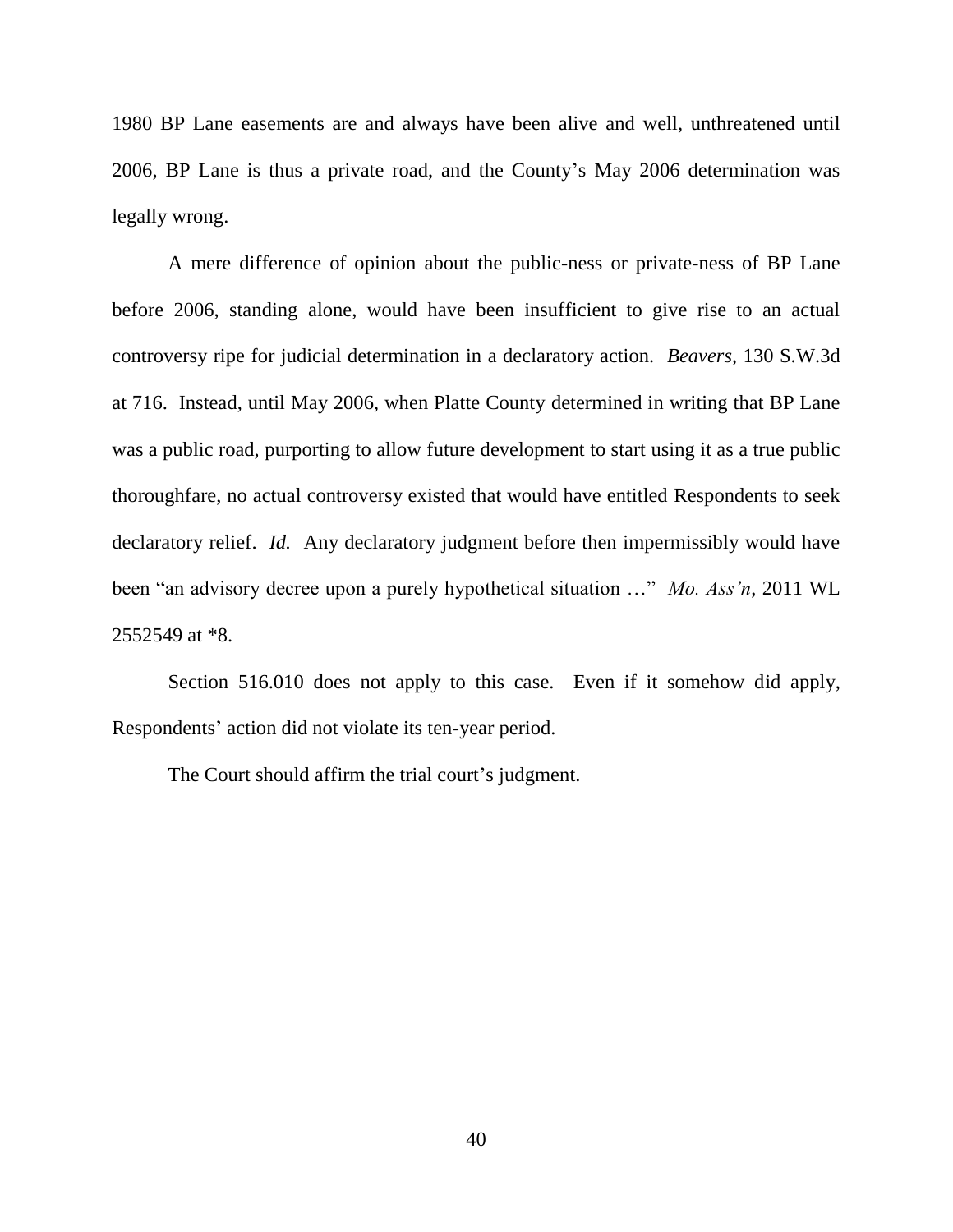III. The trial court did not err in declaring BP Lane was a private road *because* there was no statutory or common-law dedication of BP Lane to public use, and the public never acquired a prescriptive easement over it *in that* neither the original easement holder nor his successors ever manifested any intent to relinquish their easements granting BP Lane to their use and maintenance as a private access road, no public authority ever maintained BP Lane, and, viewing the evidence in a light most favorable to the trial court's judgment, the public never used BP Lane.

### **(Response to Appellants' Points Relied On I, II, and III)**

### Standard of Review

As this case was tried by a court, the judgment below "will be affirmed unless there is no substantial evidence to support it, it is against the weight of the evidence, or it erroneously declares or applies the law." *Hightower v. Myers*, 304 S.W.3d 727, 731-32 (Mo. banc 2010) (citing *Murphy v. Carron*, 536 S.W.2d 30, 32 (Mo. banc 1976)).

This Court "views the evidence and permissible inferences drawn from the evidence in the light most favorable to the judgment." *Hightower*, 304 S.W.3d at 732. "A trial court is free to disbelieve any, all, or none of th[e] evidence," and "this Court defers to the trial court's determination of credibility." *White v. Dir. of Revenue*, 321 S.W.3d 298, 308 (Mo. banc 2010). "When determining the sufficiency of the evidence," this Court "will accept as true the evidence and inferences from the evidence that are favorable to the trial court's [judgment] and disregard all contrary evidence." *Watson v. Mense*, 298 S.W.3d 521, 526 (Mo. banc 2009).

\* \* \*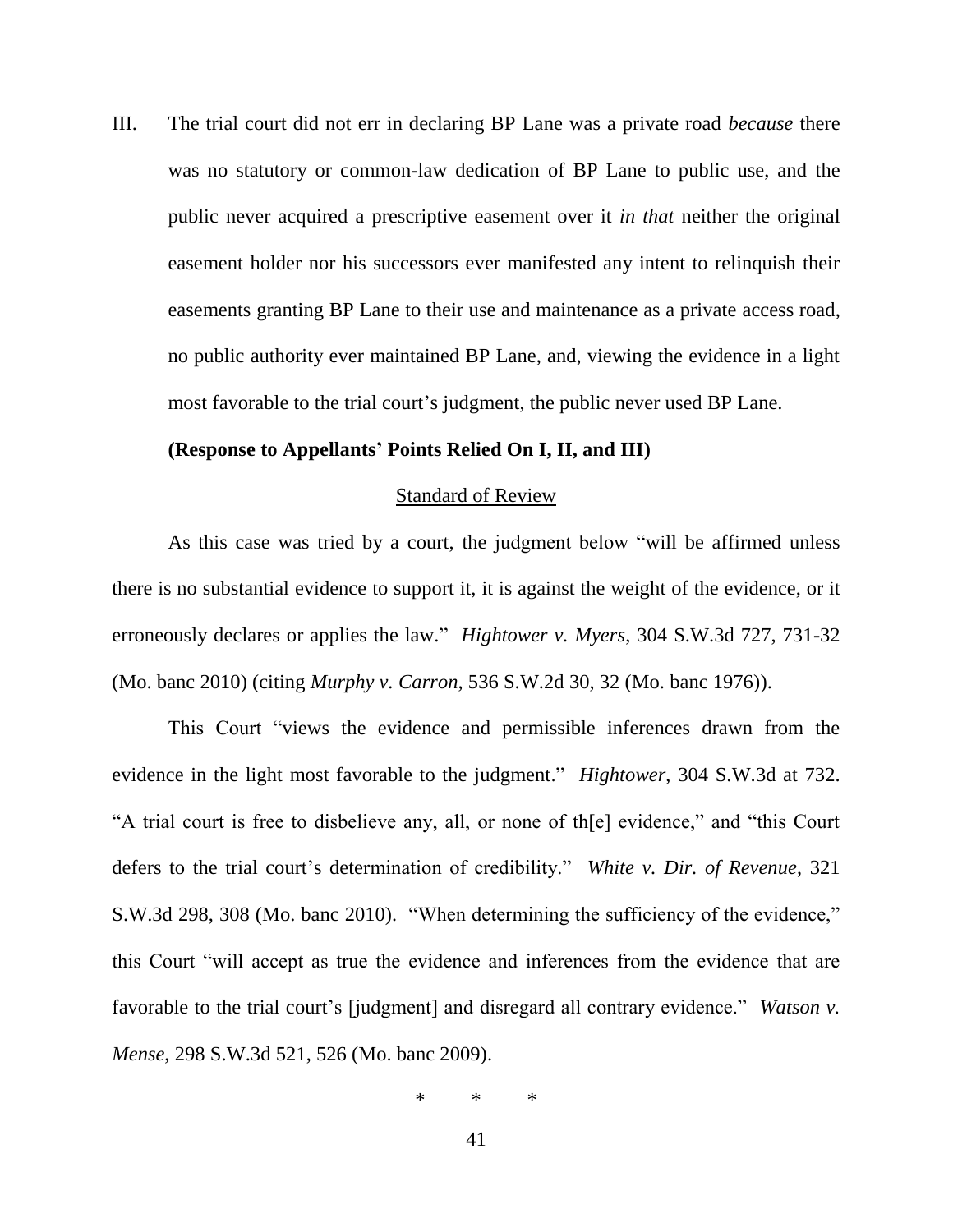A private road can become public by statutory or common law dedication, or by prescription. If the road is private by virtue of an easement, the easement holder affirmatively must relinquish his easement in order for the servient estate to have lawful power to dedicate the road to public use. Moreover, common-law dedication and prescription require actual public use of the road for a period. Bridle Parc Lane ("BP Lane") was a private road by virtue of easements. Neither the easement holder nor any of his successors ever relinquished those easements. There never was any public use of BP Lane. Did the trial court err in declaring BP Lane remained a private road?

Appellants argue BP Lane was a public road because it was statutorily dedicated as such (Appellant's Brief 15, 18-26). Alternatively, they argue it was dedicated as such at common law (Aplt. Br. 15-16, 27-33). Alternatively still, they argue the public acquired a prescriptive easement over it (Aplt. Br. 16, 34-36).

These arguments share two glaring deficiencies. First, Appellants fail to view the evidence in a light most favorable to the trial court's judgment. The trial court expressly found there *never* had been *any* public use of BP Lane. Substantial evidence supported this finding. Second, the easements making BP Lane a private road are a property interest that cannot be taken away without the easement holder's express consent. Neither the original easement holder nor his successors ever manifested any consent to relinquish the easements granting BP Lane to their exclusive, private use.

Appellants' arguments are untenable. The Court should affirm the trial court's judgment.

42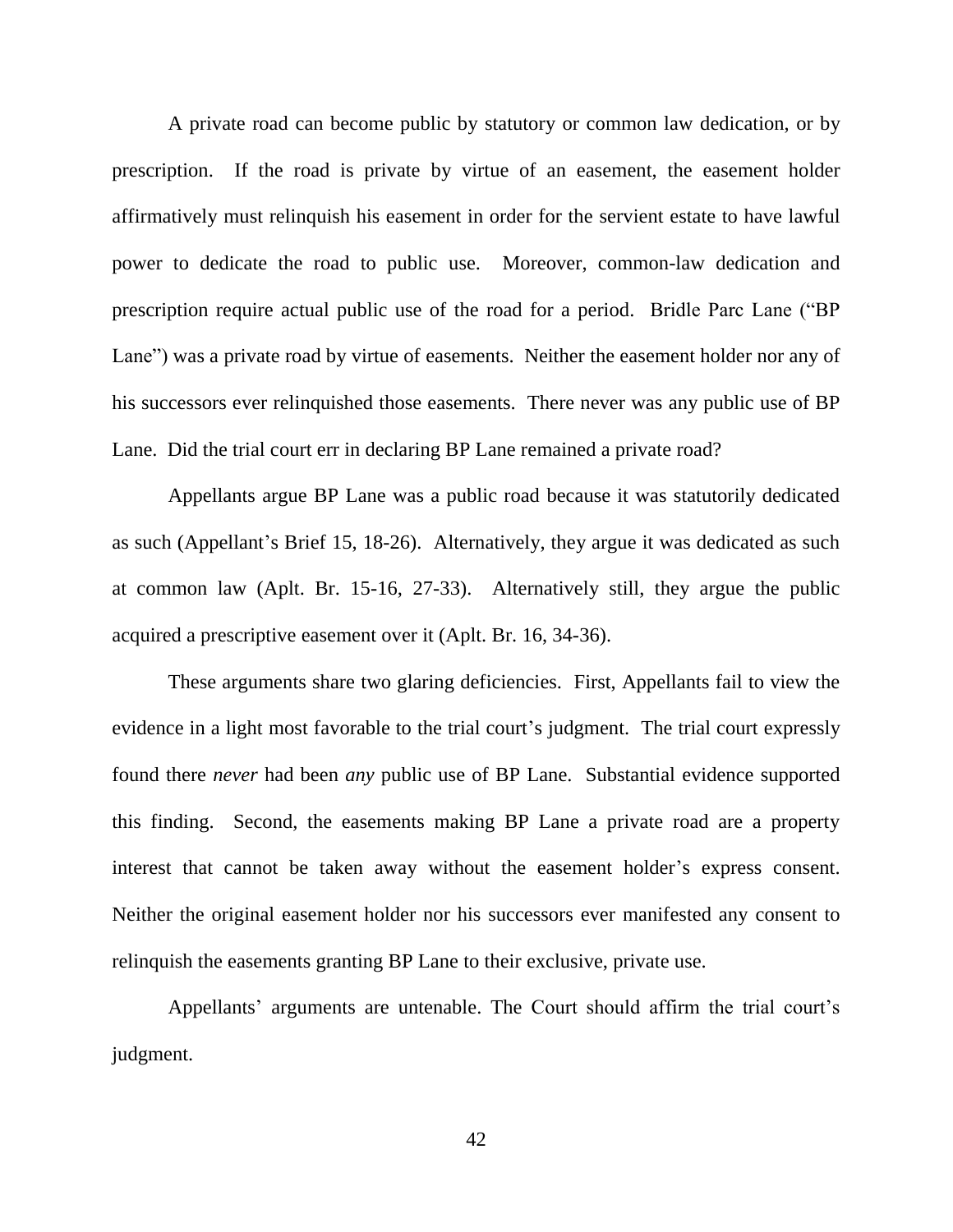**A. When a road is private by virtue of easements, the easement holder or his successors affirmatively must have relinquished them in order for the servient estate lawfully to have power to dedicate the road to public use.**

An easement is a right to use another's property in a certain manner that simultaneously acts as a limitation on that other person's ability to use his or her property in an unrestricted manner. II AMERICAN LAW OF PROPERTY § 8.4 (A.J. Casner ed., 1952). It is a property right against the subjected land as well as all other parties. *Id.* at § 8.5. It cannot be terminated by the possessor of the land subject to it. *Id.* at § 8.14.

Thus, an easement creates a property right protected by the Takings Clause of U.S. Const. Amend. 5, *United States v. Causby*, 328 U.S. 256, 265 (1946), incorporated to the states through U.S. Const. Amend. 14. *Chicago, B. & Q. R.R. Co. v. City of Chicago*, 166 U.S. 226, 241 (1897). Easements similarly are protected against takings without just compensation by Mo. Const. art. I, § 26. *Aronstein v. Mo. State Highway Comm'n*, 586 S.W.2d 328, 329 (Mo. banc 1979).

In this case, Platte County unilaterally determined BP Lane was a public road (Transcript 95-96; Legal File 226; Plaintiff's Exhibit 9; Appendix A10). But BP Lane, originally unnamed, was created by three continuous easements the owners of what eventually would become Bridle Parc Estates ("BP I") granted to Yiddy Bloom in 1980, in order for Mr. Bloom to have access the nearest public road, Mace Road, from his landlocked property (L.F. 342-49).

They granted Mr. Bloom and his successors and assigns: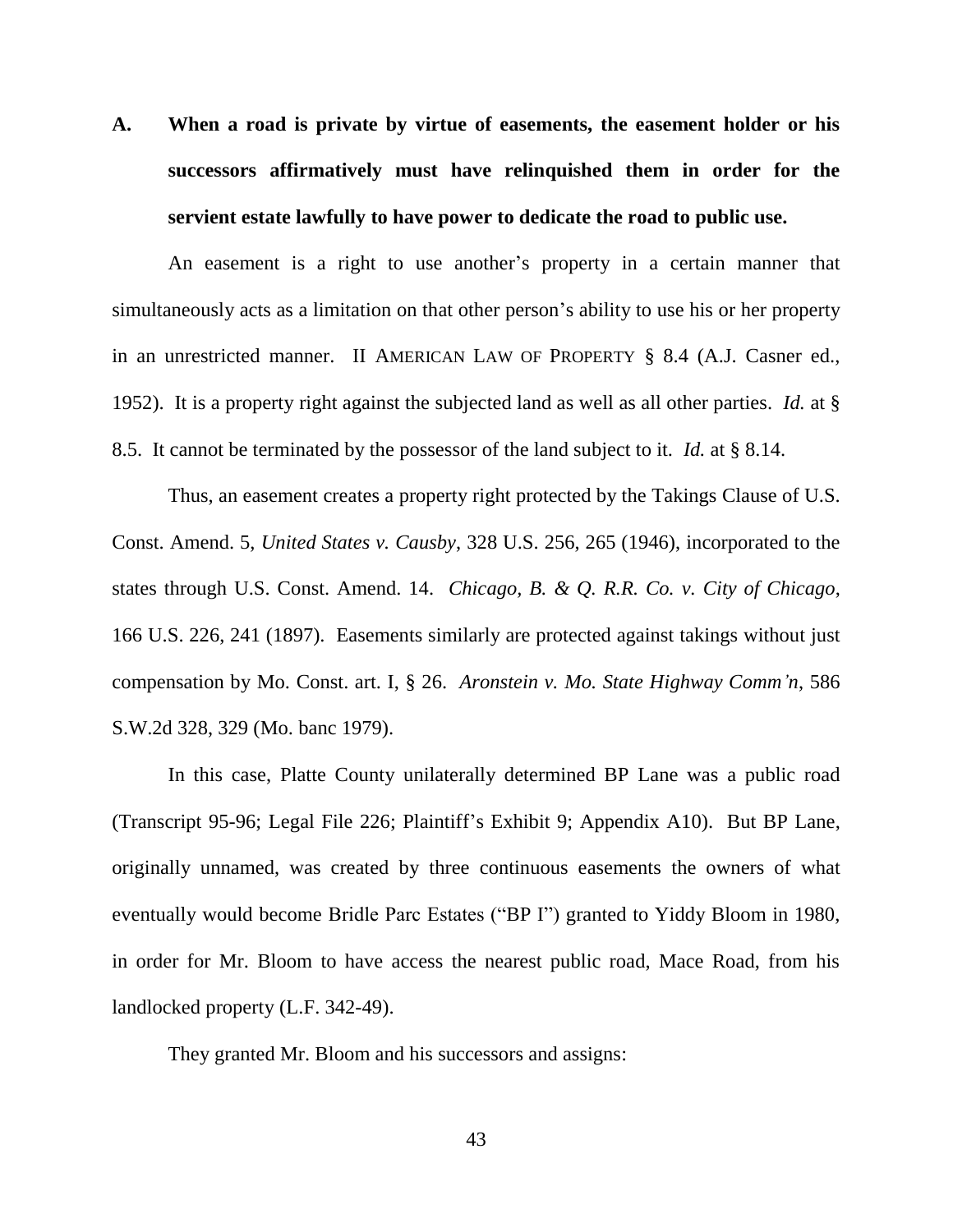a street and right of way easement over, along, across, and under the lands hereinafter described, together with easements in remaining lands on the abutting property along and adjacent to said street and right of way where requried [*sic*] for the location, construction and maintenance of an embankment or for sloping the sides of cuts back to construct and maintain said street at the established grade.

### (Tr. 39; L.F. 342-49; Plt. Ex. 2A, 2B, 2C).

As the trial court paraphrased it, the easements granted Mr. Bloom "access and the right to construct and maintain that access road," authorizing him and his successors "to locate, construct and maintain" BP Lane (L.F. 416; Appx. A2). As such, in order for BP Lane to become a public road, either (1) Mr. Bloom or his successors must have relinquished the easements, or (2) Platte County must use its power to bring a condemnation action to determine the easements' value, and then must pay that value to Mr. Bloom's successors. *City of Sarcoxie v. Wild*, 64 Mo. App. 403, 406 (1896). For, "A private way may, doubtless, be transformed into a public one, but in order that this may result it must appear that the owner fully consented to the change, or there must be some element of estoppel to deprive him of his rights." *Id.* at 407 (citation omitted).

In *Wild*, Emma Carnahan acquired a twenty-acre property, the deed to which reserved a strip of the land to Herman Wild, her neighbor, as an access easement over it "for road purposes." *Id.* at 405. Mrs. Carnahan tried to plat the land into lots, in which she also attempted to dedicate the reserved strip to the public as a public road. *Id.* When Mr. Wild erected "a rail fence" to prevent access to the road, he was charged with a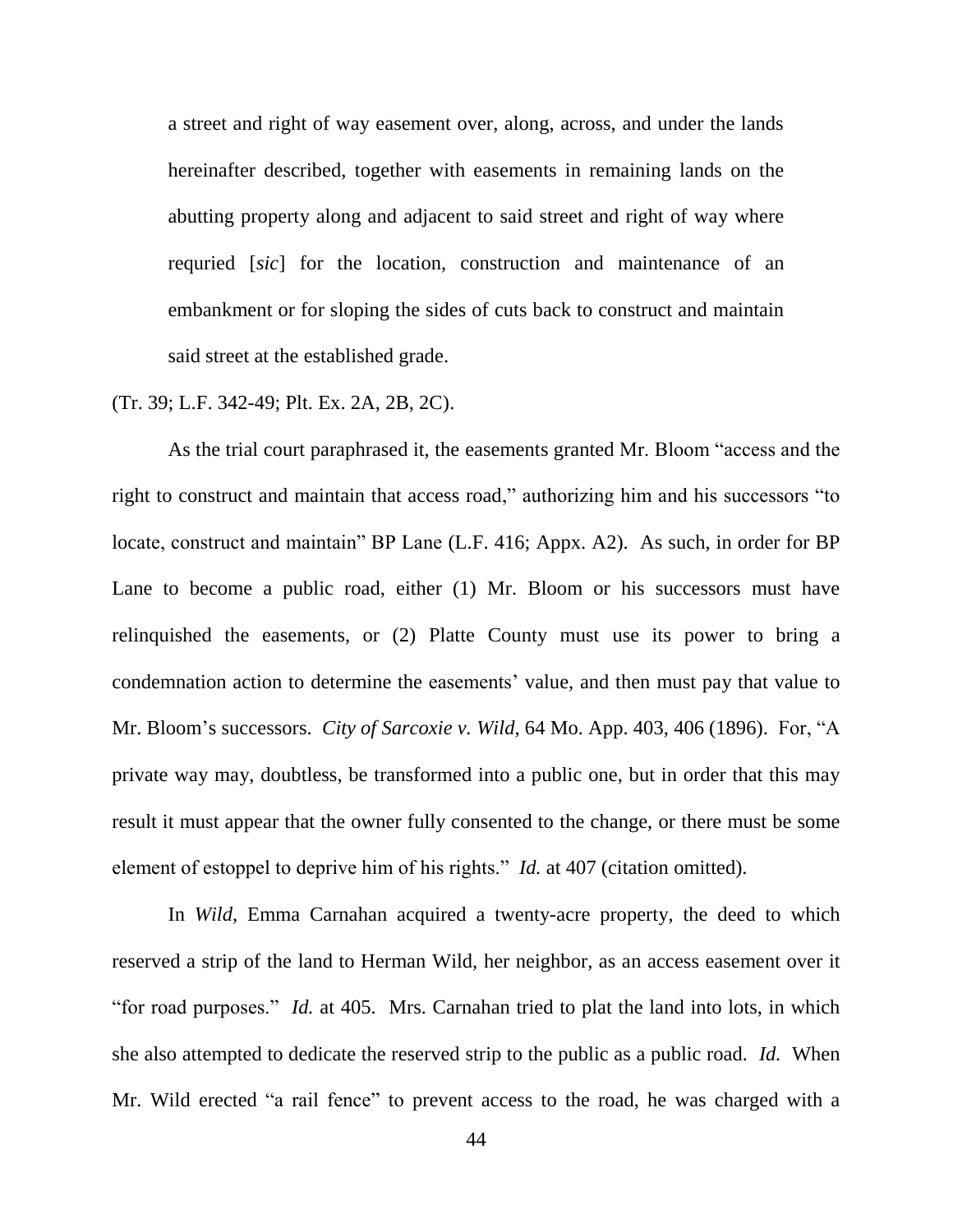municipal offense of obstructing a public road. *Id.* After trial and conviction, he appealed. *Id.*

The Court of Appeals reversed the conviction, as Mrs. Carnahan had no lawful authority to dedicate the road to public use. *Id.* at 407. Her property was the servient estate in Mr. Wild's easement; she could not dedicate the strip containing the easement road to public use because she could not have had whole title without first obtaining the consent of Mr. Wild, who owned the dominant estate. *Id.* at 406-07. Mrs. Carnahan's ownership of the land containing the road was "subject to the incumbrance [*sic*] of the easement of the private way." *Id.* at 406. Mr. Wild never consented to the dedication. *Id.* Thus, Mrs. Carnahan's purported dedication of the road to the public was of no effect. *Id.* Mr. Wild "could not be deprived" of his easement "without his consent, or by some lawful and regular proceeding." *Id.*

That Mr. Wild was a member of the public and thus could use the road even with the dedication was irrelevant:

It may be suggested that making a public street … out of a private way, is but an enlargement of the easement to the public, which would include the grantor, and therefore there could be no objection to it since it would not harm the grantor. But this cannot be allowed. A private way is a property right in the owner, of which he cannot be deprived, regardless of whether he would be injured by the taking. [Mr. Wild], as owner of a private way over this land, is the owner of the dominant estate. Granting that the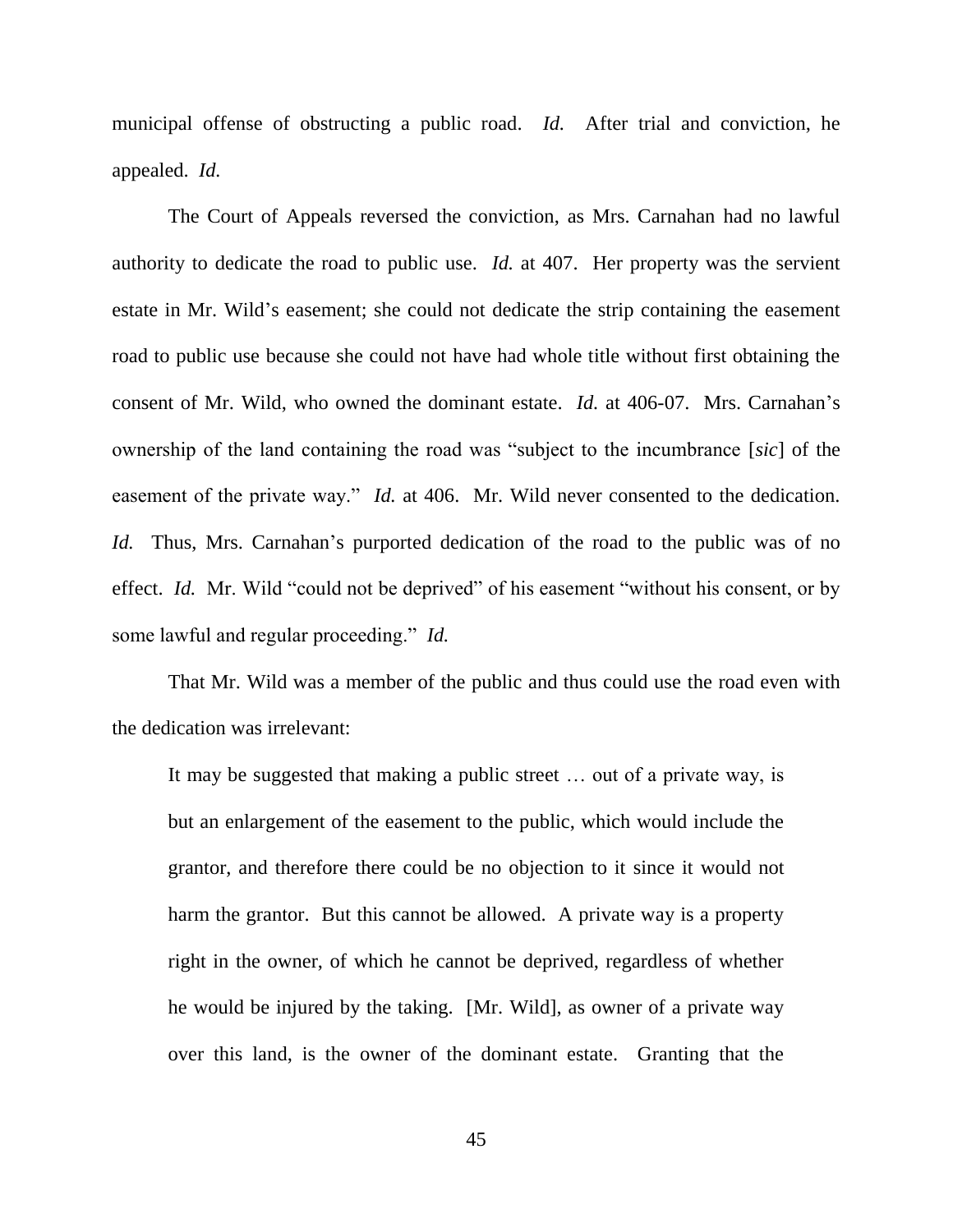Carnahans have attempted, by dedication to the city, to make the latter the owner of such estate, they did so without the consent of [Mr. Wild].

*Id.*

Mr. Wild's consent was necessary for Mrs. Carnahan's dedication to be effective, because Mr. Wild's easement was a property right of which he could not be deprived without due process and just compensation:

If [Mrs. Carnahan's dedication] be allowed, [Mr. Wild], as owner of the private way, is deprived of many of his rights as such. He loses control of the way. He has the right to repair it to suit his convenience, so he does not injure the servient estate. … The very existence of a right of way precludes the idea that the party who has the right can not repair or keep the way in order. Having the easement carries with it the right to make necessary repairs.

But when the city takes possession and control, the way may be put to uses which injure him, or it may be repaired and improved in a manner which will result in his injury. There would arise a conflict of authority. Grades may be changed by the city, either by cutting or filling, which might destroy the use to him. …

The argument in behalf of the city seems to be based upon the idea that though the easement was reserved to [Mr. Wild], yet that the Carnahans being owners of the fee, could make a perfect and complete dedication,

46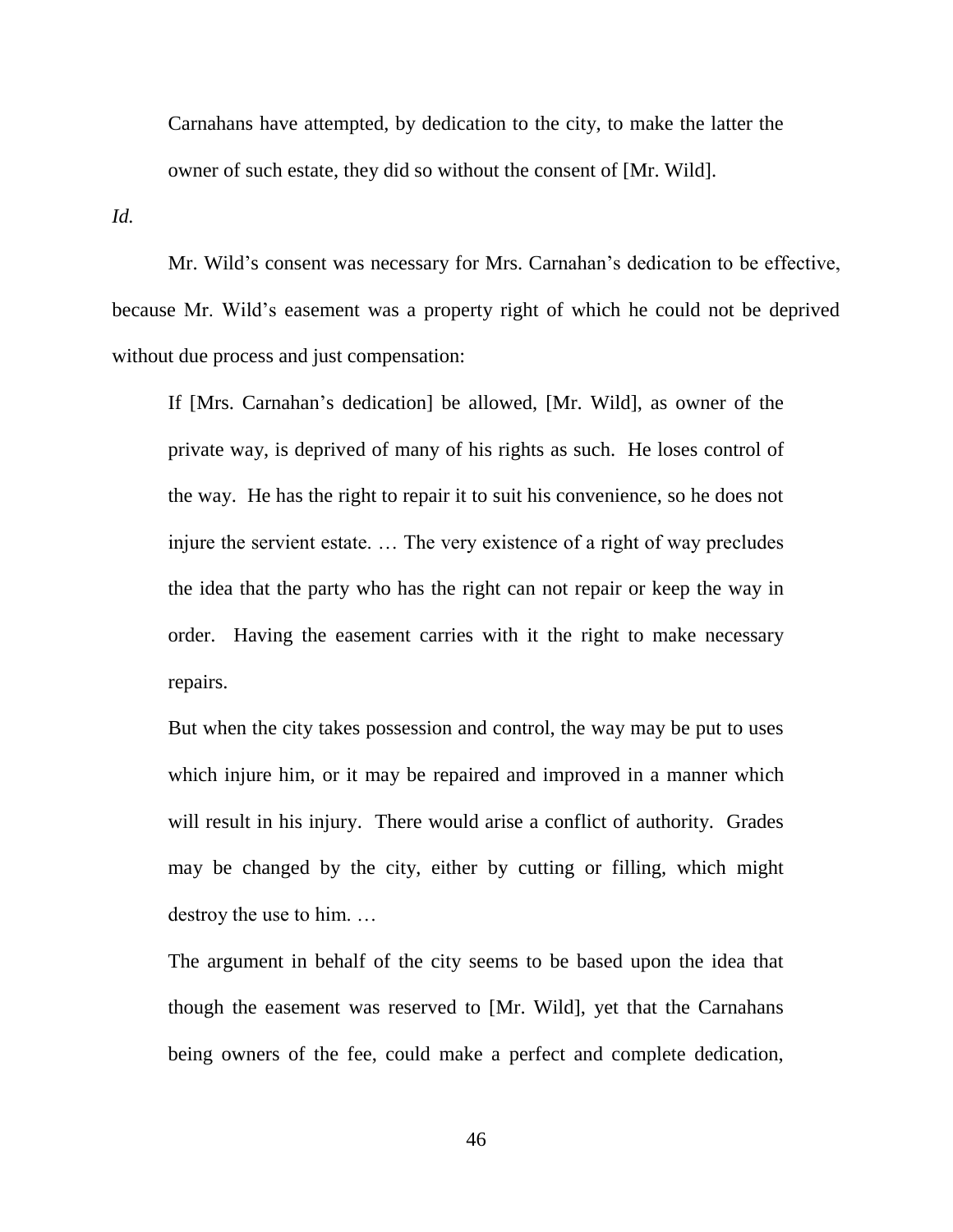without the consent of [Mr. Wild]. This would allow the Carnahans to annihilate [Mr. Wild]'s property rights.

*Id.* at 406-07.

Neither Mrs. Carnahan nor the city could do this. Rather, Mr. Wild "must release his rights, or else he must be deprived of them by process of law." *Id.* at 407. Because neither had occurred, Mrs. Carnahan's purported dedication was "of no consequence," and Mr. Wild's conviction had to be reversed. *Id.*

This case repeats the circumstances of *Wild*, only 110 years later and as a civil case. The owners of property in BP I hold title to land their predecessors encumbered by three private right-of-way easements granted to Mr. Bloom, whose successors are Mr. Bateman and the other BP II owners (Tr. 38-39, 45-58, 64-65). While BP I's plat may have purported to dedicate the servient land encumbered by Mr. Bloom's dominant easement to the public, neither Mr. Bloom nor any of his successors ever manifested any consent to that dedication. But Mr. Bloom – and, thus, Mr. Bateman and the other BP II owners – could not be deprived of their property interests in the easement "without [their] consent, or by some lawful and regular proceeding." *Wild*, 64 Mo. App. at 406. The trial court correctly reached the same result as the Court of Appeals in *Wild*.

# **B. Neither Mr. Bloom nor any of his successors ever relinquished their easements over BP Lane, and neither the platting of BP I nor the platting of BP II voided the easements.**

Mr. Bloom and his successors' non-relinquishment of their easements is best shown in a timeline: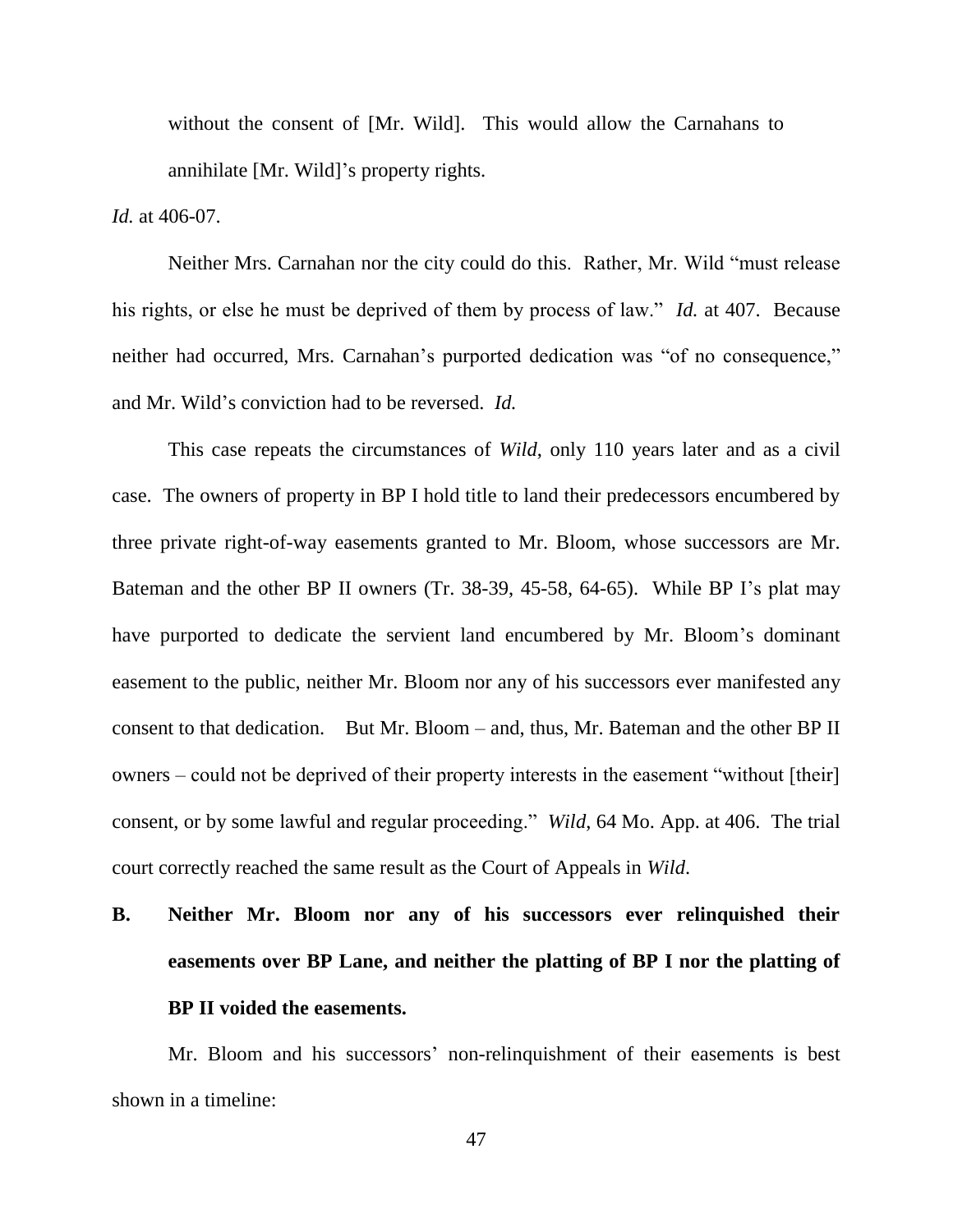| <b>Date</b>        | <b>Event</b>                                                          |
|--------------------|-----------------------------------------------------------------------|
| September 16, 1980 | Mr. Bloom is granted easements to access Mace Road over three         |
|                    | properties north of his tract (L.F. 342-49; Plt. Ex. 2A, 2B, 2C, 44). |
| December 28, 1981  | The three properties servient to Mr. Bloom's easements are platted    |
|                    | as BP I, which purports to dedicate a "street" over his easements to  |
|                    | the public; Mr. Bloom did not sign the plat (Tr. 113-14; L.F. 365).   |
| September 11, 1984 | Platte County approves plat for Mr. Bloom's land into Bridle Parc     |
|                    | Estates II ("BP II"); the plat purports to dedicate a "street" down   |
|                    | its middle to the public; Mr. Bloom did not sign the plat (Tr. 116;   |
|                    | L.F. 338).                                                            |
| September 25, 1984 | Mr. Bloom's property interests in BP II, including the easements      |
|                    | over BP I, are transferred to Robert Pease (Tr. 75; L.F. 357-61,      |
|                    | $370-73$ ).                                                           |
| September 28, 1984 | Mr. Pease sells all the tracts comprising BP II (L.F. 354-55, 375-    |
|                    | 81, 383-85, 387-89, 391-93).                                          |
| September 28, 1984 | The new owners of the tracts in BP II sign its plat (L.F. 338).       |

Appellants argue the respective plats for both BP I and BP II, standing alone, lawfully dedicated BP Lane to public use (Aplt. Br. 20). They argue this case is distinguishable from *Wild* because "Respondents' predecessors-in-interest all signed the Plats dedicating BP Lane to public use thereby consenting to the public dedication of BP Lane" (Aplt. Br. 22).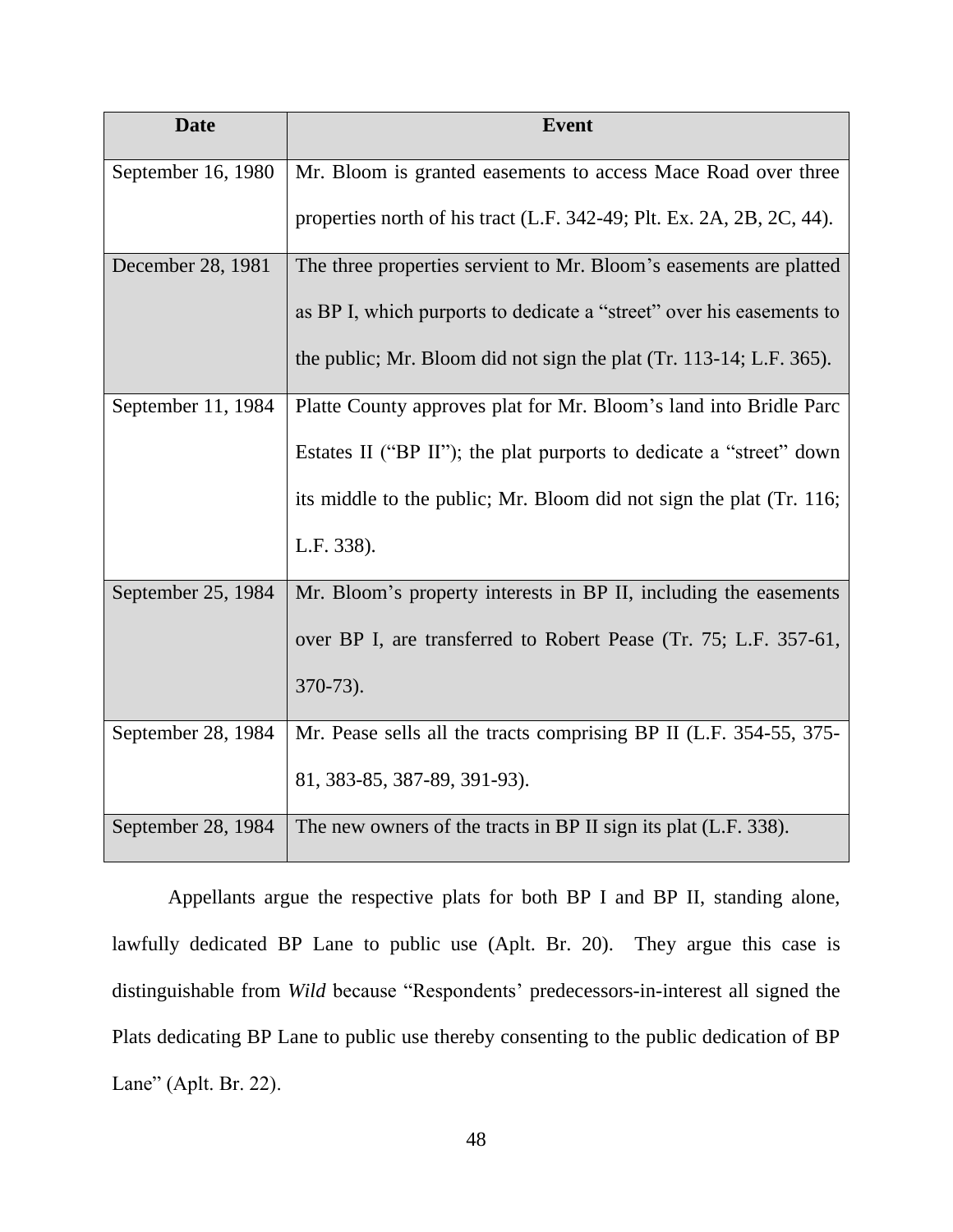This is untrue. First, Mr. Bloom did not sign the plat for BP I in 1981, which purportedly dedicated the road overlying his easements to public use (L.F. 365). As a result, this case is directly on point with *Wild*, commanding the same result.

At the time BP I was platted in 1981, Mr. Bloom was the sole easement holder. Thus, without his consent, the owners of the properties north of his – the servient estate to his easements – could not have had lawful authority to dedicate the road to public use via their 1981 plat of BP I. *Wild*, 64 Mo. App. at 407. The BP I subdividers' ownership of the land was "subject to the [en]cumbrance of the easement of the private way." *Id.* at 406. Thus, their purported dedication in 1981 of Mr. Bloom's road to the public was "of no consequence." *Id.* At the time of BP I's platting, Mr. Bloom "could not be deprived" of his easement "without his consent, or by some lawful and regular proceeding." *Id.*

Neither the subdividers nor the County by approving their plat could "annihilate [Mr. Bloom]'s property rights" in his access and maintenance easement. *Id.* at 407. Rather, Mr. Bloom had to "release his rights, or else he must be deprived of them by process of law" – i.e. by condemnation. *Id.* He did not. Thus, the platting of BP I in 1981 could not lawfully have deprived Mr. Bloom of his easements. *Id.*

Appellants argue the 1981 dedication to public use and Mr. Bloom's easements for private use are "concurrent easements" (Aplt. Br. 25-26). Citing *Kiwala v. Biermann*, 555 S.W.2d 663, 667 (Mo. App. 1977), and *Robert Jackson Real Estate Co., Inc. v. James*, 755 S.W.2d 343 (Mo. App. 1988), they argue the two are consistent with each other and thus the plat's purported dedication is valid (Aplt. Br. 25-26). As Appellants state, those cases hold that "existence of an easement does not hinder concurrent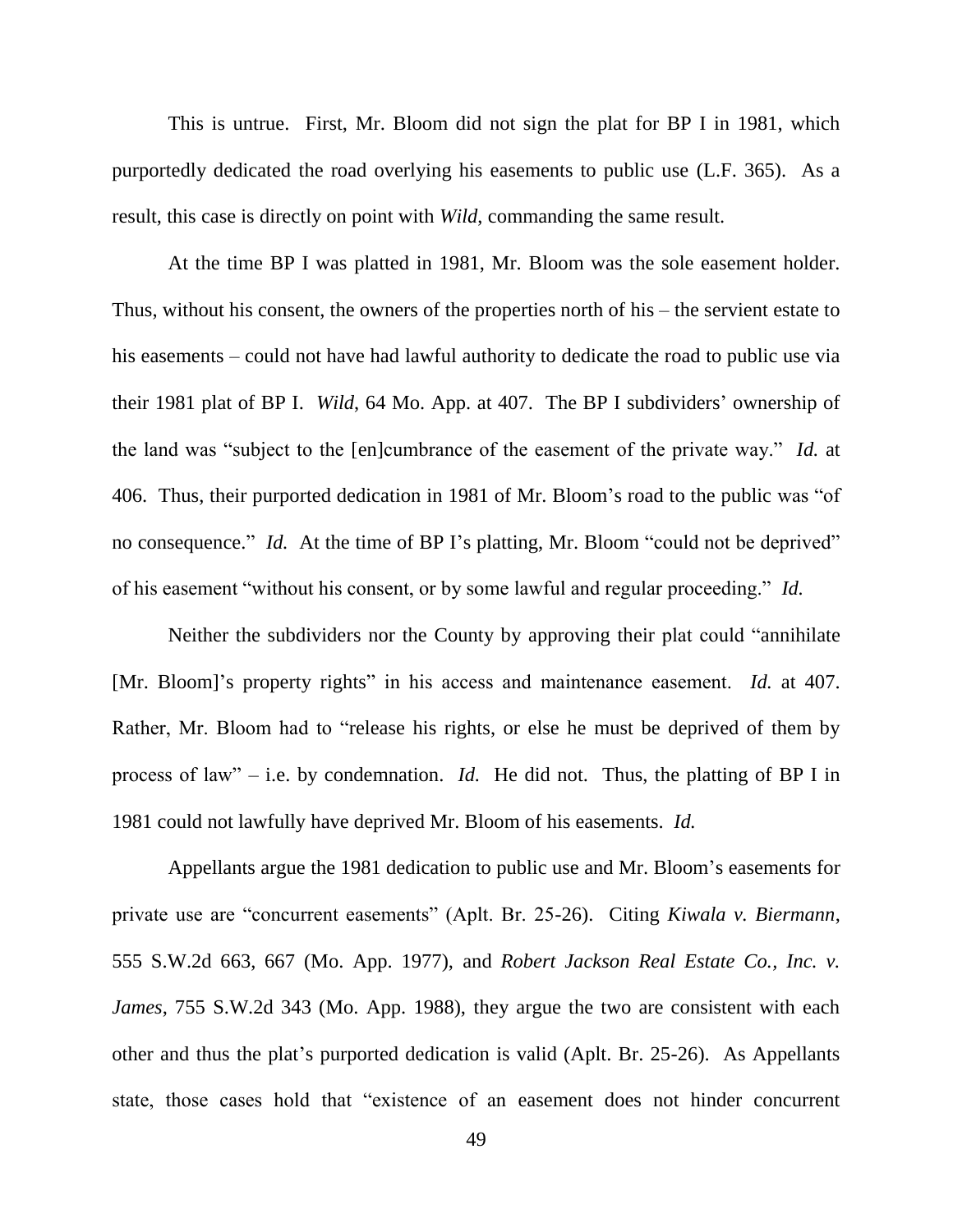easements over the same service tenement as long as the subsequent easement is not inconsistent with the first easement" (Aplt. Br. 25).

While this recitation of the law is accurate, it is inapplicable here. The issue in this case is not one of competing concurrent easements. Rather, as in *Wild*, it is about a public dedication versus a private property right. The easements give the dominant estate the rights to "location, construction and maintenance of an embankment or for sloping the sides of cuts back to construct and maintain said street at the established grade" (L.F. 342-49). As in *Wild*, dedicating the road to the public would annihilate these rights. Thus, as in *Wild*, the public dedication is wholly *inconsistent* with Respondents' private property rights in their easements. The easements give their holders vastly more rights than mere access. No cases permit a private way easement such as this to exist concurrently with a public road. *Kiwala* and *Robert Jackson* are inapposite.

Second, the platting of BP II in 1984 by Mr. Bloom's successors equally had no effect on the easements. While the plat of BP II shows a "street" running down its middle that it purports to dedicate to public use (L.F. 338), the trial court found, "At the time the BP II plat was platted the portion of the road through BP II had no continuity with any public road" (L.F. 416; Appx. A2). In fact, at that time, no road yet had been laid through BP II at all (Tr. 126, 132-33). The road in BP I did not even extend all the way through BP I until many years after BP II was platted (Tr. 126, 132-33). As well, the road that did exist in BP I was private. *Infra* at 47-50.

This rendered ineffective any attempted public dedication from that plat of what would later become the portion of BP Lane in BP II. In order to dedicate a private road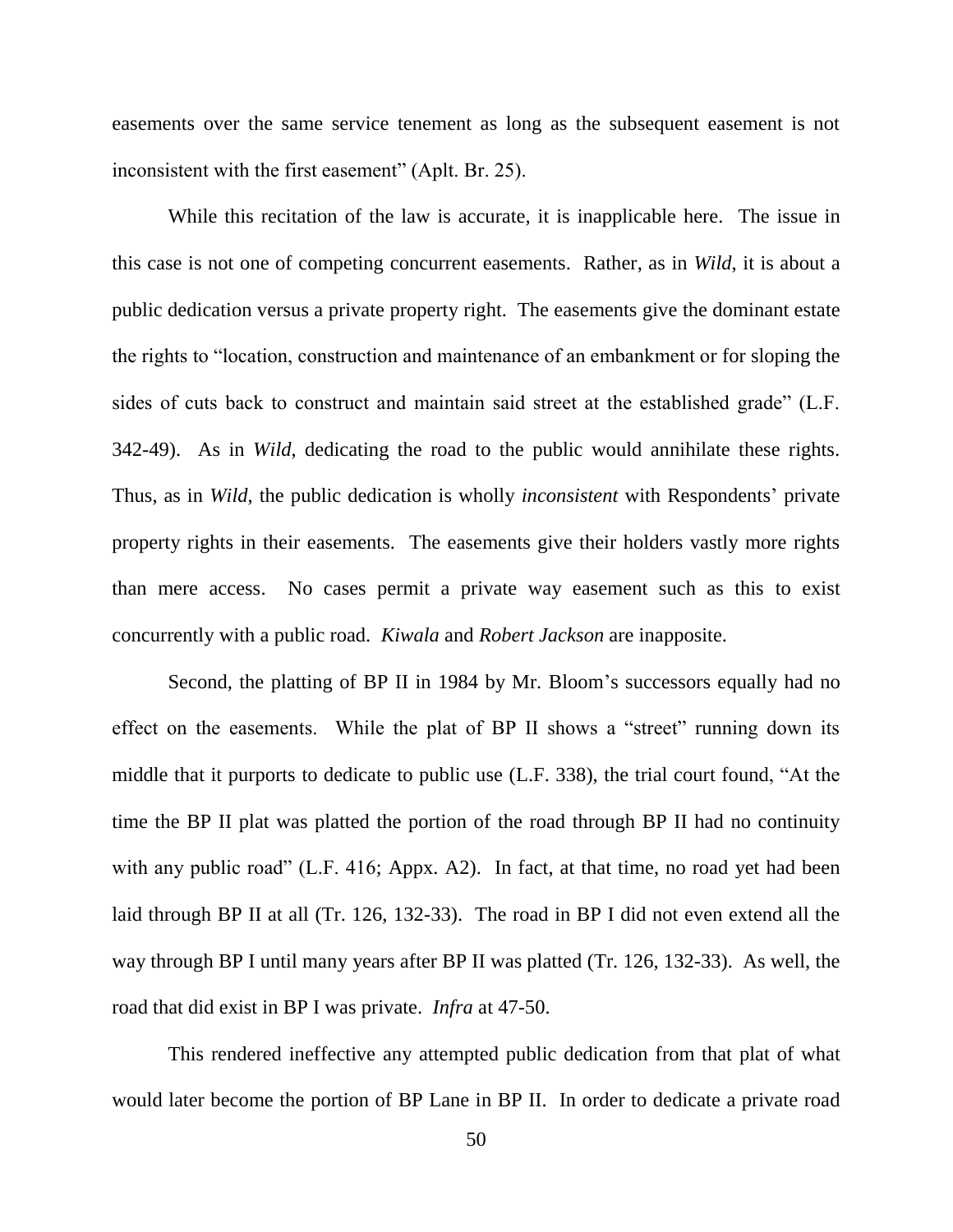to public use, the private road must connect to a public road *at the time of the purported dedication*, because one cannot dedicate to the public what is impossible for the public to reach. *White v. Meadow Park Land Co.*, 213 S.W.2d 123, 126 (Mo. App. 1948). The law of Missouri does not allow for road islands. *Id.*

Moreover, the plat to BP II neither mentions any of the easements over BP I nor manifests any intent to relinquish them. The intent of a plat is derived from its plain language. *Saladin v. Jennings*, 111 S.W.3d 435, 441 (Mo. App. 2003). Here, the BP II plat states, "The streets and roads *shown on this Plat*, and not heretofore dedicated to public use are hereby so dedicated" (L.F 338) (emphasis added). There is no mention of any easement somewhere else. The BP II plat's express language limits itself to what is shown thereon. It cannot reasonably be read to include something located in BP I.

Thus, the platting of BP II in 1984 also could not lawfully have affected the existence of Mr. Bloom's and his successors' easements over BP I.

Both the County and all the other BP I and BP II owners always have known the 1980 private way easements remain in effect. Mrs. Gray, who moved into BP I in 1987, knew the easement ran "over and past" her property in BP I (Tr. 126-27). The easements were attached to and/or referenced in the deeds of the Piacenzas, who moved to BP I in 1989 (Tr. 132-33; Plt. Ex. 49), Mr. Bateman (Tr. 72, 74, 87-88, 113; Plt. Ex. 3), Mrs. Lofgren (Tr. 30-31), Mr. Owens (Tr. 195; Plt. Ex. 50), and every deed in BP II "from the time [Mr. Bloom] owned [it] to the present owners" (Tr. 74, 88-93). All the County's records show BP Lane to be a "private street," and the landowners in BP I pay property taxes on the land containing the road (Tr. 81-84; L.F. 420; Appx. A6).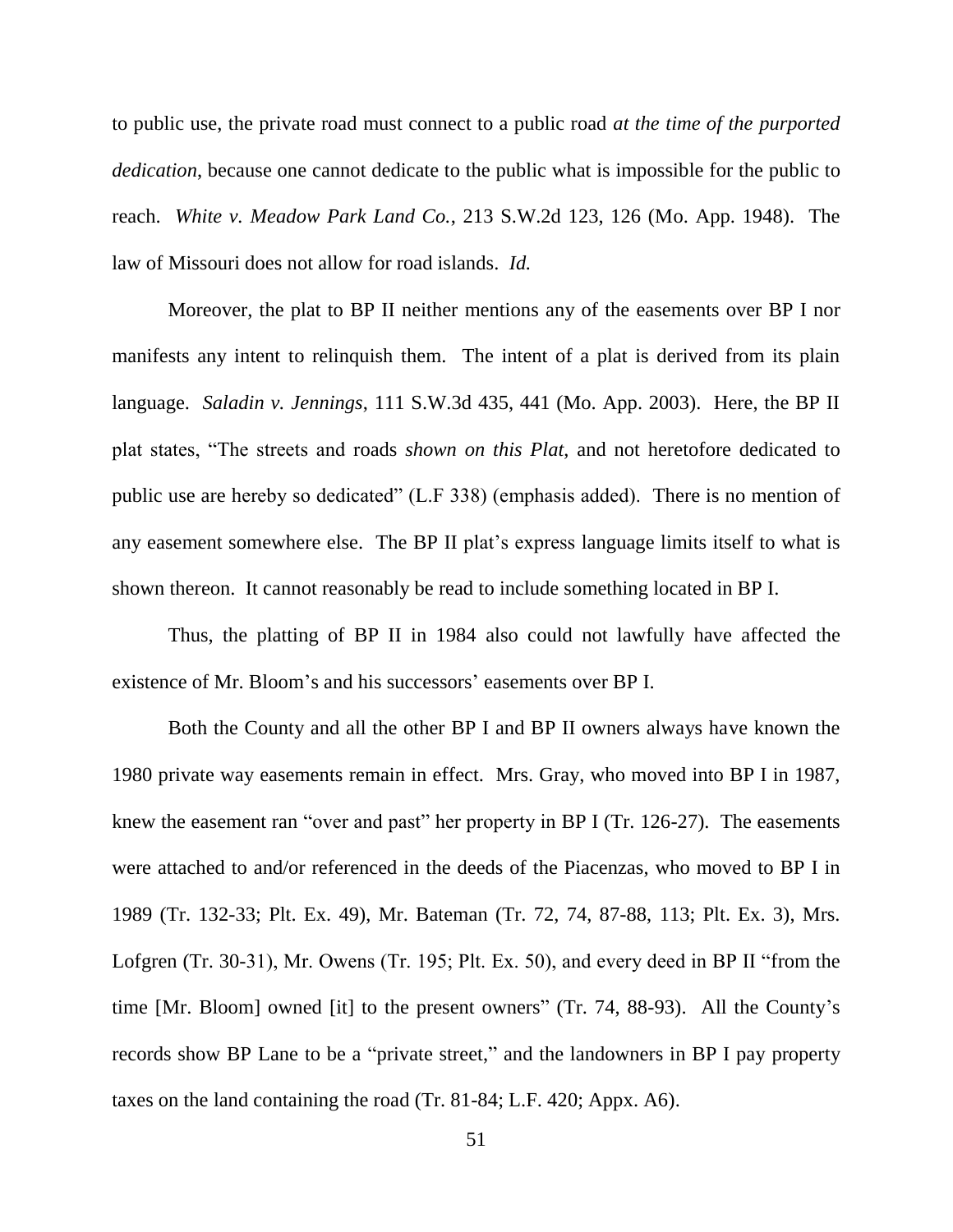The expert witnesses in this case also all agreed that Mr. Bloom's easements never were relinquished. Respondents' title expert, Steve Brulja, investigated whether Mr. Bloom's "easements have been extinguished as a matter of record," and found they had not (Tr. 65-66). He found "nothing" in the public record "that extinguished the three easements" (Tr. 65-66). Even Appellants' expert, Mindy Turner, testified the easements existed before the plat of BP I and gave the BP II landowners "access to [BP I] to get out to Mace [Road] and to make improvements to the road and to change the grade if they wanted and for utilities" (Tr. 164). She testified "nobody in [BP I] could close down that access" and the BP I landowners could not "[d]edicate their land for public right of way" so as to void Mr. Bloom's easements (Tr. 164, 169).

Plainly, neither Mr. Bloom nor any of his successors-in-interest ever affirmatively manifested any consent to relinquish their easements granting BP Lane to their exclusive use as a private road.

# **C. The trial court's finding that there never was any public use of BP Lane is supported by substantial evidence.**

Appellants repeatedly insist there was "continuous" "public use" of BP Lane for more than ten years (Aplt. Br. 21, 28, 30-33). A whole section of their second Point Relied On is devoted to arguing "The Public Accepted and Used BP Lane" (Aplt. Br. 30- 31). The entire point of their third Point Relied On is that "the public used BP Lane continuously, visibly and for an uninterrupted period greater than ten years" (Aplt. Br. 34-36).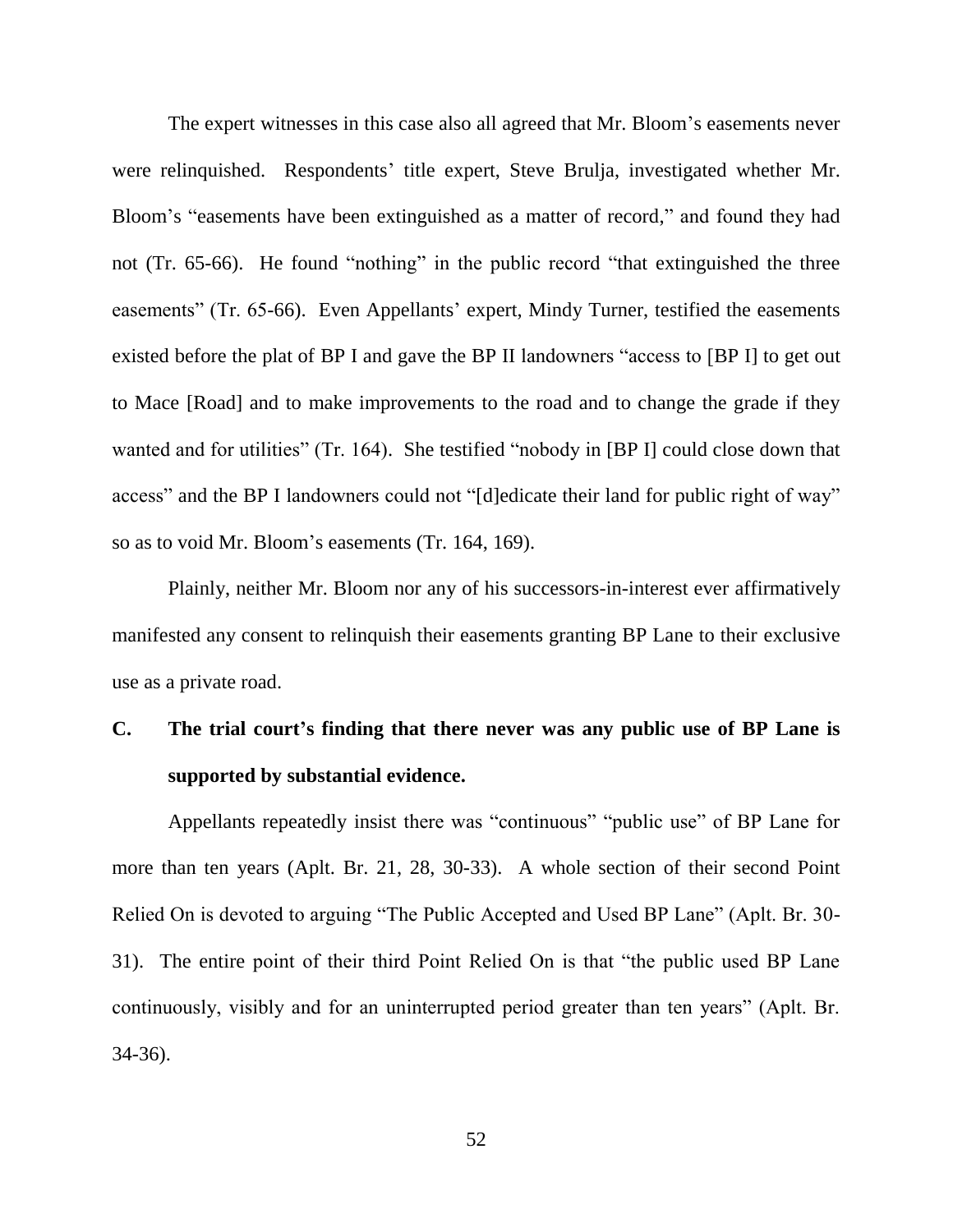This argument wholly ignores the standard of review. Appellants give short shrift to the trial court's express finding that "the general public has *not* used" BP Lane (L.F. 417; Appx. A3) (emphasis added). Rather, the court found that, besides the adjacent residents, the only other "people who use" BP Lane were those whom the residents invited (L.F. 418; Appx. A4). It found these uses were private, not public (L.F. 418; Appx. A4). Simply put, "there has been no … use of [BP Lane] by the public" (L.F. 418; Appx. A4).

At one point, Appellants attack these findings as "against the weight of the evidence" (Aplt. Br. 27). But when this Court reviews whether a judgment is against the weight of the evidence, "'weight' denot[es] probative value and not the quantity of evidence …." *White v. Dir. of Revenue*, 321 S.W.3d 298, 309 (Mo. banc 2010).

In this case, all the evidence regarding the use of BP Lane was testimonial. Thus, both Respondents' and Appellants' testimony had the same probative value. As such, the trial court was "free to disbelieve any, all or none of" the testimony, and "this Court defers to the trial court's determination of credibility." *Id.* at 308. Review of the trial court's findings in this case therefore must be confined "to determining whether substantial evidence exists to support the trial court's judgment …." *Id.* at 309 (citations omitted). In so determining, the Court must "accept as true the evidence and inferences from the evidence that are favorable to the trial court's [judgment] and disregard all contrary evidence." *Watson v. Mense*, 298 S.W.3d 521, 526 (Mo. banc 2009).

Under this deferential standard, the trial court's finding that there never was any public use of BP Lane is supported by substantial evidence. Deborah Lofgren testified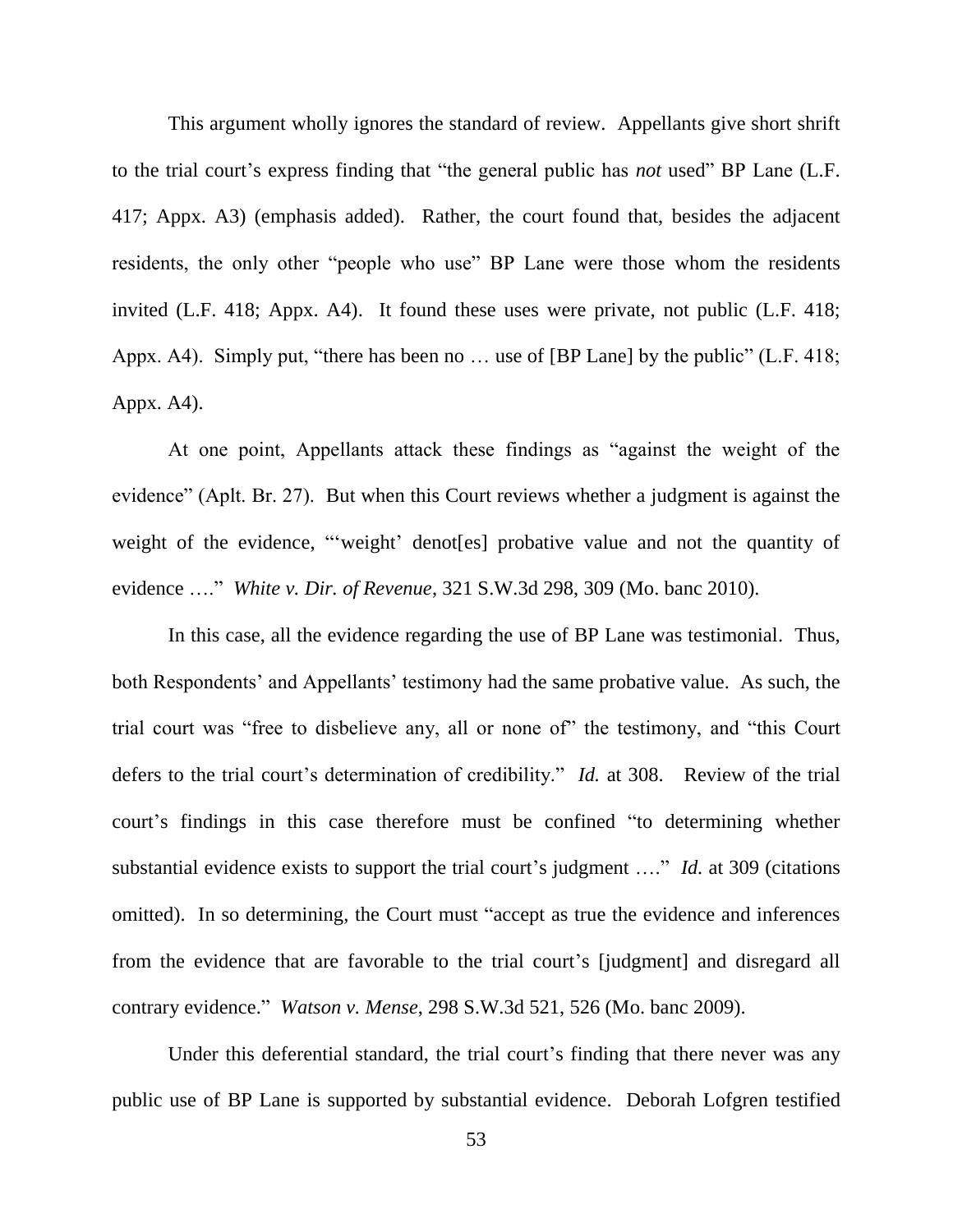only "the people in BP II" use BP Lane (Tr. 31-32). They "have to" come through BP I on BP Lane because "[t]hey have no other way out" (Tr. 32). BP Lane "doesn't go anywhere" except "to the homes on the street" (Tr. 32). Besides the residents of BP II along BP Lane, only their "invitees" use it, such as their moving vans to move them in or UPS drivers making deliveries to the homes (Tr. 32). No commercial enterprises or public parks are accessible via BP Lane (Tr. 32). There are no "busses, no Postal Service, no Avon lady, anything like that," using BP Lane (Tr. 35).

As Mrs. Lofgren explained, "all" the non-resident "traffic" on BP Lane is from "invitees of anybody on the street" (Tr. 32). If a member of the public turned onto BP Lane who was not "going to somebody's house on" the road, "[t]hey'd have to turn around in somebody's driveway" (Tr. 32). Even Mr. Owens admitted no member of the public goes through BP Lane "to anyplace" (Tr. 192). He acknowledged the U.S. Postal Service does not use BP Lane, instead delivering the adjacent landowners' mail to "a community box" on Mace Road (Tr. 184).

The trial court believed this testimony and disbelieved any contrary testimony. This Court defers to that credibility determination. This testimony must be accepted as true, and any contrary testimony must be disregarded.

Appellants criticize the trial court for describing non-residents using BP Lane to visit the BP II residents as "invitees" (Aplt. Br. 32-33). The label the trial court chose to give these people is of no consequence. The usage rights of a person holding an appurtenant easement extend "to himself, members of his family, servants, bona fide guests, and other persons visiting him or his premises for legitimate reasons, business or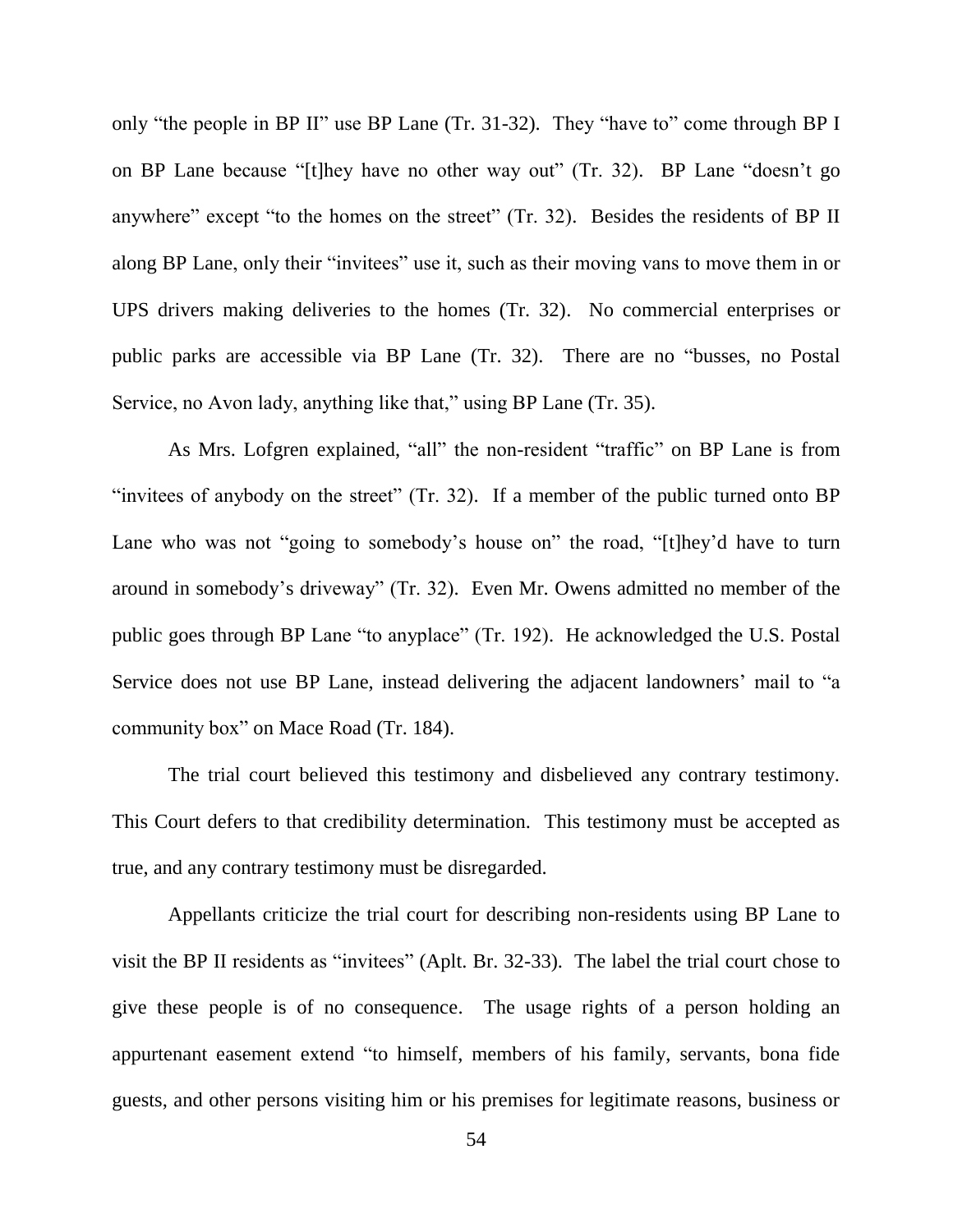social," without that use being deemed public. *Gowen v. Cote*, 875 S.W.2d 637, 641 (Mo. App. 1994) (citation omitted); see also *Cheatham v. Melton*, 593 S.W.2d 900, 902 (Mo. App. 1980) (use of private road by "tradesmen, delivery personnel, mail carriers, business invitees and other private visitors to the residences" along it was not public use).

Viewing the evidence in a light most favorable to the trial court's judgment and taking all evidence and inferences in support of the judgment as true, the only people who ever used BP Lane were the adjacent residents themselves, members of their family, their servants, and other people legitimately visiting them or their premises for business or social reasons. As the trial court correctly found, this use was private, not public.

### **D. Appellants' arguments as to how BP Lane is a public road are without merit.**

As Appellants state, "Public roads may be established in three ways: (1) by statute, (2) by prescription, and (3) by implied or common law dedication" (Aplt. Br. 19). Appellants argue BP Lane became a public road by each of the three methods.

Appellants never raised their statutory dedication argument before the trial court. As a result, it is not preserved for appeal. Even if it were preserved, the easements' continuing existence and the complete lack of public use and public maintenance of BP Lane negate this argument. Additionally, these facts vitiate Appellants' other two arguments that BP Lane was dedicated to the public as a matter of law, or that the public acquired a prescriptive easement over the road.

# **i. Appellants' statutory dedication argument is not preserved for appeal.**

Appellants argue BP Lane was "statutorily dedicated to public use" by means of either §§ 228.190 or 445.070, R.S.Mo. (Aplt. Br. 15, 18-21).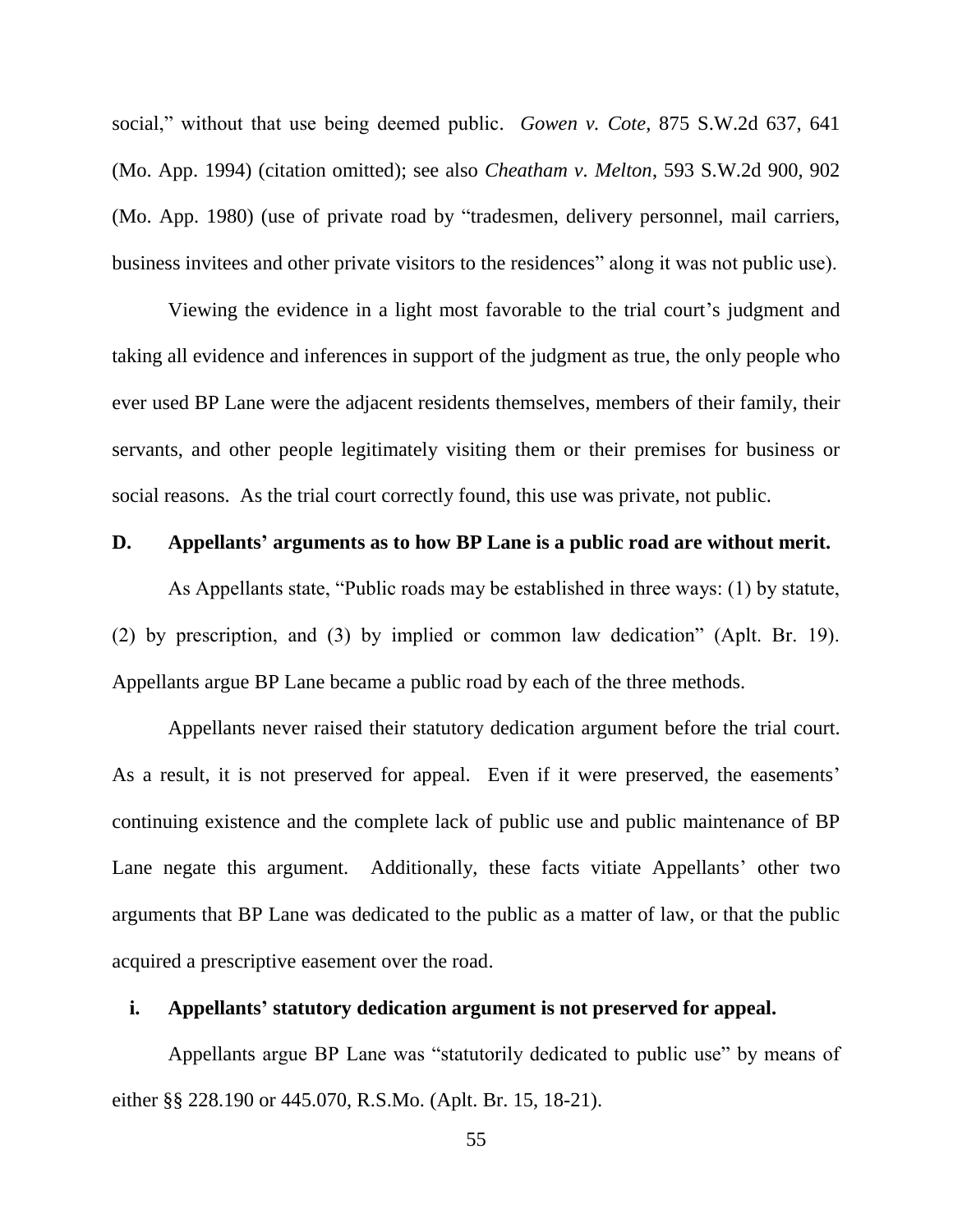Before the trial court, however, neither Appellants nor the County ever invoked either statute as a reason BP Lane was public – be it in their answers (L.F. 23-28, 100- 06), summary judgment responses (L.F. 263-79, 288-300), or trial briefs (L.F. 310-17, 325-37, 394-400). Until appeal, no party ever even *cited* § 445.070. As for § 228.190, Appellants admitted in their motion to amend that "a public expenditure of funds is a requirement to establish a public road pursuant to … § 228.190," and "Defendants have never claimed that [BP Lane] was made public by virtue of … § 228.190" (L.F. 432).

"Even in a court-tried case, where no post-trial motion is required to preserve substantive issues for appellate review, Rule 78.07(b), [an appellate court] cannot address arguments that the appellant failed to raise at trial." *Arnold v. Minger*, 334 S.W.3d 650, 652 (Mo. App. 2011) (citation omitted). "[I]t has long been stated that this Court will not, on review, convict a lower court of error on an issue which was not put before it to decide." *Lincoln Credit Co. v. Peach*, 636 S.W.2d 31, 36 (Mo. banc 1982). As well, a party automatically is estopped from taking a position on appeal contrary to one it took before the trial court. *Sheppard v. East*, 192 S.W.3d 518, 524 (Mo. App. 2006).

Appellants never raised any argument below that BP Lane was statutorily dedicated to the public under either § 445.070 or § 228.190. In fact, with regard to § 228.190, they admitted to the contrary. They cannot raise these arguments for the first time on appeal. The Court should not consider Appellants' first Point Relied On.

# **ii. Even if Appellants' statutory dedication argument were preserved, it fails.**

First, Appellants argue BP Lane became a public road under § 445.070, which provides that "plats of … cities … made, acknowledged, certified and recorded" are "a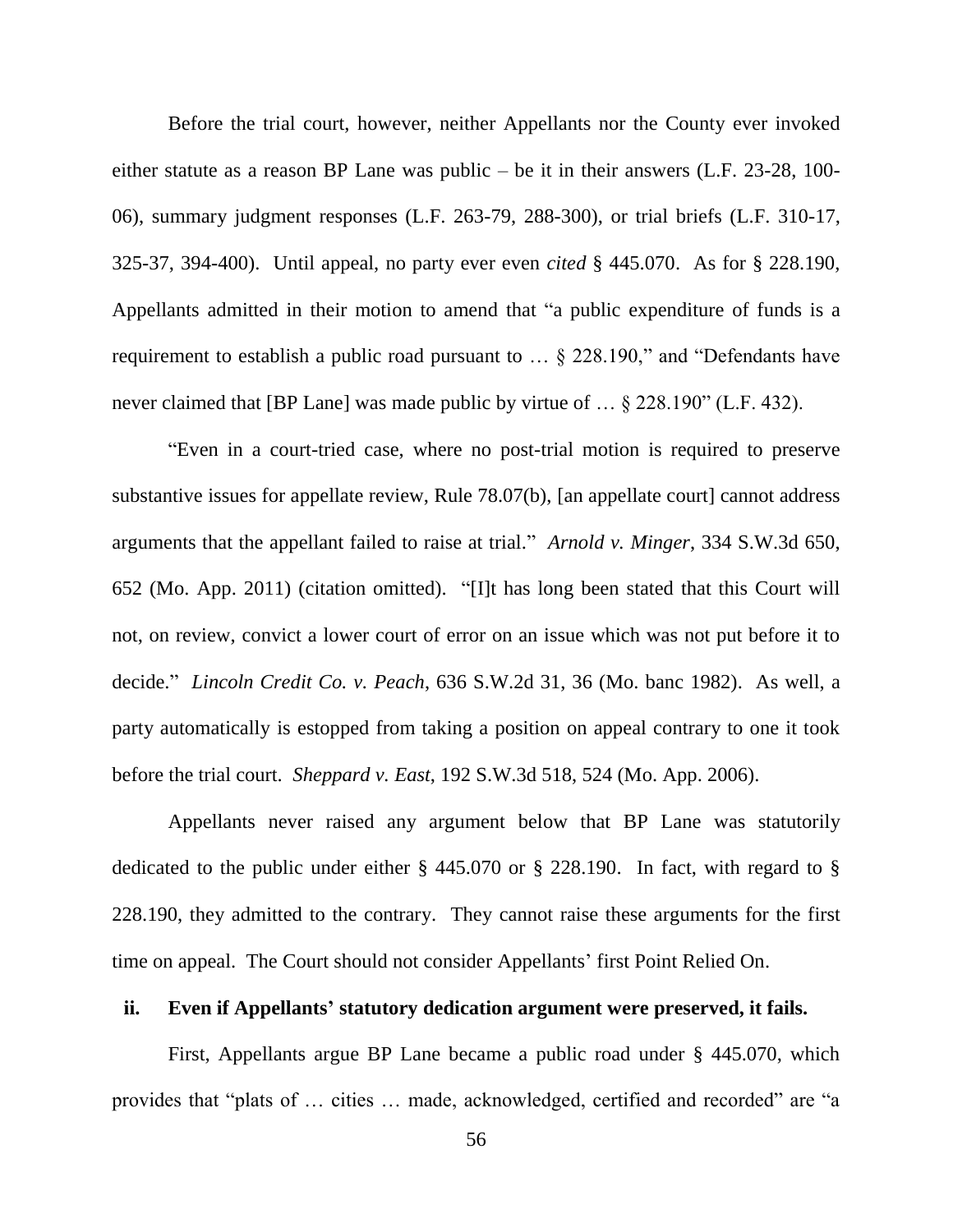sufficient conveyance to vest the fee of such parcels of land as are therein named, described, or intended for public use in such city," and if there is no incorporated city, "the fee of such lands … shall be vested in the proper county" (Aplt. Br. 19-20). Appellants argue that, because the plats of BP I and BP II "were approved by and recorded with the County," it must follow that BP Lane "was dedicated to the County as a street right of way at the time the plats were recorded" (Aplt. Br. 20).

As explained above, however, the platting of BP I could not lawfully supersede Mr. Bloom's preexisting easements over BP I. *Infra* at 47-50. Similarly, the plat of BP II neither affected those easements nor could dedicate its then-nonexistent road to public use. *Infra* at 50-52. Thus, the plats of BP I and BP II could not have vested anything in the County under § 445.070. They cannot have voided the easements. *Infra* at 47-52.

Second, Appellants argue BP Lane became a public road under § 228.190.1, which they paraphrase as setting "forth two ways to establish a public road: (1) by any order of the county commission and having been used as a public highway for a period of more than ten years or (2) where public money or labor has been expended for a period of more than ten years" (Aplt. Br. 21). They argue "BP Lane was statutorily dedicated to public use under the first prong of" this statute because the "public used BP Lane for greater than ten years" (Aplt. Br. 21).

Appellants incorrectly paraphrase this statute. Section 228.190.1 actually states: All roads in this state that have been established by any order of the county commission, and have been used as public highways for a period of ten years or more, shall be deemed legally established public roads; and all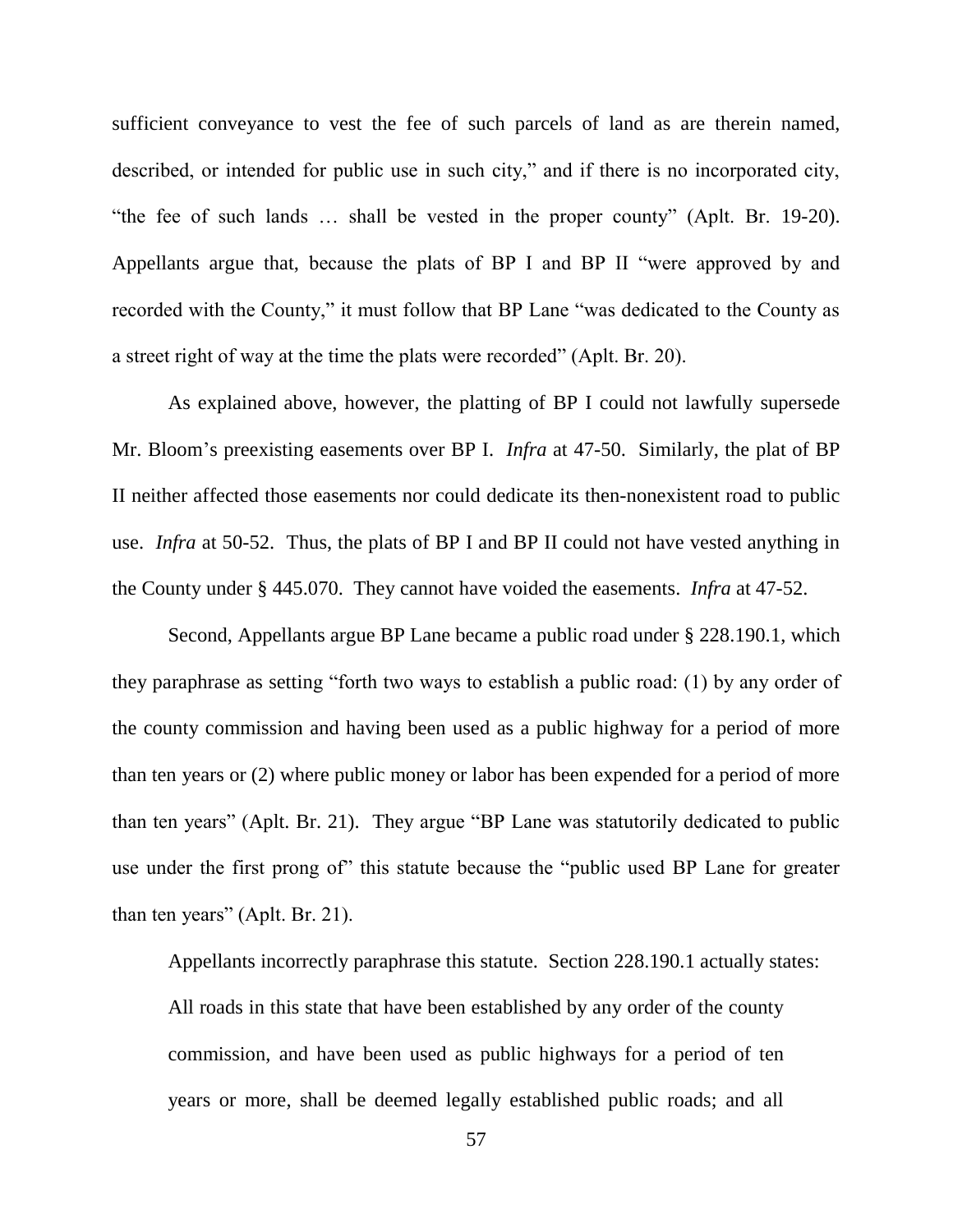roads that have been used as such by the public for ten years continuously, and upon which there shall have been expended public money or labor for such period, shall be deemed legally established roads …

### (Appx. A8).

Thus, this language promulgates two possible methods for a private road to become public, each of which has two requisite elements of its own. Under the first method, the road must have been (1) "established by order of the county commission" and (2) "used as [a] public highway[] for a period of ten years or more." Under the second, (1) the road must have "been used ... by the public for ten years continuously" and (2) there must "have been expended public money or labor" on it for that period.

Appellants have conceded both at trial and on appeal that no public authority ever spent any money on BP Lane or maintained it in any way (Aplt. Br. 21; L.F. 432). So, their argument that § 228.190 made BP Lane a public road must be limited to that statute's first method. But no "order of the county commission" "established" BP Lane, nor do Appellants point to any such order. Moreover, the public has never used BP Lane, let alone for ten years or more. *Infra* at 35-37, 52-55.

Even if this line of argument were preserved for appellate review, BP Lane could not have become a public road by virtue of either §§ 445.070 or 228.190. The Court should affirm the trial court's judgment.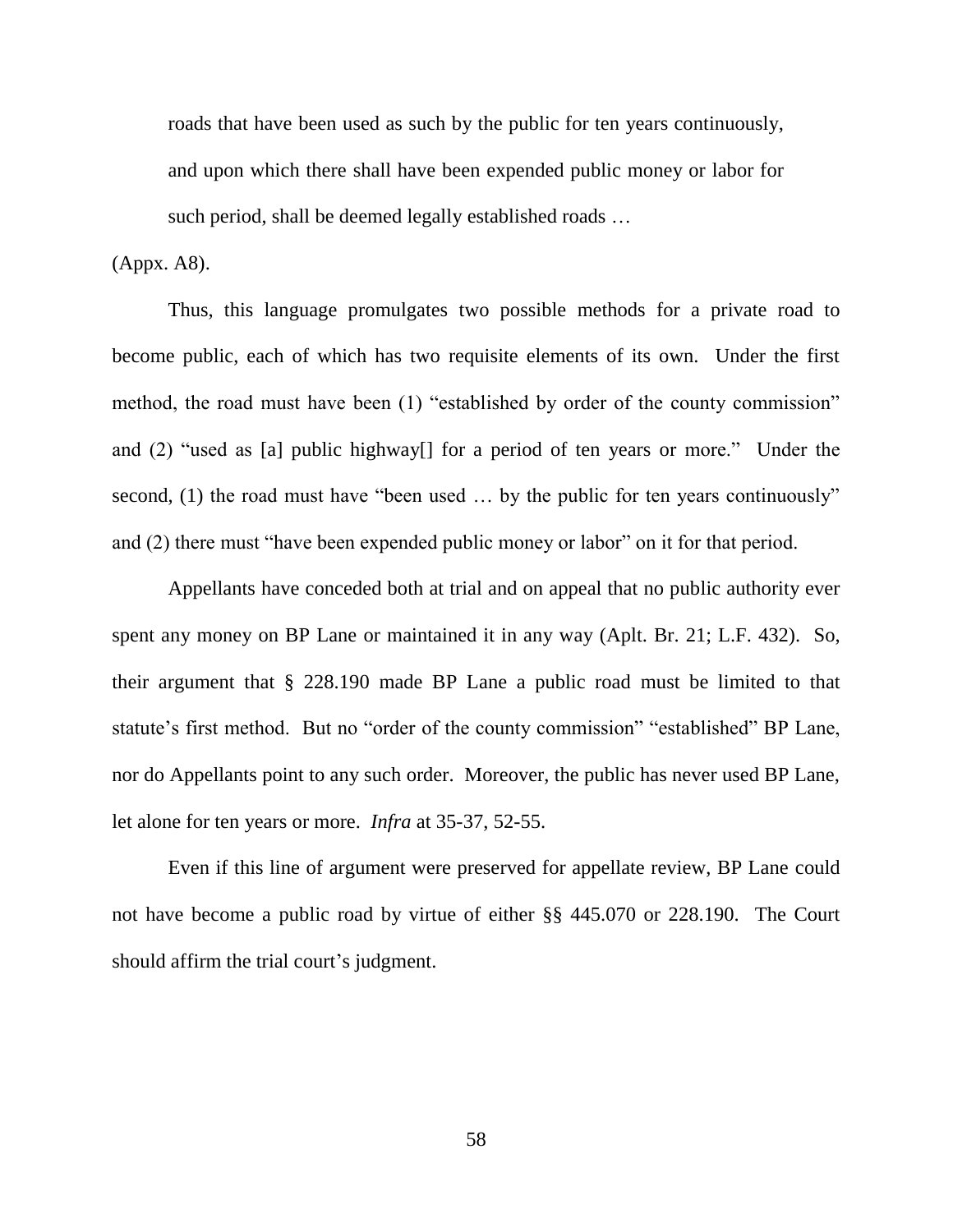# **iii. As Mr. Bloom's easements never were relinquished and the public never used BP Lane, the road cannot have been dedicated to public use at common law.**

A private road can be dedicated to the public as a matter of common law where: (1) "there is evidence the owner clearly showed his intent to dedicate the [road] for public use;" (2) the road "is accepted by the public;" and (3) the road "was used by the public" (Aplt. Br. 27). A "governmental authority" need not actually accept the dedication, so long as it "is accepted by the public, which is shown through public use of the" road (Aplt. Br. 27). Appellants argue BP Lane was dedicated to public use at common law because "all property owners clearly intended to dedicate BP Lane to public use" and "the public accepted and used BP Lane" (Aplt. Br. 28-33).

"The intention of the owner to set apart land for public use is the foundation of every" common law dedication. *Whittom v. Alexander-Richardson P'ship*, 851 S.W.2d 504, 508 (Mo. banc 1993). "The acts establishing a dedication must be unequivocal, indicating … a purpose to create a right in the public to use the land." *Id.*

In this case, neither element of a common law dedication – neither the intent of the owner nor public use – is present. Neither Mr. Bloom nor any of his successors ever manifested any intent, and certainly not *unequivocal* intent, to relinquish their easements granting BP Lane to their exclusive, private use and maintenance and instead to dedicate the road to the public. *Infra* at 47-52. And the public never used BP Lane. *Infra* at 35- 37, 52-55.

As a result, BP Lane could not have been dedicated to public use at common law. The Court should affirm the trial court's judgment.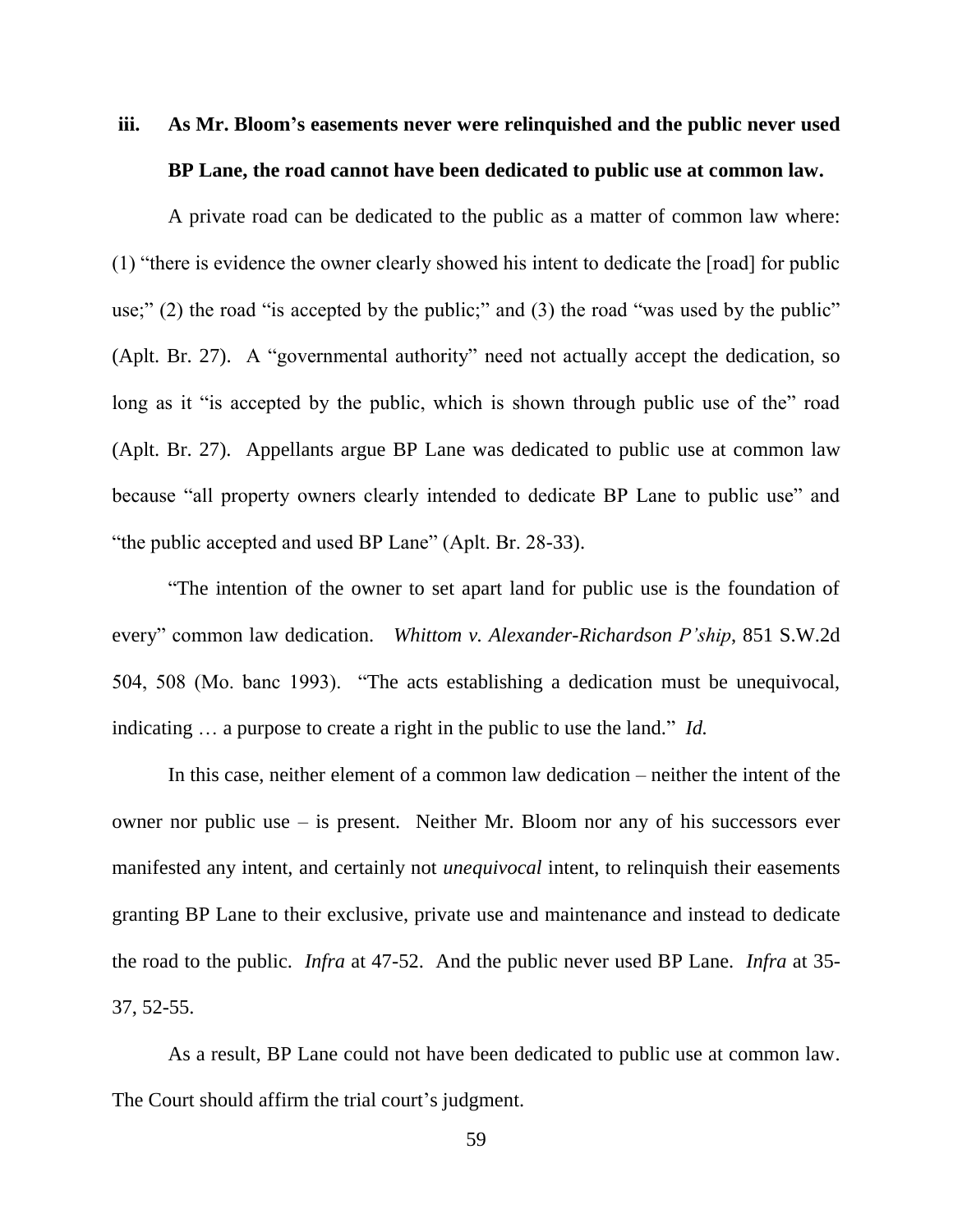# **iv. As there never was any public use of BP Lane, the public cannot have acquired a prescriptive easement over it.**

Finally, Appellants argue "a prescriptive easement was created" in right of the public over BP Lane because "the public continuously, visibly, and adversely used the road for a period greater than ten years," which "the easement holders took no action to prevent" (Aplt. Br. 34). A prescriptive easement can be established by use of land that is continuous, uninterrupted, visible, and adverse for a period of ten years. *Whittom*, 851 S.W.2d at 508.

In rare circumstances, the public can acquire a prescriptive easement over a private road if the public continuously, visibly, and adversely used the road for an uninterrupted period of ten years. *Shapiro Bros. v. Jones-Festus Props., L.L.C.*, 205 S.W.3d 270, 274 (Mo. App. 2006); see also *Terry v. City of Independence*, 388 S.W.2d 769, 774 (Mo. banc 1965). But the law of Missouri "does not favor prescriptive easements." *Orla Holman Cemetery v. Plaster Trust*, 304 S.W.3d 112, 119 (Mo. banc 2010). A "party claiming the existence of [a prescriptive easement] must show the elements by clear and convincing evidence." *Shapiro Bros.*, 205 S.W.3d at 274.

In this case, this argument is obliterated by the fact that the public never used BP Lane *at all*, let alone continuously, visibly, and adversely for an uninterrupted period of ten years. *Infra* at 35-37, 52-55. Appellants simply cannot overcome this.

Under all three recognized methods whereby a private road can become a public road, the trial court correctly held BP Lane remains a private road. Appellants' arguments otherwise are untenable. This Court should affirm the trial court's judgment.

60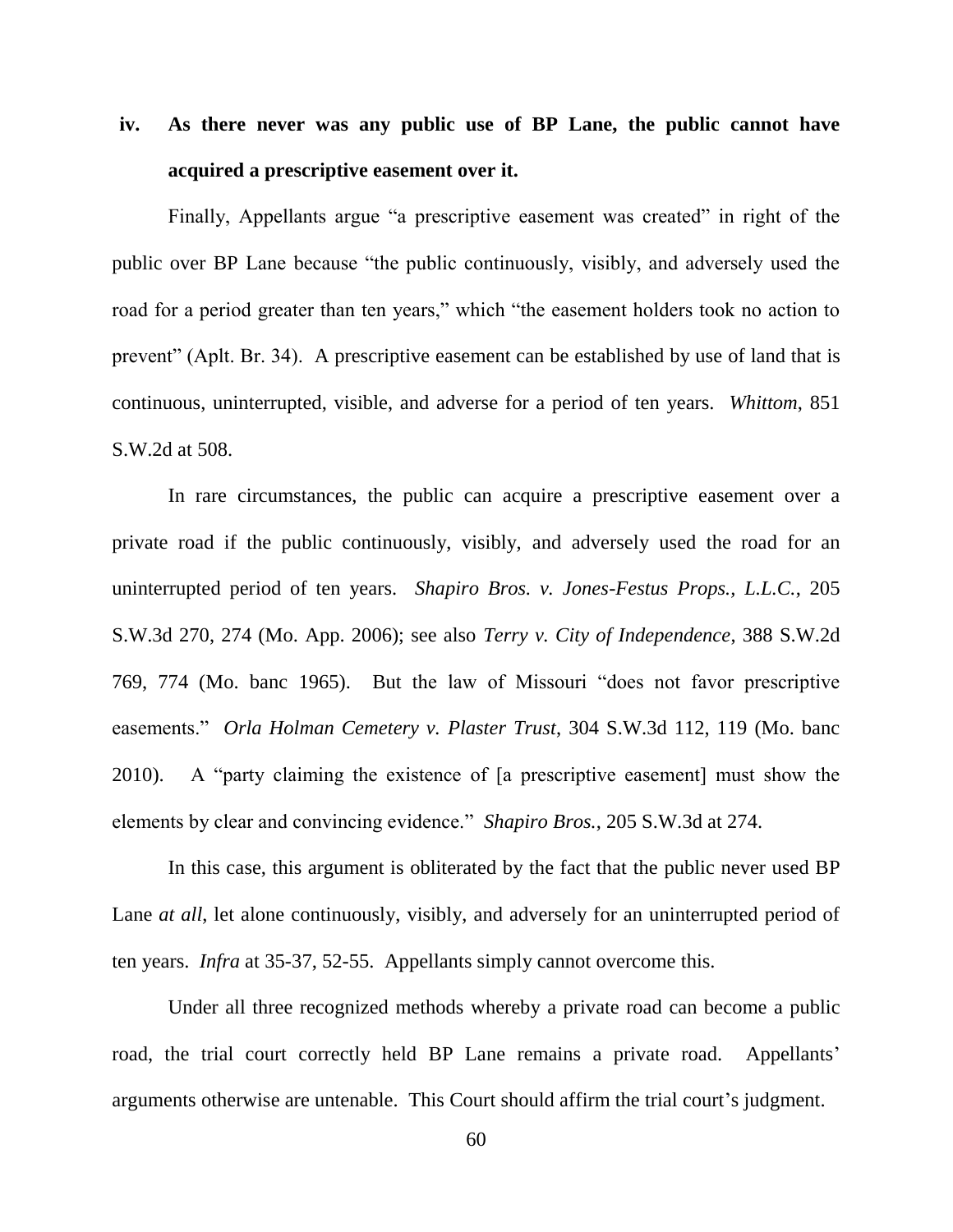# **Conclusion**

The Court should affirm the trial court's judgment.

Respectfully submitted,

*Jonathan Sternberg, Attorney, P.C.*

 by /s/Jonathan Sternberg Jonathan Sternberg, Mo. #59533 1111 Main Street 7th Floor, Harzfeld's Building Kansas City, Missouri 64105 Telephone: (816) 474-3000 Facsimile: (816) 474-5533 E-mail: jonathan@sternberg-law.com

COUNSEL FOR RESPONDENTS ROBERT BATEMAN RANDY AND CHRIS STEWART ROSS AND MICHELLE PIACENZA BILL AND KATHLEEN GRAY DAVID AND KAREN BALES KEITH AND ALLEN SARGENT